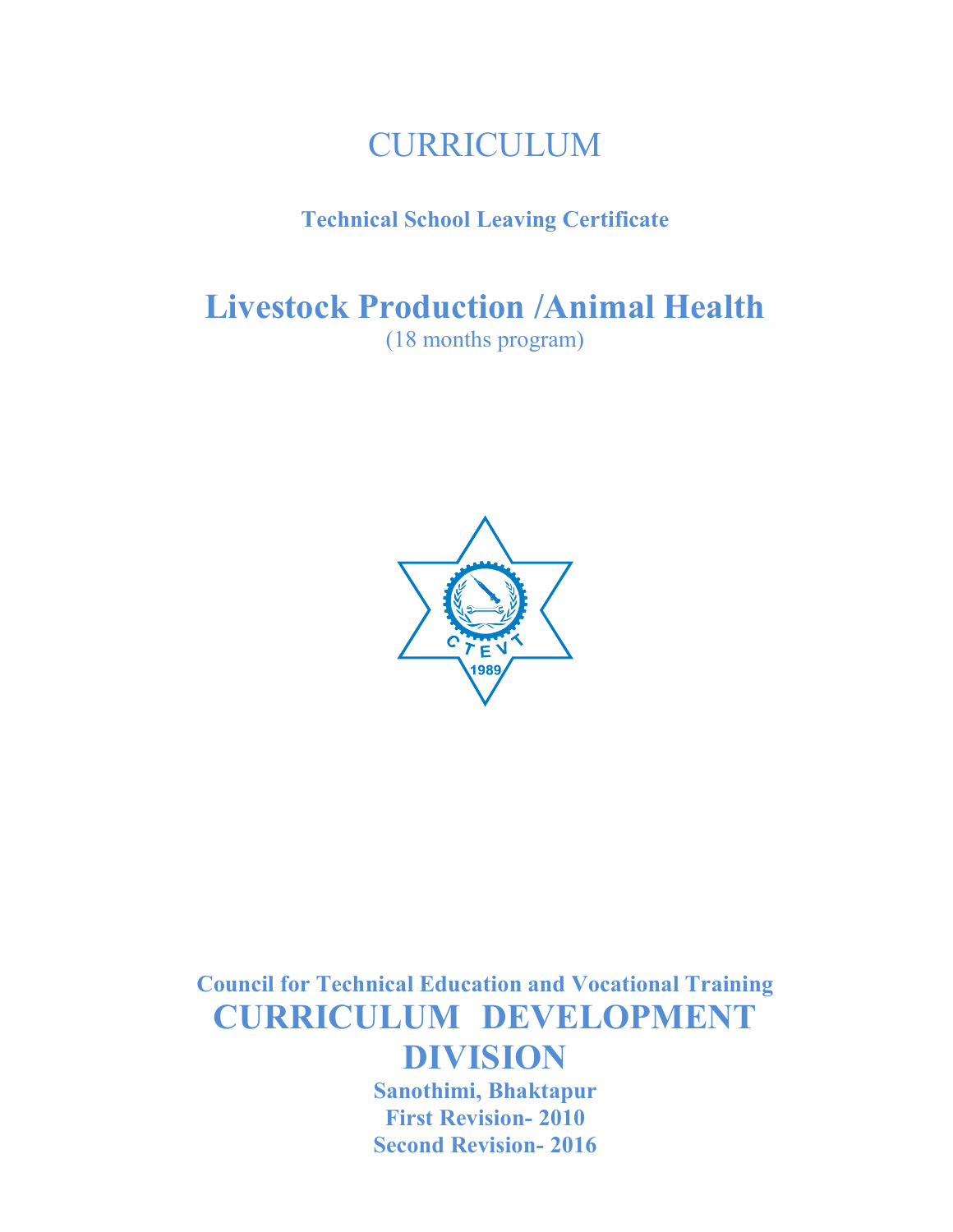# **Table of Contents**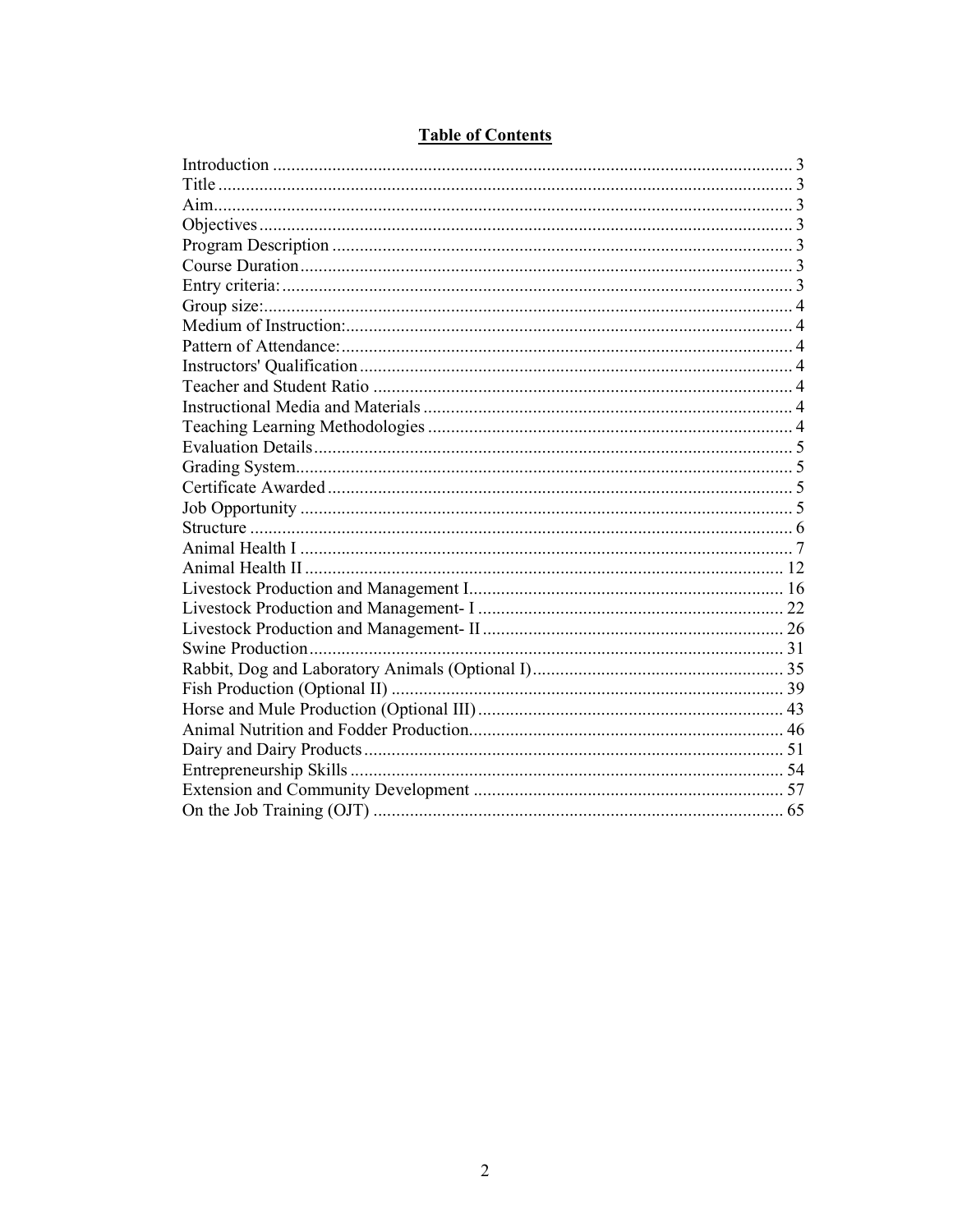# **Introduction**

Nepal Government, Ministry of Education implemented the letter grading system in SLC from 2072 B.S. The door of TSLC programme is open for those students who have appeared in SLC exam and achieved any GPA and any grade in each subject. Focusing on such students the curriculum of TSLC of 29 months and 15 months have been converted into 18 months to create uniformity among different TSLC programme.

This curriculum is designed for lower level human resources in the field of Livestock Production / Animal health services equipped with knowledge, skills and attitude necessary for this level of technicians so as to meet the demand of such technician in the country.

# Title

# The title of this program is 'Technical School Leaving Certificate in Livestock Production/Animal Health'.

# Aim

The aim of the programme is to produce Livestock Production /Animal Health Junior Technical Assistant (JTA) to provide services to the people & livestock sector of country. At the end of their training they may go for job at government, non-government, private sector or own business.

# **Objectives**

After completing this curricular program, the students will be able:

- 1. to keep livestock, poultry, fish as their own enterprise or they can go for job to the government, semi government, private or public sector
- 2. to explain sign and symptoms as well as preventive measures of common diseases of kept animals
- 3. to produce hygienic milk, meat and other production from livestock, poultry and fish
- 4. to cultivate fodder and grass for livestock
- 5. to develop scheme for livestock enterprise
- 6. to run livestock farm as a assistant

# Program Description

This curriculum is based on the job required to be performed by a livestock sector in Nepal. It especially provides the knowledge and skills focussing on Livestock Production and Management, Poultry Production, Dairy Science, Animal Nutrition, Animal health as provisioned by the government of Nepal. It also deals with Extension and Communication and Entrepreneurship skills for to start their own business.

# Course Duration

This course will be completed within 18 months (40 hrs/week X 39 weeks a year  $= 1560$ hrs.) class plus 6 months (40 hrs/week  $X$  24 weeks = 960 hrs. on the job training (OJT).

# Entry criteria:

Individuals with following criteria will be eligible for this program:

- SLC with any grade and any GPA (Since 2072 SLC).
- SLC appeared (Before 2072 SLC)
- Pass entrance examination administered by CTEVT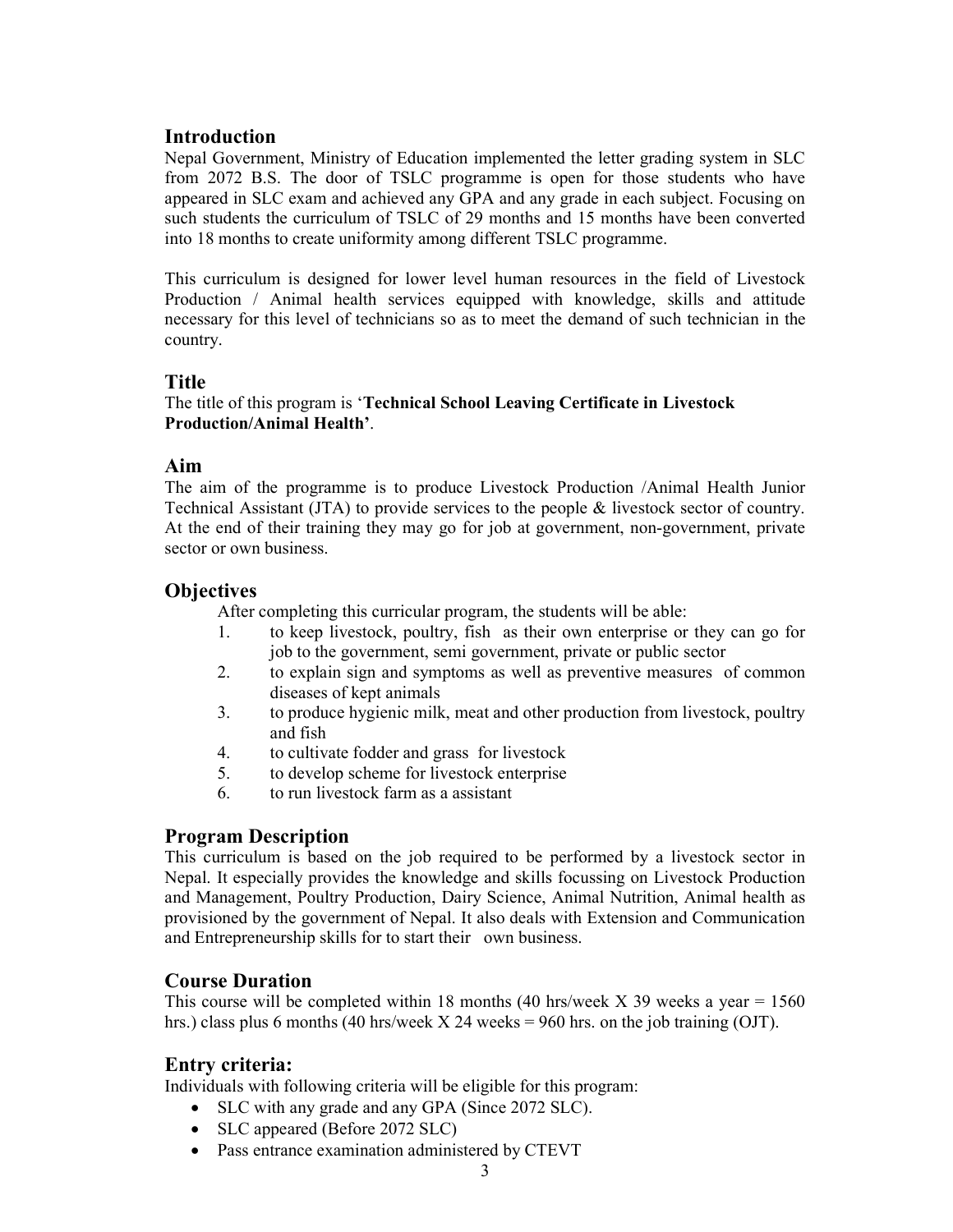# Group size:

The group size will be maximum 40 (forty) in a batch.

# Medium of Instruction:

The medium of instruction will be in English and/or Nepali language.

# Pattern of Attendance:

The students should have minimum 90% attendance in theory classes and practical/performance to be eligible for internal assessments and final examinations.

# Instructors' Qualification

- The program coordinator must be a bachelor degree holder in animal science/ B.V.Sc. or diploma degree in veterinary science with minimum of 5 years teaching experience after completion of the diploma degree.
- The faculties must be a diploma's degree holder with having 2 years practical based experiences.
- The demonstrator should have TSLC level degree in veterinary science or LP/AH with minimum of practical based 2 years' experience.

# Teacher and Student Ratio

- $\triangleright$  Overall at institutional level: 1:10
- $\triangleright$  Theory: 1:40
- $\triangleright$  Practical: 1:10
- $\triangleright$  Minimum 75% of the teachers must be fulltime

# Instructional Media and Materials

The following instructional media and materials are suggested for the effective instruction and demonstration.

- Printed media materials (assignment sheets, handouts, information sheets, individual training packets, procedure sheets, performance check lists, textbooks etc.).
- Non-projected media materials (display, models, photographs, flip chart, poster, writing board etc.).
- Projected media materials (opaque projector, overhead transparencies, slides etc.).
- Audio-visual materials (audiotapes, films, slide-tape programs, videodiscs, videotapes, multimedia etc.).
- Computer-based instructional materials (computer-based training, interactive video etc.)

# Teaching Learning Methodologies

The methods of teaching for this curricular program will be a combination of several approaches. Such as:

- Theory: lecture, discussion, assignment, group work.
- Practical: demonstration, simulation, role play, observation, guided practice and self-practice.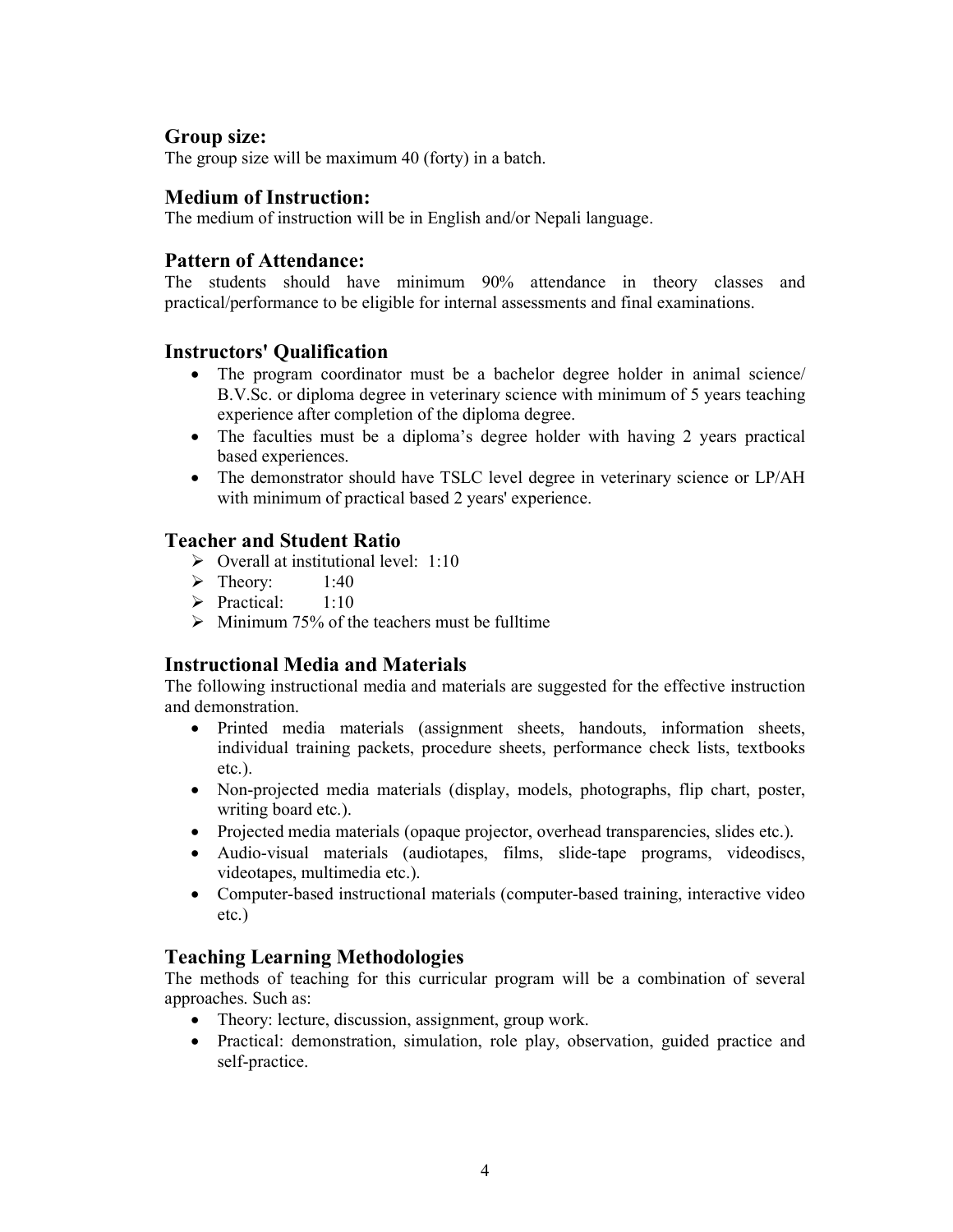# Evaluation Details

• The marks distribution for theory and practical tests will be as per the marks given in the course structure of this curriculum for each subject. Ratio of internal and final evaluation is as follows:

| $\mathbf C \mathbf N$<br>DJJ. | <b>Particulars</b> | Internal   | <b>Final Exam</b> | Pass % |
|-------------------------------|--------------------|------------|-------------------|--------|
|                               |                    | Assessment |                   |        |
| . .                           | heory              | 50%        | 50%               | 40%    |
| <u>L.</u>                     | Practical          | 50%        | 50%               | 60%    |

- There will be three internal assessments and one final examination in each subject. Moreover, the mode of assessment and examination includes both theory and practical or as per the nature of instruction as mentioned in the course structure.
- Every student must pass in each internal assessment to appear the final exam.
- Continuous evaluation of the students' performance is to be done by the related instructor/ trainer to ensure the proficiency over each competency under each area of a subject specified in the curriculum.
- The on-the-job training is evaluated keeping 500 as full marks. The evaluation of the performance of the student is to be carried out by the three agencies; the concerned institute, industry/organization where the student worked and the CTEVT Office of the Controller of Examinations. The student has to score 60% for successful completion of OJT.

# Grading System

The grading system will be as follows:

| <b>Overall marks</b>        |
|-----------------------------|
| 80% or above                |
| $75\%$ to below $80\%$      |
| $65\%$ to below $75\%$      |
| Pass aggregate to below 65% |
|                             |

# Certificate Awarded

The council for technical education and vocational training will award certificate in "Technical School Leaving Certificate (JTA) in Livestock Production/Animal Health" to those students who successfully complete the requirements as prescribed by the curriculum.

# Job Opportunity

The graduate will be eligible for the position equivalent to Non-gazetted 2nd class/level 4 (technical) as Junior Technical Assistant (JTA) in the field of Livestock Production /Animal health.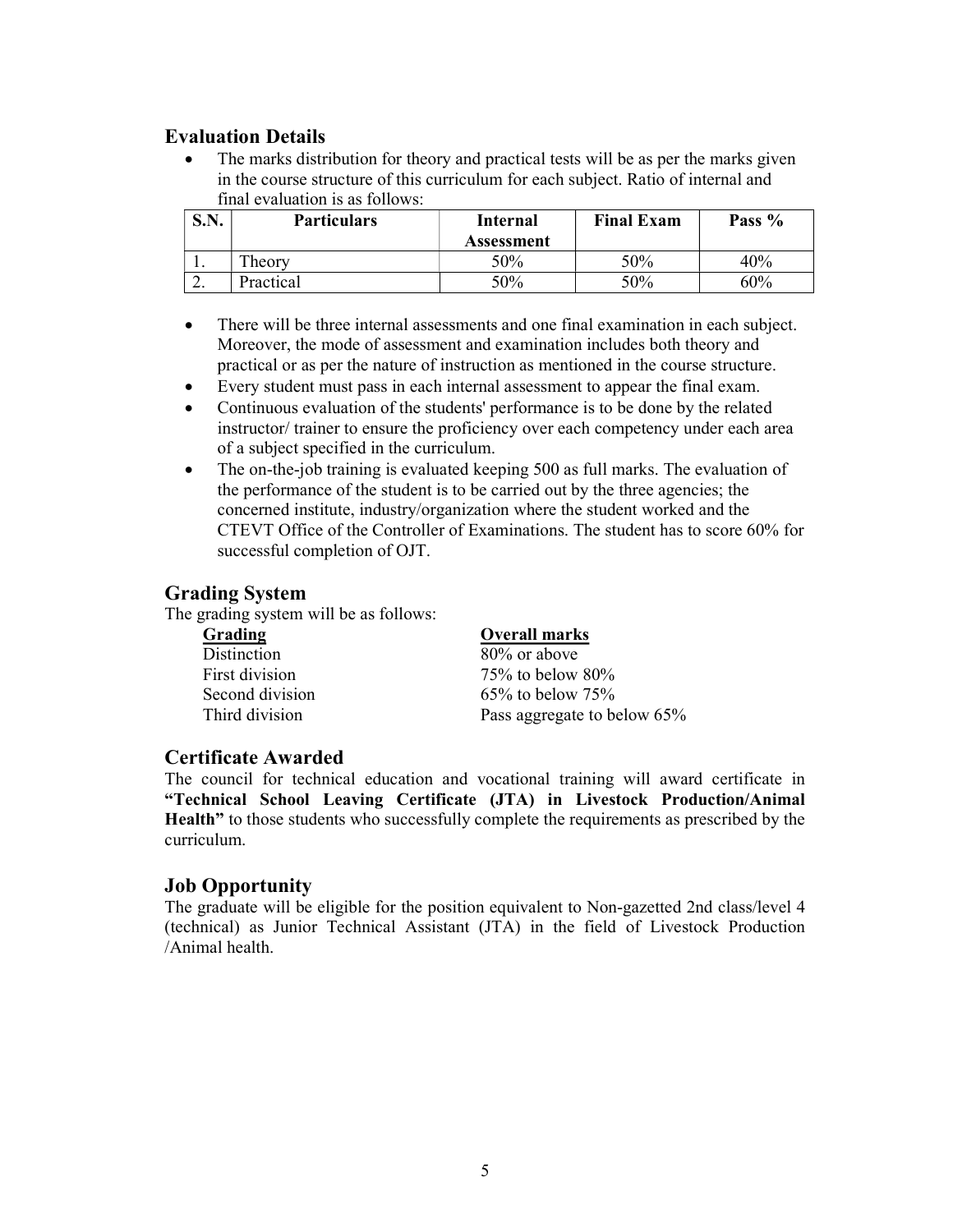# Course Structure

|                             |                                                     |               | Theory & Practical<br>hours |     |      | <b>Full Marks</b> |     |           |              |
|-----------------------------|-----------------------------------------------------|---------------|-----------------------------|-----|------|-------------------|-----|-----------|--------------|
| S.N                         | <b>Subjects</b>                                     | <b>Nature</b> | Hours/<br>Week              | T   | P    | <b>Total</b>      | T   | ${\bf P}$ | <b>Total</b> |
| 1.                          | Extension and<br>Community<br>Development           | $T+P$         | 6                           | 48  | 186  | 234               | 30  | 120       | 150          |
| 2.                          | Entrepreneurship<br>Development                     | $T+P$         | $\overline{4}$              | 32  | 124  | 156               | 20  | 80        | 100          |
| 3.                          | Animal Health I                                     | $T+P$         | 6                           | 48  | 186  | 234               | 30  | 120       | 150          |
| $\overline{4}$ .            | Animal Health II                                    | $T+P$         | 6                           | 48  | 186  | 234               | 30  | 120       | 150          |
| 5.                          | Livestock<br>Production and<br>Management I         | $T+P$         | $\overline{4}$              | 32  | 124  | 156               | 20  | 80        | 100          |
| 6.                          | Livestock<br>Production and<br>Management II        | $T+P$         | 6                           | 48  | 186  | 234               | 30  | 120       | 150          |
| 7.                          | <b>Animal Nutrition</b><br>and Fodder<br>production | $T+P$         | $\overline{4}$              | 32  | 124  | 156               | 20  | 80        | 100          |
| 8.                          | Dairy and dairy<br>product                          | $T+P$         | $\overline{4}$              | 32  | 124  | 156               | 20  | 80        | 100          |
|                             |                                                     | <b>Total</b>  | 40                          | 320 | 1240 | 1560              | 200 | 800       | 1000         |
| On the Job Training         |                                                     |               |                             |     |      |                   |     |           |              |
| On -the -Job Training (OJT) |                                                     |               | Practical                   |     | 960  |                   | 500 |           |              |
|                             | 2520<br>1500<br><b>Grand</b> total                  |               |                             |     |      |                   |     |           |              |

# (TSLC in Livestock Production /Animal Health)

 $T = Theory$ ,  $P = Practical$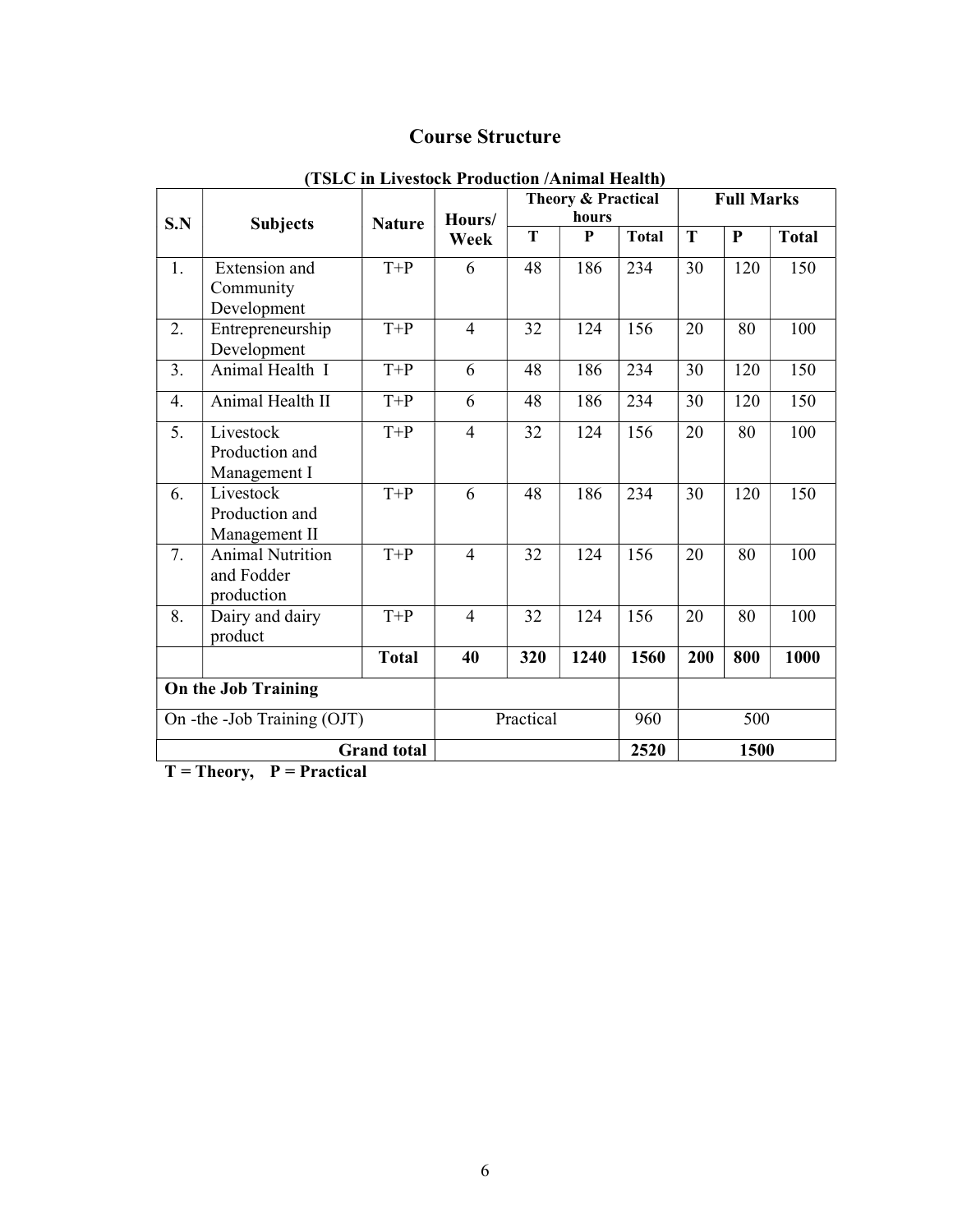# Animal Health I

Total Hours: 234 hrs Theory: 48 hrs Practical: 186 hrs

#### Description:

This course provides skills and knowledge related to the structure and functions of the different organs/ body system; assist to diagnose and treat common systematic diseases and ailments of farm animals and birds. It also provides basic knowledge and skills of clinical examination, first aids, and postmortem findings, disposal of dead birds, sterilization and administration of drugs.

#### Objectives:

- 1. Identify different organs of body system
- 2. Explain function of different organs/ systems
- 3. Assist to treat diseases and ailments of different body systems
- 4. Differentiate healthy and sick animals
- 5. Assist to perform clinical examination of animals and birds
- 6. Administer drugs
- 7. Assist in PM examination
- 8. Identify locally available medicinal plant and their use

| S.N            | <b>Tasks Statements</b>  | <b>Related Technical Knowledge</b>                  | <b>Time</b><br>(Hrs) |
|----------------|--------------------------|-----------------------------------------------------|----------------------|
| 1              | Define anatomy of        | Definition of anatomy                               | 3                    |
|                | farm animals             | Anatomical terms                                    |                      |
|                |                          | Definition of physiology                            |                      |
|                |                          | Importance of studying anatomy and physiology       |                      |
|                |                          | of farm animals                                     |                      |
| $\overline{2}$ | Identify parts of        | Definition of skeleton                              | 3                    |
|                | skeletal system of farm  | Classification of bones: according to the shape and |                      |
|                | animals                  | location                                            |                      |
|                |                          | Teeth and dentition, aging by dentition             |                      |
|                |                          | Well labeled diagram of skeleton of cow and         |                      |
|                |                          | chicken                                             |                      |
|                |                          | General function of skeletal system                 |                      |
|                |                          | List of major diseases and ailments related to the  |                      |
|                |                          | system                                              |                      |
| 3              | Introduce arthritis in   | Introduction, causes, sign and symptoms and         | 3                    |
|                | animals                  | prevention of arthritis                             |                      |
| 4              | Treat simple fracture of | Introduction, causes, symptoms, treatment of        | $\overline{4}$       |
|                | limbs                    | fracture by using splint and plaster of Paris       |                      |
|                |                          | bandage.                                            |                      |
| 5              | Explain muscular         | Definition of muscular system                       | $\overline{2}$       |
|                | system of animals        | Types of muscles: Skeletal, smooth and cardiac      |                      |
|                |                          | muscles and their functions                         |                      |
| 6              | Treat simple fresh       | Definition, type, treatment of simple fresh wound   | 7                    |
|                | wound                    | Suturing and suturing techniques                    |                      |
|                |                          |                                                     |                      |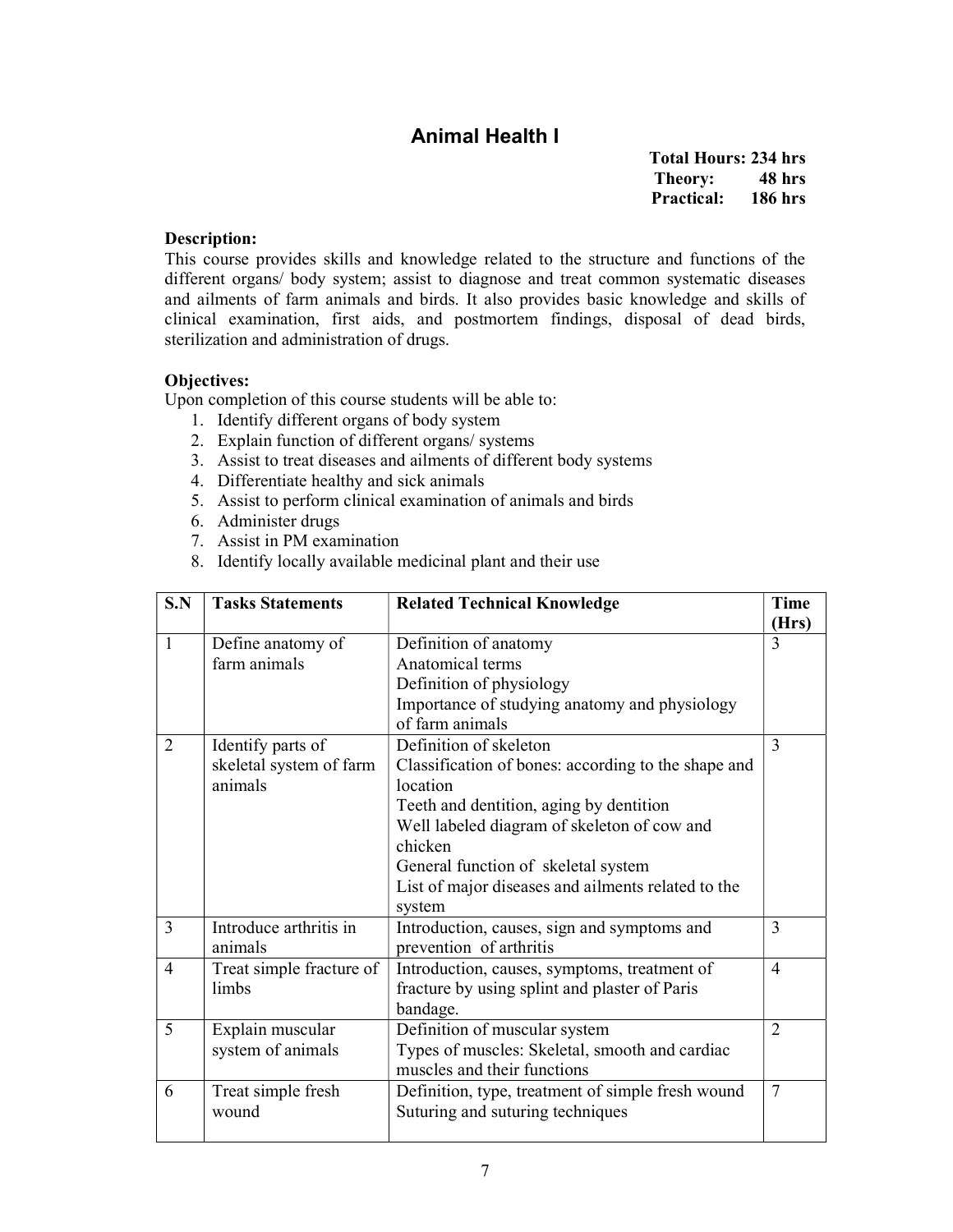| $\boldsymbol{7}$ | Explain myositis                                   | Definition, type, management of myositis case                                              | 2              |
|------------------|----------------------------------------------------|--------------------------------------------------------------------------------------------|----------------|
|                  |                                                    | Suturing and suturing techniques                                                           |                |
| 8                | Identify parts of                                  | Introduction of respiratory system                                                         | $\overline{2}$ |
|                  | respiratory system of                              | Well labeled diagram of the respiratory organs :                                           |                |
|                  | animal and birds                                   | mammals and birds                                                                          |                |
| 9                | Introduce pneumonia                                | Introduction, causes, symptoms and prevention                                              | 3              |
|                  |                                                    | pneumonia                                                                                  |                |
| 10               | Explain circulatory                                | Introduction of circulatory system                                                         | 3              |
|                  | system of animals                                  | Heart: structure and function                                                              |                |
|                  |                                                    | Blood vessels: structure and function                                                      |                |
|                  |                                                    | Circulation of blood                                                                       |                |
|                  |                                                    | Blood: composition and function                                                            |                |
|                  |                                                    | List of major diseases and ailments related to the                                         |                |
|                  |                                                    | system                                                                                     |                |
| 11               | Introduce anemia                                   | Introduction, causes, sign and symptoms and                                                | 3              |
|                  |                                                    | prevention anemia                                                                          |                |
| 12               | Collect blood sample                               | Site of blood collection from different animal                                             | 5              |
|                  |                                                    | species, purpose of blood sample collection,                                               |                |
|                  |                                                    | anticoagulants, blood collection techniques, smear                                         |                |
|                  |                                                    | preparation, serum separation, dispatch of samples                                         |                |
| 13               | Identify parts of male                             | Introduction of reproductive system                                                        | 5              |
|                  | reproductive system                                | Well labeled diagram of reproductive organs of a                                           |                |
|                  |                                                    | bull                                                                                       |                |
|                  |                                                    | Study of slaughter house specimen                                                          |                |
|                  |                                                    | Function of major organs                                                                   |                |
|                  |                                                    | List of major diseases and ailments related to the                                         |                |
| 14               |                                                    | system                                                                                     | 5              |
|                  | Identify parts of female<br>reproductive system of | Well labeled diagram of reproductive organs of a<br>cow and hen,; function of major organs |                |
|                  | a cow/hen                                          | Study of slaughter house specimen                                                          |                |
|                  |                                                    | List of major diseases and ailments related to the                                         |                |
|                  |                                                    | system                                                                                     |                |
| 15               | Explain causes of                                  | Introduction, different causes, symptoms and                                               | 4              |
|                  | infertility                                        | prevention of infertility in farm animals;                                                 |                |
|                  |                                                    | counseling to the farmers                                                                  |                |
| 16               | Assist correction of                               | Introduction, causes, types, sign and symptoms,                                            | 5              |
|                  | dystocia                                           | correction techniques of dystocia, precaution to be                                        |                |
|                  |                                                    | taken                                                                                      |                |
| 17               | Assist correction of                               | Introduction, causes, correction techniques,                                               | 6              |
|                  | prolapsed uterus/vagina                            | precaution to be taken                                                                     |                |
| 18               | Assist correction of                               | Introduction, causes, correction techniques,                                               | 6              |
|                  | retained placenta                                  | precaution to be taken                                                                     |                |
| 19               | Introduce abortion                                 | Introduction and causes of abortion, precaution to                                         | 3              |
|                  |                                                    | be taken                                                                                   |                |
| 20               | Identify parts of                                  | Introduction of digestive system                                                           | 5              |
|                  | digestive system of                                | Well labeled diagram of ruminant digestive system                                          |                |
|                  | ruminants                                          | Function of major organs                                                                   |                |
|                  |                                                    | List of major diseases and ailments related to the                                         |                |
|                  |                                                    | system                                                                                     |                |
|                  |                                                    |                                                                                            |                |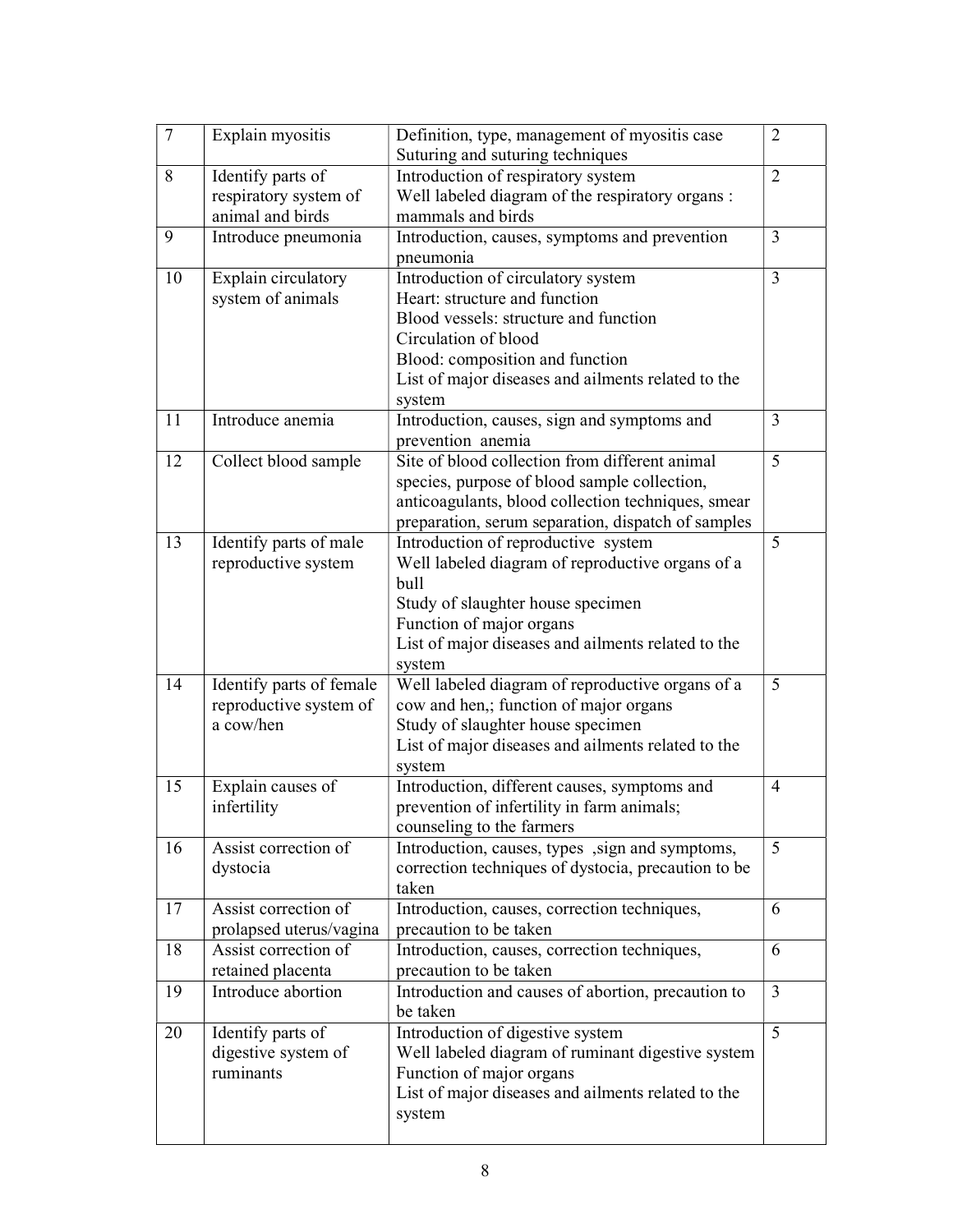| 21 | Treat bloat/tympany       | Introduction, causes, types, sign and symptoms,     | 3              |
|----|---------------------------|-----------------------------------------------------|----------------|
|    |                           | treatment of tympany/bloat                          |                |
| 22 | Identify parts of         | Well labeled diagram of non-ruminant digestive      | $\overline{4}$ |
|    | digestive system of       | system                                              |                |
|    | non-ruminants             | Function of major organs                            |                |
|    |                           | List of major diseases and ailments related to the  |                |
|    |                           | system                                              |                |
| 23 | Identify parts of         | Well labeled diagram of the digestive organs of a   | $\mathfrak{Z}$ |
|    | digestive system of a     | fowl                                                |                |
|    | fowl                      | Function of major organs                            |                |
| 24 | Treat indigestion /       | Introduction, causes, sign and symptoms,            | $\overline{3}$ |
|    | impaction                 | treatment of indigestion /impaction                 |                |
| 25 | Treat                     | Introduction, causes, sign and symptoms,            | 3              |
|    | diarrhea/dysentery        | treatment of diarrhea/dysentery                     |                |
| 26 | Explain colic             | Introduction, types, causes, sign and symptoms,     | $\overline{2}$ |
|    |                           | treatment of colic                                  |                |
| 27 | Identify parts of urinary | Introduction of urinary system                      | $\overline{4}$ |
|    | system                    | Well labeled diagram of urinary system              |                |
|    |                           | Function of major organs                            |                |
|    |                           | Major diseases and ailments related to the system   |                |
| 28 | Introduce urolithiasis    | Introduction, cause and treatment of urolithiasis   | $\overline{4}$ |
| 29 | Differentiate             | Introduction, cause and treatment haematuria/       | 3              |
|    | haematuria /              | haemoglobinuria                                     |                |
|    | haemoglobinuria           |                                                     |                |
| 30 | Explain nervous           | Introduction of nervous system                      | 5              |
|    | system(NS)                | Well labeled diagram of neuron                      |                |
|    |                           | Classification of neuron: according to structure-   |                |
|    |                           | unipolar, bipolar, multipolar; according to         |                |
|    |                           | function-sensory, motor, mixed neuron               |                |
|    |                           | Central NS, Peripheral NS, Autonomic NS             |                |
|    |                           | General function of NS                              |                |
|    |                           | Major diseases and ailments related to the system   |                |
| 31 | Introduce paralysis       | Introduction, causes and treatment of paralysis     | $\overline{2}$ |
| 32 | Explain structure of      | Mammary gland of a cow                              | 3              |
|    | mammary gland             | Well labeled diagram of mammary gland and milk      |                |
|    |                           | ducts                                               |                |
|    |                           | Disease related to mammary gland                    |                |
| 33 | Explain structure of      | Well labeled diagrams                               | 5              |
|    | eye/ ear                  |                                                     |                |
| 34 | Explain conjunctivitis    | Introduction, cause and treatment of conjunctivitis | 4              |
| 35 | Explain ootitis           | Introduction, cause and treatment of ootitis        | $\overline{4}$ |
| 36 | Introduce health/         | Definition of health and disease                    | 5              |
|    | disease                   | Differentiation between healthy and sick animal     |                |
|    |                           | Classification of disease: based on cause of        |                |
|    |                           | disease, based on duration, based on intensity and  |                |
|    |                           | spread of disease, based on organ or system         |                |
|    |                           | affected                                            |                |
|    |                           | Importance of prevention versus treatment           |                |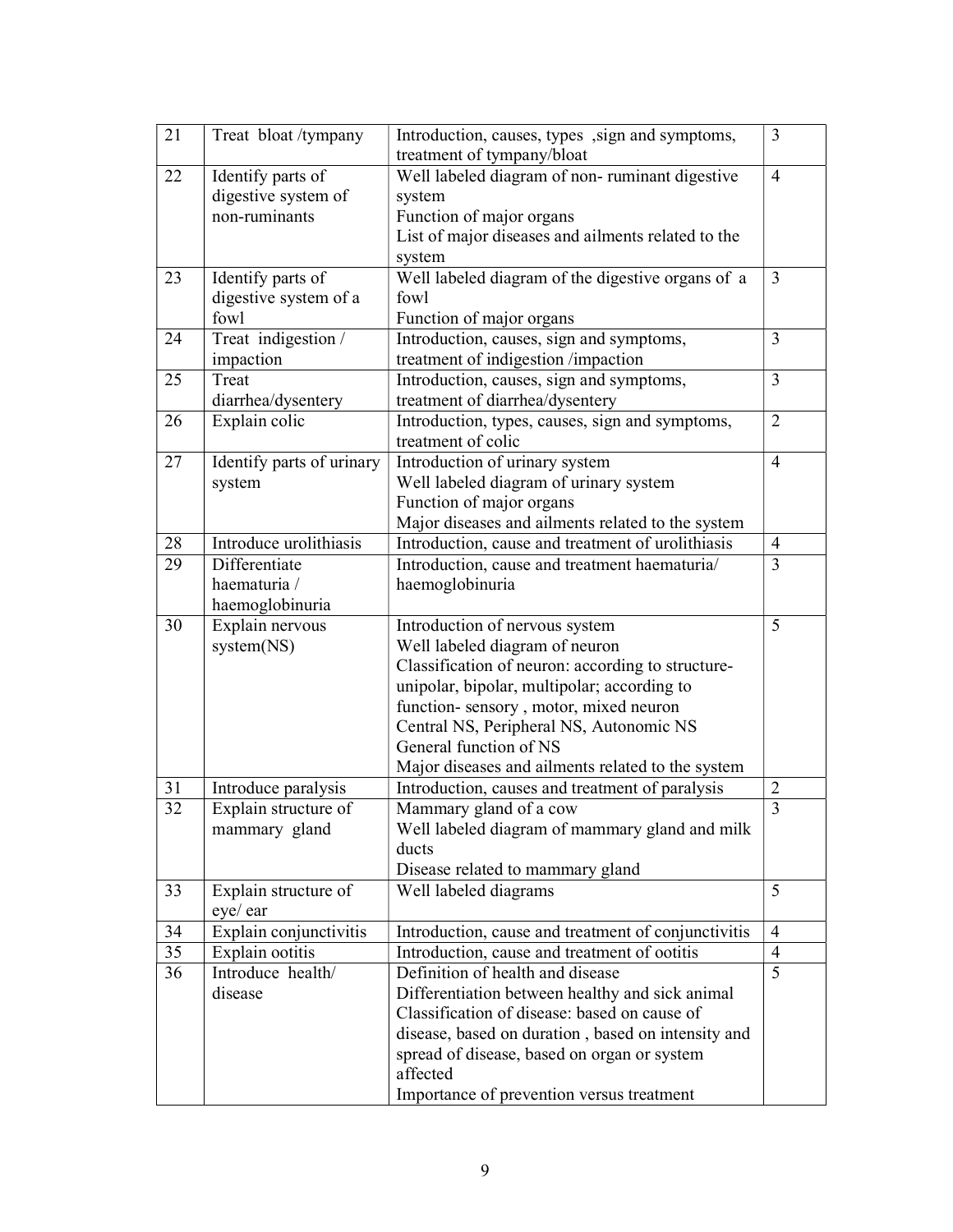| 37 | Assist in clinical      | History taking                                       | $\tau$         |
|----|-------------------------|------------------------------------------------------|----------------|
|    | examination of animals  | Examination of sick animal: General inspection,      |                |
|    |                         | physical examination, (temperature, pulse,           |                |
|    |                         | respiration), examination of body parts (palpation,  |                |
|    |                         | percussion, auscultation)                            |                |
|    |                         | Examination of environment                           |                |
| 38 | Assist to diagnose      | Causes of diseases                                   | 5              |
|    | diseases                | Infectious: bacteria, virus, protozoa, parasites,    |                |
|    |                         | fungus                                               |                |
|    |                         | Non infectious: injury, malnutrition, poisoning,     |                |
|    |                         | Metabolic disorders, polluted environment,           |                |
|    |                         | systemic disorders.                                  |                |
|    |                         | Zoometric, acute, chronic.                           |                |
| 39 | Explain resistance/     | Immunity: active immunity, passive immunity,         | $\overline{3}$ |
|    | immunity                | disease susceptibility                               |                |
| 40 | Maintain healthy stock  | Proper feeding, routine treatment against parasites, | $\overline{3}$ |
|    |                         | sanitation, rotation in grazing, isolation of sick   |                |
|    |                         | animal, use of vaccines and biological               |                |
| 41 | Identify common         | Identification, use and maintenance of most          | 6              |
|    | instruments used in     | common veterinary instruments                        |                |
|    | veterinary practice     |                                                      |                |
| 42 | Sterilize equipments    | Definition, concept and methods of sterilization     | $\overline{4}$ |
| 43 | Disinfect barn and      | Use of common antiseptics and disinfectants          | 4              |
|    | poultry farm            |                                                      |                |
| 44 | Describe the role of    | Introduction                                         | 7              |
|    | veterinary drugs        | Classification of vet drugs                          |                |
|    |                         | Common vet drugs available in local market           |                |
|    |                         | Generic names versus brand names                     |                |
|    |                         | Safe use of chemicals and medicines                  |                |
| 45 | Make some               | Method of preparation of tincture iodine, golden     | 4              |
|    | formulatory in          | lotion, iodine ointment, eye lotion, turpentine      |                |
|    | laboratory              | liniment, boric acid ointment, zinc oxide ointment   |                |
| 46 | Follow prescription     | Introduction, writing a prescription                 | 4              |
|    |                         | Reading of prescription                              |                |
|    |                         | Recommended dosage                                   |                |
|    |                         | Use of alternatives in case of unavailability of     |                |
|    |                         | prescribed drugs                                     |                |
| 47 | Store medicines         | Read labels and follow directions                    | 2              |
|    |                         | Store medicines: protection from direct sun light,   |                |
|    |                         | moisture, vermin                                     |                |
|    |                         | Keeping old stock up/ outer face in store            |                |
| 48 | Explain side effects of | Allergic reactions of drugs                          | 2              |
|    | drugs                   | Restriction of use of antibiotics in ruminants       |                |
|    |                         | Antimicrobial resistance                             |                |
| 49 | Calculate dosage of     | Determine approximate weight of animals              | 2              |
|    | drug                    | Calculate the dosages of drugs, vaccines and         |                |
|    |                         | biological.                                          |                |
|    |                         | Concept of drug measurements (µg, mg, ml, L, g,      |                |
|    |                         | I.U.); use of conversion table.                      |                |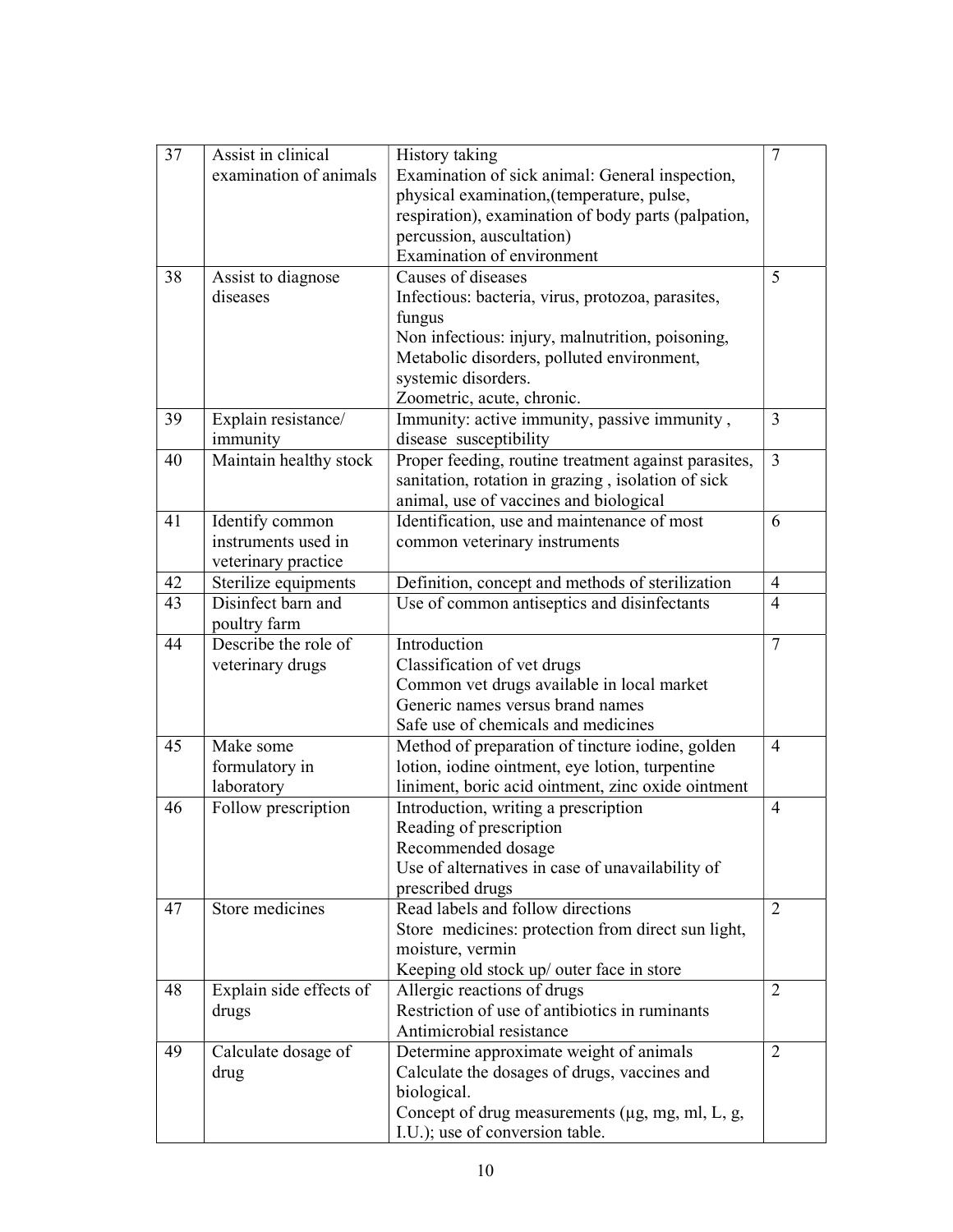|    |                                                      | <b>Total</b>                                                                                                                       | 234            |
|----|------------------------------------------------------|------------------------------------------------------------------------------------------------------------------------------------|----------------|
|    |                                                      | Dose and frequency<br>Precaution during                                                                                            |                |
|    |                                                      | Methods of preparation                                                                                                             |                |
|    | plant                                                | Used in commonly disease and disorder                                                                                              |                |
| 60 | Identify locally<br>available medicinal              | Morphology of locally used medicinal plant<br>Plant parts used for medicinal purpose                                               | 12             |
| 59 | Explain Litchi heart<br>disease of poultry           | Introduction, method of diagnosis, treatment,<br>prevention and control                                                            | 3              |
|    | dead birds/ chemicals/<br>drugs / other wastes       | Method of waste disposal                                                                                                           |                |
| 58 | Dispose specimens/                                   | Dispatch of samples/ specimen with PM report<br>Types of vet hospital waste/                                                       | 2              |
|    | report                                               | pathological lesions, preparation of brief report<br>regarding findings                                                            |                |
| 57 | livestock<br>Assist to prepare PM                    | examination<br>Identification the internal organs, gross                                                                           | $\overline{2}$ |
| 56 | Explain PM of                                        | Principle, material required, procedure of PM                                                                                      | 2              |
| 55 | Assist to perform post-<br>mortem (PM) of<br>poultry | Principle, material required, procedure of PM<br>examination                                                                       | $\overline{4}$ |
|    |                                                      | First aid for the following cases: fractures, burns,<br>common poisonings, bleeding, acute clinical<br>diseases                    |                |
| 54 | Perform first aid                                    | Prepare bag / backpack with necessary equipment<br>and medicines for filed trip<br>Definition of first aid                         | $\overline{4}$ |
| 53 | Prepare for field trip                               | Medicines and equipment needed for field trips                                                                                     | $\overline{2}$ |
| 52 | Administer drugs<br>locally                          | Use of ointment, lotion, liniments, pessaries,<br>topical use of antiseptic, eye and ear drops.                                    | $\overline{2}$ |
| 51 | Administer drugs by<br>injection                     | Cleaning syringes and needles, filling syringes,<br>mixing medicines, intra-muscular, sub-cutaneous<br>and intravenous injections. | 8              |
|    |                                                      | Drenching of liquid with drenching pipe/<br>drenching gun/ using stomach tubes<br>Precaution to be taken during drenching          |                |
|    |                                                      | Feeding of tablet, bolus, powder, capsule,<br>electuary, liquid with feed, grasses, water                                          |                |
| 50 | Administer drugs orally                              | Route of drug administration                                                                                                       | $\overline{4}$ |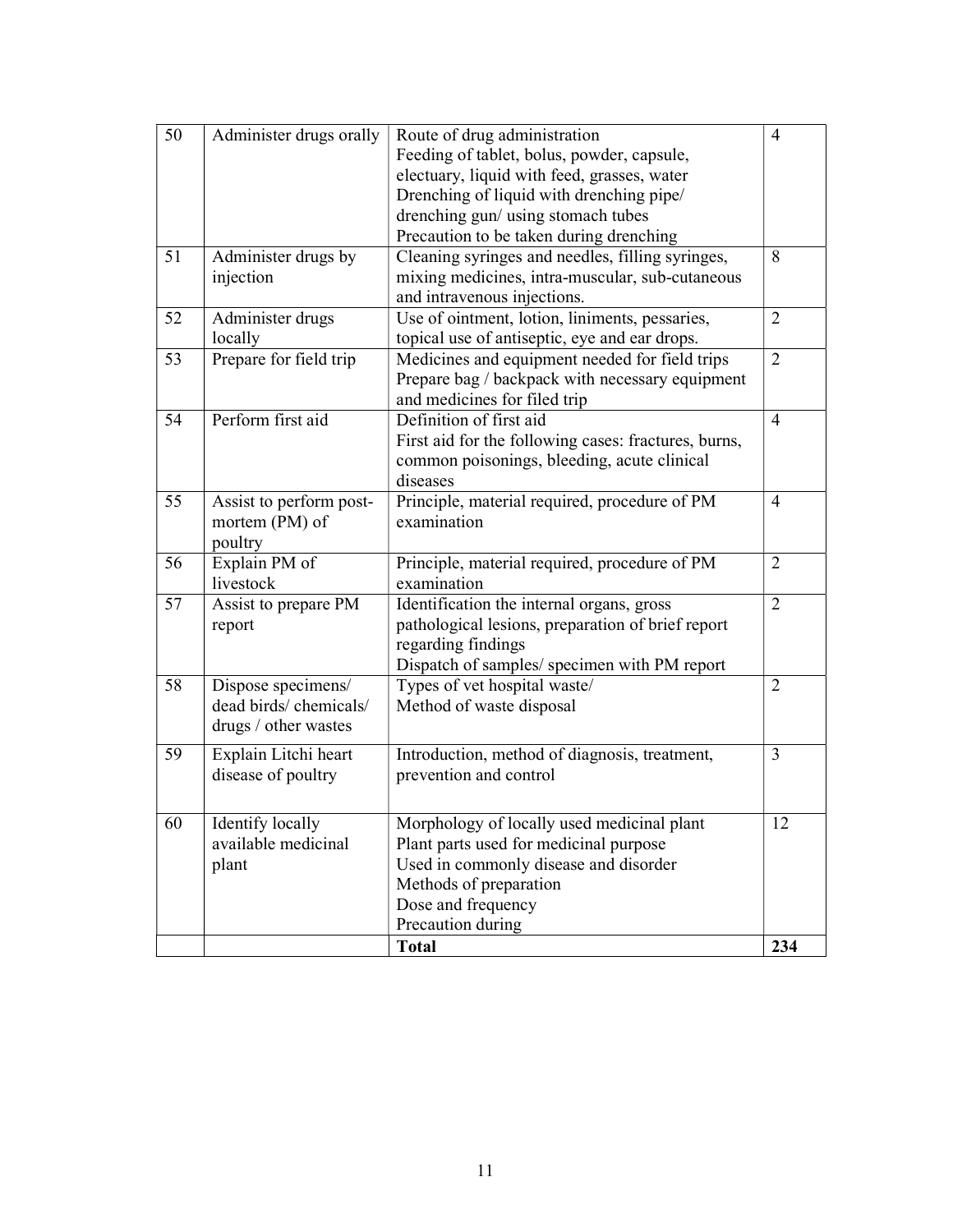# Animal Health II

| <b>Total hours</b> | : 234 hrs |
|--------------------|-----------|
| Theory             | : 48 hrs  |
| <b>Practical</b>   | : 186 hrs |

#### Description:

This course provides skills and knowledge of identification of external parasites, internal parasites their eggs, etiology, symptoms diagnosis, treatment, prevention and control of parasitic, bacterial, viral, protozoa, fungal diseases of livestock and poultry.

#### Objectives:

- 1. Identify external parasites of livestock and poultry
- 2. Identify internal parasites of livestock and poultry
- 3. Explain etiology, symptoms, diagnosis and treatment of parasitic disease livestock and poultry
- 4. Explain etiology, symptoms, diagnosis and treatment of bacterial disease livestock and poultry
- 5. Explain etiology, symptoms, diagnosis and treatment of viral disease livestock and poultry
- 6. Explain etiology, symptoms, diagnosis and treatment of protozoal disease livestock and poultry
- 7. Explain etiology, symptoms, diagnosis and treatment of fungal disease livestock and poultry
- 8. Explain etiology, symptoms, diagnosis and treatment of metabolic disease livestock and poultry
- 9. Explain causes and treatment of common poisoning in livestock

| S.N          | <b>Tasks Statements</b>         | <b>Related Technical Knowledge</b>           | Time                     |
|--------------|---------------------------------|----------------------------------------------|--------------------------|
|              |                                 |                                              | (hrs)                    |
| $\mathbf{1}$ | Introduce parasite and          | Parasite and parasitology                    | 3                        |
|              | parasitology.                   | Types of parasites: external and internal    |                          |
|              |                                 | parasites                                    |                          |
|              |                                 | Types of host: definitive host and           |                          |
|              |                                 | intermediate host                            |                          |
| 2            | Identify/treat external         | Introduction, types, general symptoms and    | $\overline{\mathcal{L}}$ |
|              | parasites                       | treatment of lice, ticks, mite and leech     |                          |
|              |                                 | infestation.                                 |                          |
| 3            | Introduce helminth parasites    | Common helminth parasites of cattle,         | 5                        |
|              |                                 | buffalo, horse, sheep, goat, pig, dog and    |                          |
|              |                                 | poultry.                                     |                          |
|              |                                 | Effects of helmints on host.                 |                          |
| 4            | Identify/treat liver fluke      | Introduction, morphology, lifecycle,         | $\overline{4}$           |
|              |                                 | diagnosis, treatment, prevention and control |                          |
|              |                                 | of liver fluke disease.                      |                          |
| 5            | Identify/treat                  | Introduction, morphology, lifecycle,         | $\overline{\mathcal{A}}$ |
|              | paramphistomum                  | diagnosis, treatment, prevention and control |                          |
|              |                                 | of paramphistomiasis.                        |                          |
| 6            | Explain/treat <i>moniziasis</i> | Introduction, morphology, lifecycle,         | $\overline{5}$           |
|              |                                 | diagnosis, treatment, prevention and control |                          |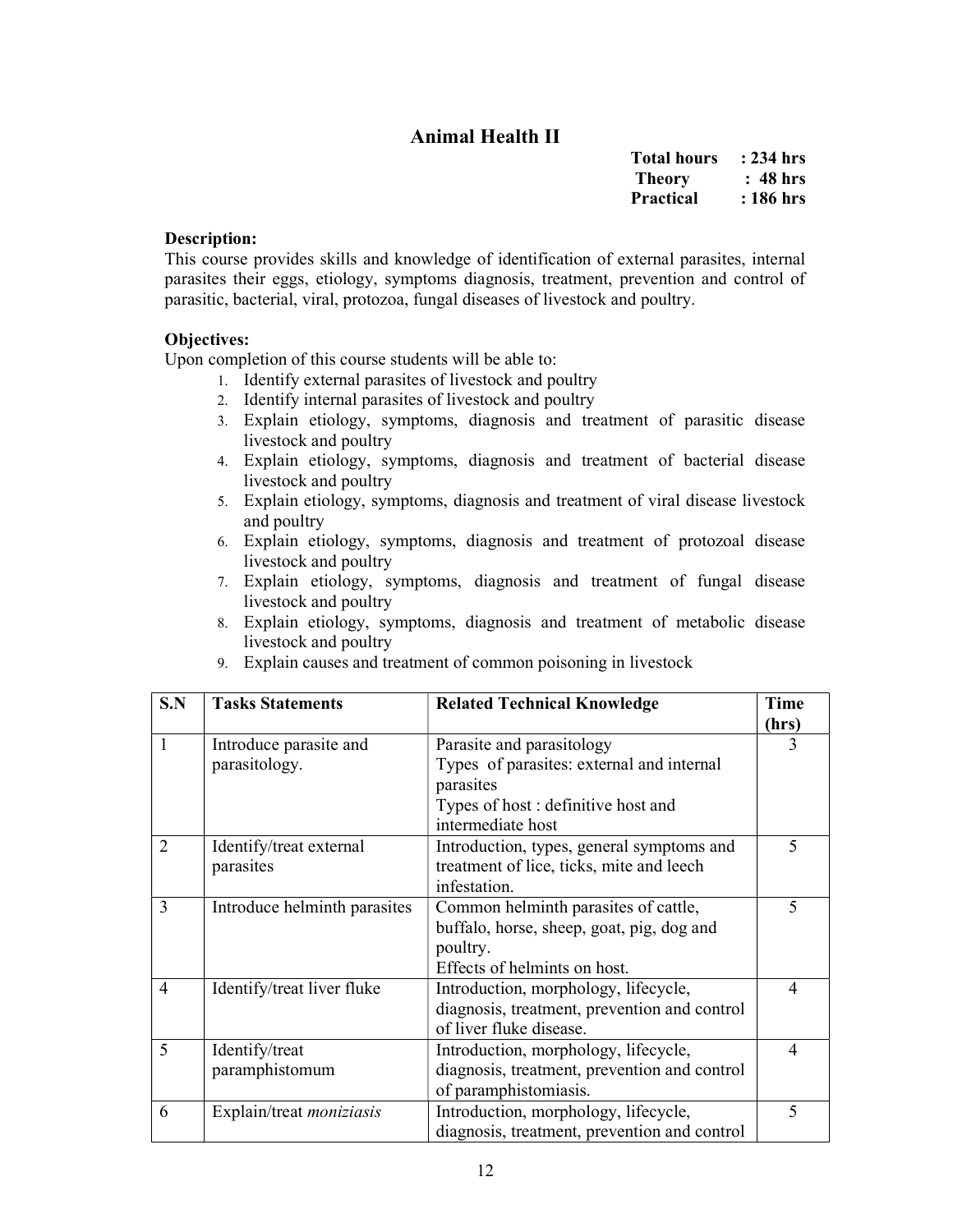| 7  | Explain Gid (study)         | Introduction, morphology, lifecycle,         | $\overline{4}$ |
|----|-----------------------------|----------------------------------------------|----------------|
|    |                             | diagnosis, treatment, prevention and control |                |
| 8  | Explain pork tapeworm       | Introduction, morphology, lifecycle,         | $\overline{4}$ |
|    |                             | diagnosis, treatment, prevention and control |                |
| 9  | Explain hydatidosis         | Introduction, morphology, lifecycle,         | $\overline{4}$ |
|    |                             | diagnosis, treatment, prevention and control |                |
| 10 | Explain dog tapeworm        | Introduction, morphology, lifecycle,         | $\overline{4}$ |
|    |                             | diagnosis, treatment, prevention and control |                |
| 11 | Identify/treat small round  | Introduction, general life cycle of small    | 8              |
|    | worm                        | round worm                                   |                |
|    |                             | Type of small round worms                    |                |
|    |                             | Symptoms, diagnosis, prevention and          |                |
|    |                             | control                                      |                |
| 12 | Handle simple microscope    | Parts of Microscope, general cleaning and    | $\overline{4}$ |
|    |                             | handling procedures                          |                |
| 13 | Collect sample, store and   | Collection, storage and dispatch of blood,   | 6              |
|    | dispatch                    | urine, feces, milk sample, skin scrapping    |                |
|    |                             | from livestock and pet                       |                |
| 14 | <b>Examine</b> feces        | Fecal examination by different techniques:   | 10             |
|    |                             | direct smear, sedimentation, floatation      |                |
|    |                             | method                                       |                |
|    |                             | Identify helminthes eggs: trematodes,        |                |
|    |                             | custodies, nematodes                         |                |
| 15 | Introduce/treat hemorrhagic | Introduction, etiology, mode of              | 5              |
|    | septicemia disease          | transmission, symptoms, diagnosis, line of   |                |
|    |                             | treatment, prevention and control.           |                |
| 16 | Introduce black quarter     | Introduction, etiology, mode of              | $\overline{4}$ |
|    |                             | transmission, symptoms, diagnosis, line of   |                |
|    |                             | treatment, prevention and control.           |                |
| 17 | Introduce anthrax           | Introduction, etiology, mode of              | $\overline{4}$ |
|    |                             | transmission, symptoms, diagnosis, line of   |                |
|    |                             | treatment, prevention and control.           |                |
| 18 | Introduce tetanus           | Introduction, etiology, mode of              | 4              |
|    |                             | transmission, symptoms, diagnosis, line of   |                |
|    |                             | treatment, prevention and control.           |                |
| 19 | Introduce tuberculosis      | Introduction, etiology, mode of              | $\overline{4}$ |
|    |                             | transmission, symptoms, diagnosis, line of   |                |
|    |                             | treatment, prevention and control.           |                |
| 20 | Introduce foot rot          | Introduction, etiology, mode of              | $\overline{4}$ |
|    |                             | transmission, symptoms, diagnosis, line of   |                |
|    |                             | treatment, prevention and control.           |                |
| 21 | Assist to treat mastitis    | Introduction, etiology, mode of              | 5              |
|    |                             | transmission, symptoms, diagnosis, line of   |                |
|    |                             | treatment, prevention and control.           |                |
| 22 | Introduce actinomycosis     | Introduction, etiology, mode of              | $\overline{4}$ |
|    |                             | transmission, symptoms, diagnosis, line of   |                |
|    |                             | treatment, prevention and control.           |                |
| 23 | Introduce actinobacillosis  | Introduction, etiology, mode of              | $\overline{4}$ |
|    |                             | transmission, symptoms, diagnosis, line of   |                |
|    |                             | treatment, prevention and control.           |                |
|    |                             |                                              |                |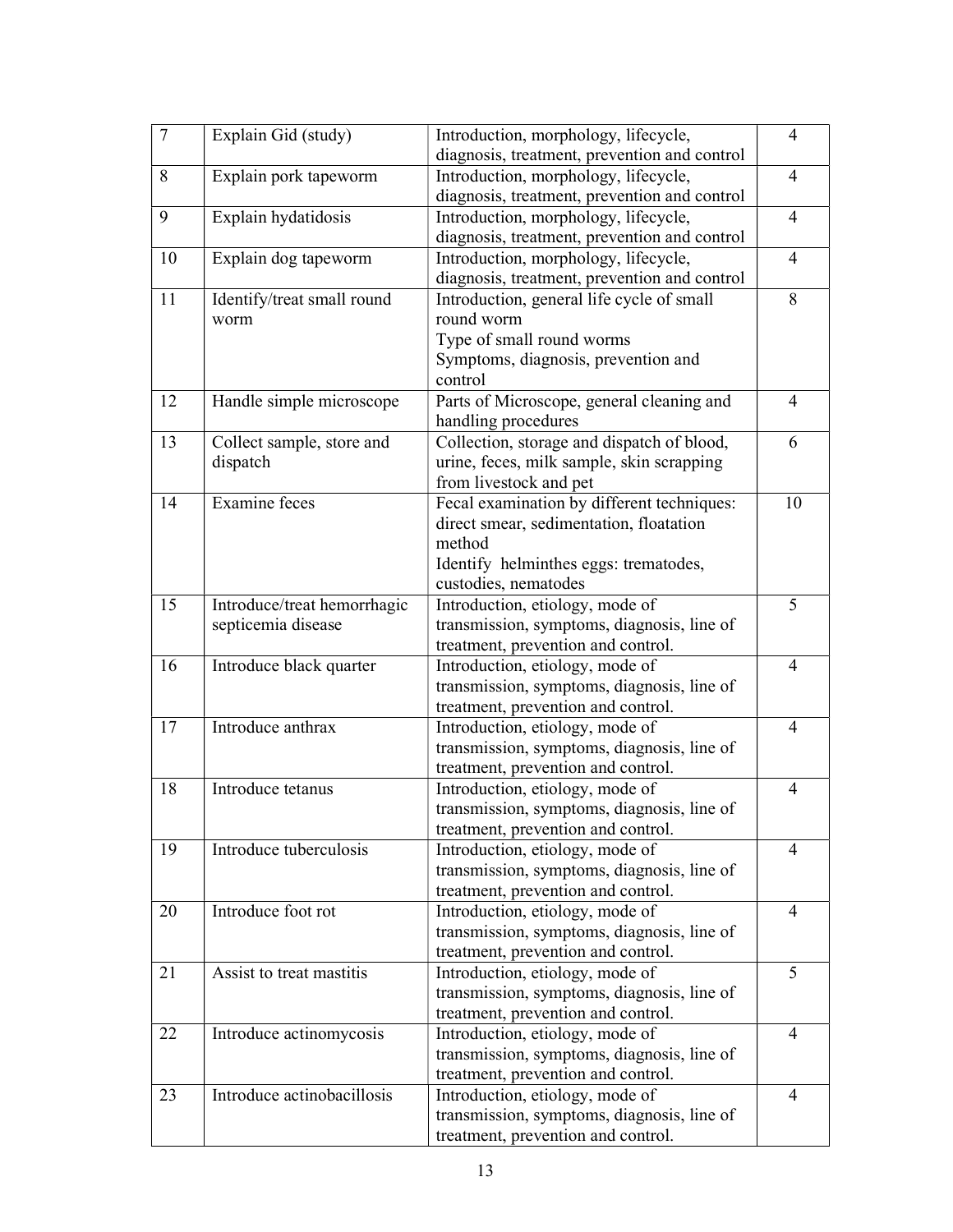| 24 | Introduce/treat calf scour     | Introduction, etiology, mode of            | 5              |
|----|--------------------------------|--------------------------------------------|----------------|
|    |                                | transmission, symptoms, diagnosis, line of |                |
|    |                                | treatment, prevention and control.         |                |
| 25 | Introduce atrophic rhinitis of | Introduction, etiology, mode of            | 5              |
|    | swine                          | transmission, symptoms, diagnosis, line of |                |
|    |                                | treatment, prevention and control.         |                |
| 26 | Introduce/prevent foot and     | Introduction, etiology, mode of            | 5              |
|    | mouth disease                  | transmission, symptoms, diagnosis, line of |                |
|    |                                | treatment, prevention and control.         |                |
| 27 | Introduce rinderpest           | Introduction, etiology, mode of            | $\overline{4}$ |
|    |                                | transmission, symptoms, diagnosis, line of |                |
|    |                                | treatment, prevention and control.         |                |
| 28 | Introduce orf                  | Introduction, etiology, mode of            | $\overline{4}$ |
|    |                                | transmission, symptoms, diagnosis, line of |                |
|    |                                | treatment, prevention and control.         |                |
| 29 | Introduce ephemeral fever      | Introduction, etiology, mode of            | $\overline{4}$ |
|    |                                | transmission, symptoms, diagnosis, line of |                |
|    |                                | treatment, prevention and control.         |                |
| 30 | Introduce swine fever          | Introduction, etiology, mode of            | 5              |
|    |                                | transmission, symptoms, diagnosis, line of |                |
|    |                                | treatment, prevention and control.         |                |
| 31 | Introduce rabies               | Introduction, etiology, mode of            | $\overline{5}$ |
|    |                                | transmission, symptoms, diagnosis, line of |                |
|    |                                | treatment, prevention and control.         |                |
| 32 | Introduce parvo – enteritis    | Introduction, etiology, mode of            | $\overline{4}$ |
|    |                                | transmission, symptoms, diagnosis, line of |                |
|    |                                | treatment, prevention and control.         |                |
| 33 | Introduce swine - influenza    | Introduction, etiology, mode of            | $\overline{4}$ |
|    |                                | transmission, symptoms, diagnosis, line of |                |
|    |                                | treatment, prevention and control.         |                |
| 34 | Introduce peste des petits     | Introduction, etiology, mode of            | 5              |
|    | ruminant (PPR)                 | transmission, symptoms, diagnosis, line of |                |
|    |                                | treatment, prevention and control.         |                |
| 35 | Introduce bird Flu             | Introduction, etiology, mode of            | 5              |
|    |                                | transmission, symptoms, diagnosis, line of |                |
|    |                                | treatment, prevention and control.         |                |
| 36 | Introduce babesiosis           | Introduction, etiology, mode of            | 4              |
|    |                                | transmission, symptoms, diagnosis, line of |                |
|    |                                | treatment, prevention and control.         |                |
| 37 | Introduce/treat coccidiosis in | Introduction, etiology, mode of            | 5              |
|    | calf                           | transmission, symptoms, diagnosis, line of |                |
|    |                                | treatment, prevention and control.         |                |
| 38 | Introduce/treat milk fever     | Introduction, etiology, mode of            | $\overline{4}$ |
|    |                                | transmission, symptoms, diagnosis, line of |                |
|    |                                | treatment, prevention and control.         |                |
| 39 | Introduce ketosis              | Introduction, etiology, mode of            | 5              |
|    |                                | transmission, symptoms, diagnosis, line of |                |
|    |                                | treatment, prevention and control.         |                |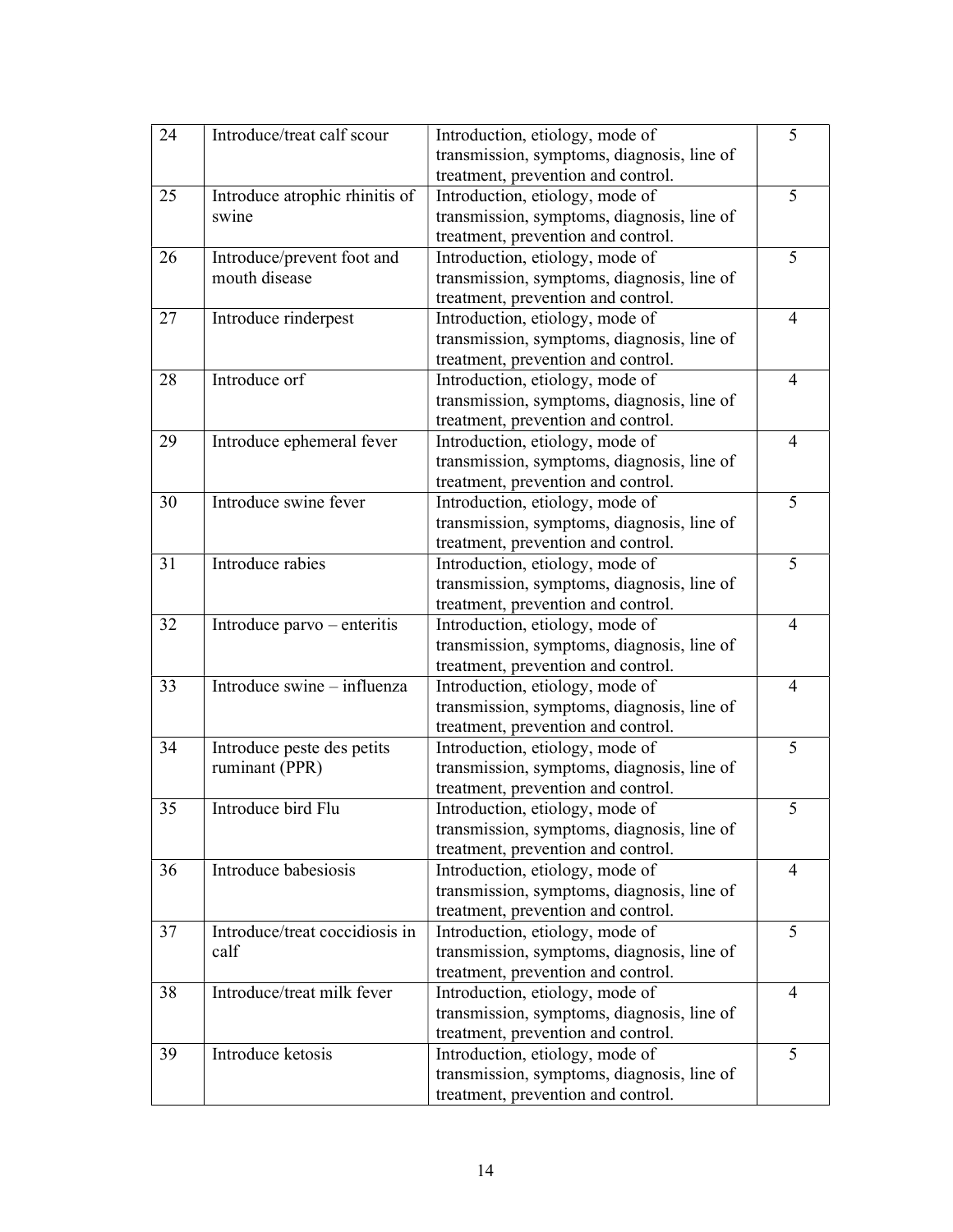| 40 | Introduce fowl cholera         | Introduction, etiology, mode of               | 3              |
|----|--------------------------------|-----------------------------------------------|----------------|
|    |                                | transmission, symptoms, diagnosis, line of    |                |
|    |                                | treatment, prevention and control.            |                |
| 41 | Introduce pullorum             | Introduction, etiology, mode of               | 3              |
|    |                                | transmission, symptoms, diagnosis, line of    |                |
|    |                                | treatment, prevention and control.            |                |
| 42 | Introduce chronic respiratory  | Introduction, etiology, mode of               | 3              |
|    | disease                        | transmission, symptoms, diagnosis, line of    |                |
|    |                                | treatment, prevention and control.            |                |
| 43 | Introduce fowl typhoid         | Introduction, etiology, mode of               | $\overline{3}$ |
|    |                                | transmission, symptoms, diagnosis, line of    |                |
|    |                                | treatment, prevention and control.            |                |
| 44 | Introduce Newcastle diseases   | Introduction, etiology, mode of               | $\overline{3}$ |
|    |                                | transmission, symptoms, diagnosis, line of    |                |
|    |                                | treatment, prevention and control.            |                |
| 45 | Introduce marek's disease      | Introduction, etiology, mode of               | 3              |
|    |                                | transmission, symptoms, diagnosis, line of    |                |
|    |                                | treatment, prevention and control.            |                |
| 46 | Introduce gumboro disease      | Introduction, etiology, mode of               | $\overline{4}$ |
|    |                                | transmission, symptoms, diagnosis, line of    |                |
|    |                                | treatment, prevention and control.            |                |
| 47 | Introduce infectious           | Introduction, etiology, mode of               | $\overline{4}$ |
|    | bronchitis                     | transmission, symptoms, diagnosis, line of    |                |
|    |                                | treatment, prevention and control.            |                |
| 48 | Introduce/treat coccidiosis in | Introduction, etiology, mode of               | $\overline{4}$ |
|    | poultry                        | transmission, symptoms, diagnosis, line of    |                |
|    |                                | treatment, prevention and control.            |                |
| 49 | Prepare for vaccination camp   | Definition and uses of vaccines               | $\overline{4}$ |
|    |                                | Planning, organizing and running a            |                |
|    |                                | vaccination campaign; maintain cold chain     |                |
|    |                                | and vaccine handling, quality control         |                |
| 50 | Prepare vaccination schedule   | Vaccination schedule for livestock and pet    | 6              |
|    | of livestock pet / poultry     | Vaccination schedule for layers broilers and  |                |
|    |                                | breeders                                      |                |
| 51 | Explain burn                   | Introduction, types, causes, symptoms, first  | 3              |
|    |                                | aid of burn                                   |                |
| 52 | Explain yoke gall/Sore neck    | Introduction, causes, symptoms, first aid of  | $\overline{3}$ |
|    |                                | yoke gall                                     |                |
| 53 | Explain vomiting               | Introduction, causes, first aid of vomiting   | 3              |
| 54 | Introduce government rules     | Government acts, rules, regulations and       | $\overline{4}$ |
|    | and regulations related to     | orders related to animal health and livestock |                |
|    | animal health                  | production.                                   |                |
|    |                                | <b>Total</b>                                  | 234            |
|    |                                |                                               |                |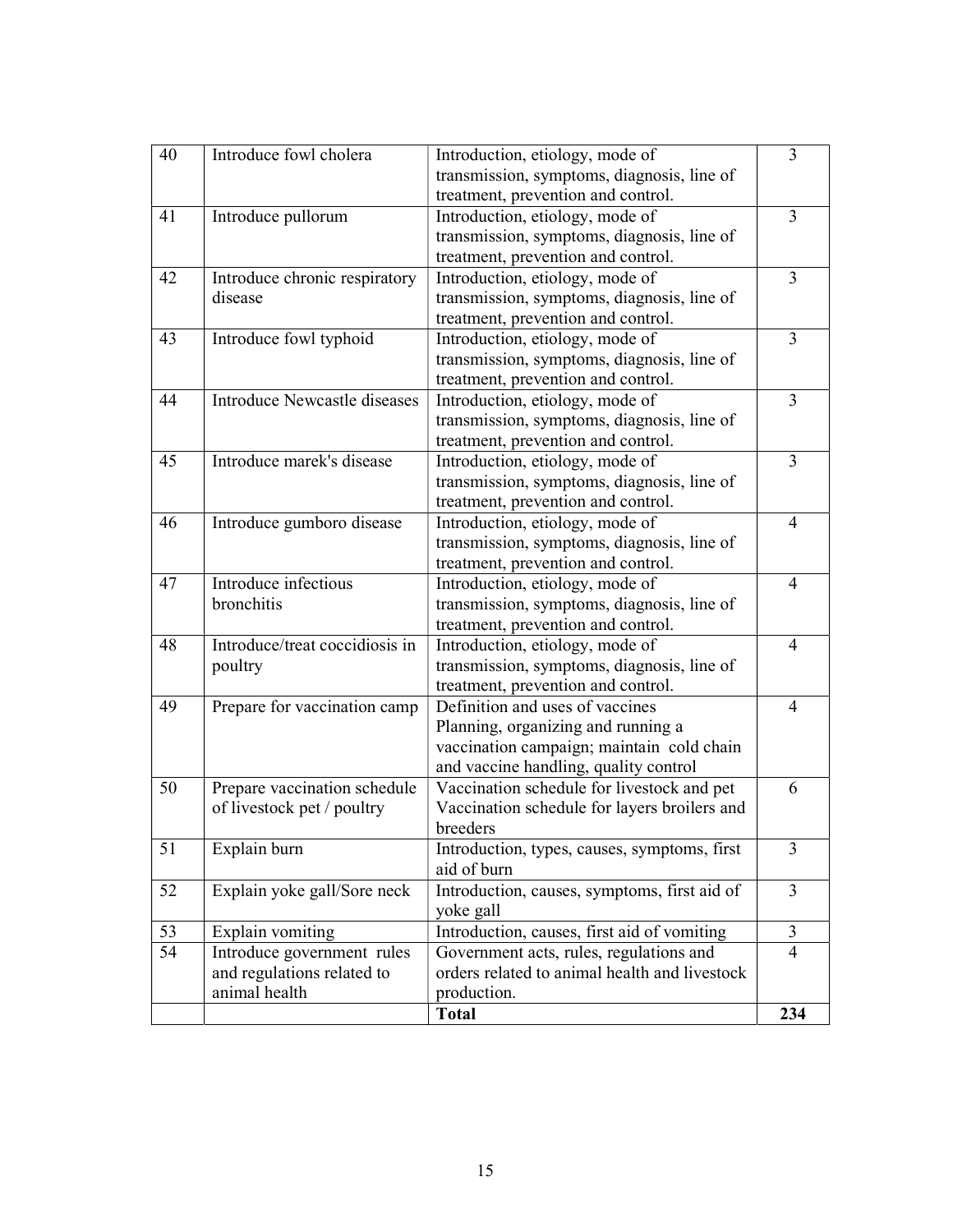# Livestock Production and Management I Cattle/Buffalo and Yak/ Chauri Production

| <b>Total Hours</b> | : 78 hrs           |
|--------------------|--------------------|
| Theory             | $: 16 \text{ hrs}$ |
| Practical          | $:62$ hrs          |

#### Description:

This part of course is designed to provide basic skills and knowledge of cattle and buffalo farming including breeds of cattle and buffalo, housing, care and manage of newly born calves, pregnant/lactating female, breeding bull, replacement stock for commercial farming and marketing of live animal and milk. It is suggested that school of high altitude should teach Yak & Chauri based.

#### Objectives:

- 1. describe the scope and importance of cattle and buffalo farming in Nepal
- 2. explain different breeds of cattle / buffalo and yak/ chauri
- 3. design shed for commercial farming
- 4. care/ manage newly born calves, pregnant/lactating female, breeding bull, replacement stock
- 5. Explain cattle and buffalo breeding
- 6. Explain feeds and feeding of cattle / buffalo and yak/ chauri
- 7. Market live animal and milk

| S.N            | <b>Skill</b>              | Related technical knowledge                     | <b>Time</b>    |
|----------------|---------------------------|-------------------------------------------------|----------------|
|                |                           |                                                 | (Hrs)          |
| $\mathbf{1}$   | Introduce livestock       | Introduction of animal husbandry                | $\overline{2}$ |
|                | farming                   | Scope of livestock production in Nepal          |                |
|                |                           | Role of livestock in National economy           |                |
|                |                           | Present status, problem, prospect and strategy  |                |
|                |                           | for Livestock production                        |                |
| 2              | Study animal behavior     | Importance of study of animal behavior          | 1              |
|                |                           | Feeding behavior                                |                |
|                |                           | Breeding behavior                               |                |
|                |                           | Behavior during sick                            |                |
|                |                           | Excitement by seeing strangers                  |                |
| 3              | Explain role of cattle /  | History of cattle/ buffalo production           | 1              |
|                | buffalo / yak/ chauri     | Strategy of cattle and buffalo production in    |                |
|                | production in Nepal       | Nepal                                           |                |
| $\overline{4}$ | Explain relationship      | Concept of agro forestry, interrelation         | 1              |
|                | between                   | between livestock and agriculture, silvipature, |                |
|                | agriculture/forestry and  | lease hold forest, role of community forest in  |                |
|                | livestock                 | livestock production                            |                |
| 5              | Explain social problems   | Social problems in cattle/buffalo farming       | 1              |
|                | for cattle/buffalo&       | Legal prohibition for slaughtering of cattle    |                |
|                | yak/chauri production     | Socio environmental problems                    |                |
| 6              | Classify cattle / buffalo | Zoological classification of cattle/buffalo     | 1              |
|                | & yak/chauri breed on     | Milch breed, Dual purpose, Draft purpose        |                |
|                | the basis of use          |                                                 |                |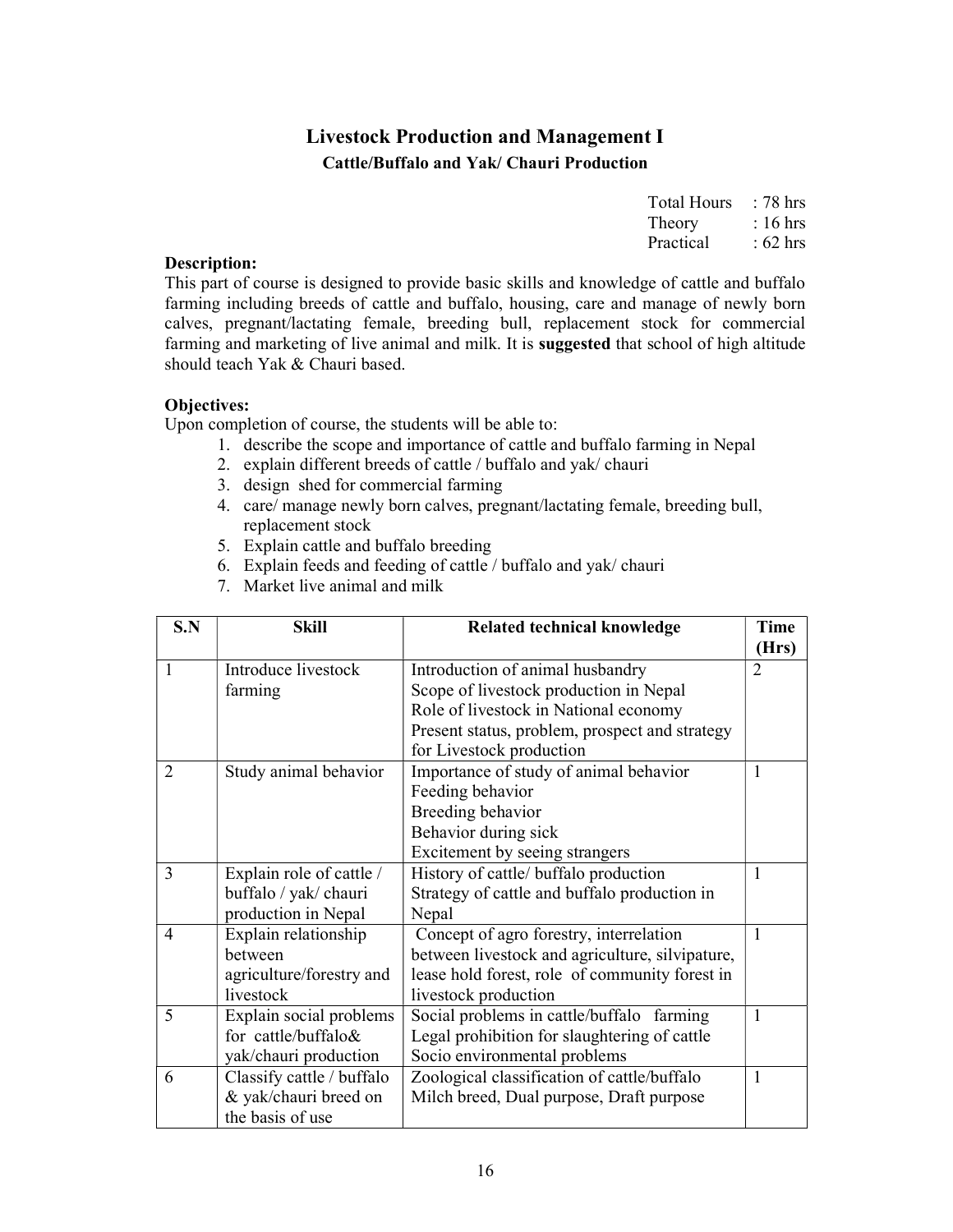| $\overline{7}$ | Identify external body    | Objectives to study external body parts         | $\mathbf{1}$   |
|----------------|---------------------------|-------------------------------------------------|----------------|
|                | parts of cattle/buffalo & | Identification of body parts on live animal and |                |
|                | yak/chauri                | with help of well labeled diagram of live       |                |
|                |                           | animal                                          |                |
| 8              | Identify local breeds of  | Breed characteristics of Pahadi, Achhami,       | 1              |
|                | cattle                    | Lulu, Chauri, Yak, Nak                          |                |
| 9              | Identify improved         | Breed characteristics of                        | $\overline{4}$ |
|                | breeds of cattle          | Milch breed-Jersey, Holstein, Brown Swiss,      |                |
|                |                           | Red Sindhi, Sahiwal                             |                |
|                |                           | Dual Porpose: Hariyana, Nelore, Tharparkar      |                |
|                |                           | Draft breed: Amritmall, Khilari, Hallikar       |                |
| 10             | Identify local breeds of  | Breed characteristics of Lime, Parkote          | 1              |
|                | buffalo                   |                                                 |                |
| 11             | Identify improved         | Breed characteristics of Murrah, Jafarbadi,     | $\overline{2}$ |
|                | breeds of buffalo         | Surti, Mehsana                                  |                |
| 12             | Handle calf for           | Introduction                                    | $\overline{2}$ |
|                | treatment                 | Objectives of restraining                       |                |
|                |                           | Restraining by casting                          |                |
|                |                           | Restraining by catching                         |                |
|                |                           | Precaution to be taken                          |                |
| 13             | Restrain adult cattle by  | Introduction of casting                         | $\overline{2}$ |
|                | casting                   | Purpose of casting                              |                |
|                |                           | Length and thickness of casting rope            |                |
|                |                           | Casting methods: Burly method, Reef's           |                |
|                |                           | method                                          |                |
| 14             | Restrain buffalo by       | Introduction of casting                         | $\overline{2}$ |
|                | casting                   | Length and thickness of casting rope            |                |
|                |                           | Casting methods: Rope squeeze method            |                |
| 15             | Restrain adult cattle/    | Introduction                                    | $\mathbf{1}$   |
|                | buffalo by using          | Size of trevis: Length, height etc              |                |
|                | Travis/Crate              | Preparation of Travis by local materials        |                |
| 16             | Restrain by using localy  | Preparation of Damlo by using local material    | $\mathbf{1}$   |
|                | made Damlo                | Casting by Damlo                                |                |
| 17             | Collect manure            | Composition of cattle/buffalo dung as           | $\overline{2}$ |
|                |                           | manure                                          |                |
|                |                           | Importance of cattle/buffalo manure for         |                |
|                |                           | improving soil quality/ fertility               |                |
|                |                           | Methods of collection/composting                |                |
|                |                           | Demonstration of compost manure                 |                |
|                |                           | Protection from leaching and evaporation        |                |
|                |                           | Application of manure                           |                |
| 18             | Castrate male calf by     | Introduction of castration                      | $\overline{2}$ |
|                | close method              | Importance of castration of bull                |                |
|                |                           | Proper age of castration                        |                |
|                |                           | Handling during castration                      |                |
|                |                           | Tools, materials, equipments used in            |                |
|                |                           | castration                                      |                |
|                |                           | Precaution during castration                    |                |
|                |                           | Use of antiseptic                               |                |
|                |                           | Advice to the farmer                            |                |
|                |                           |                                                 |                |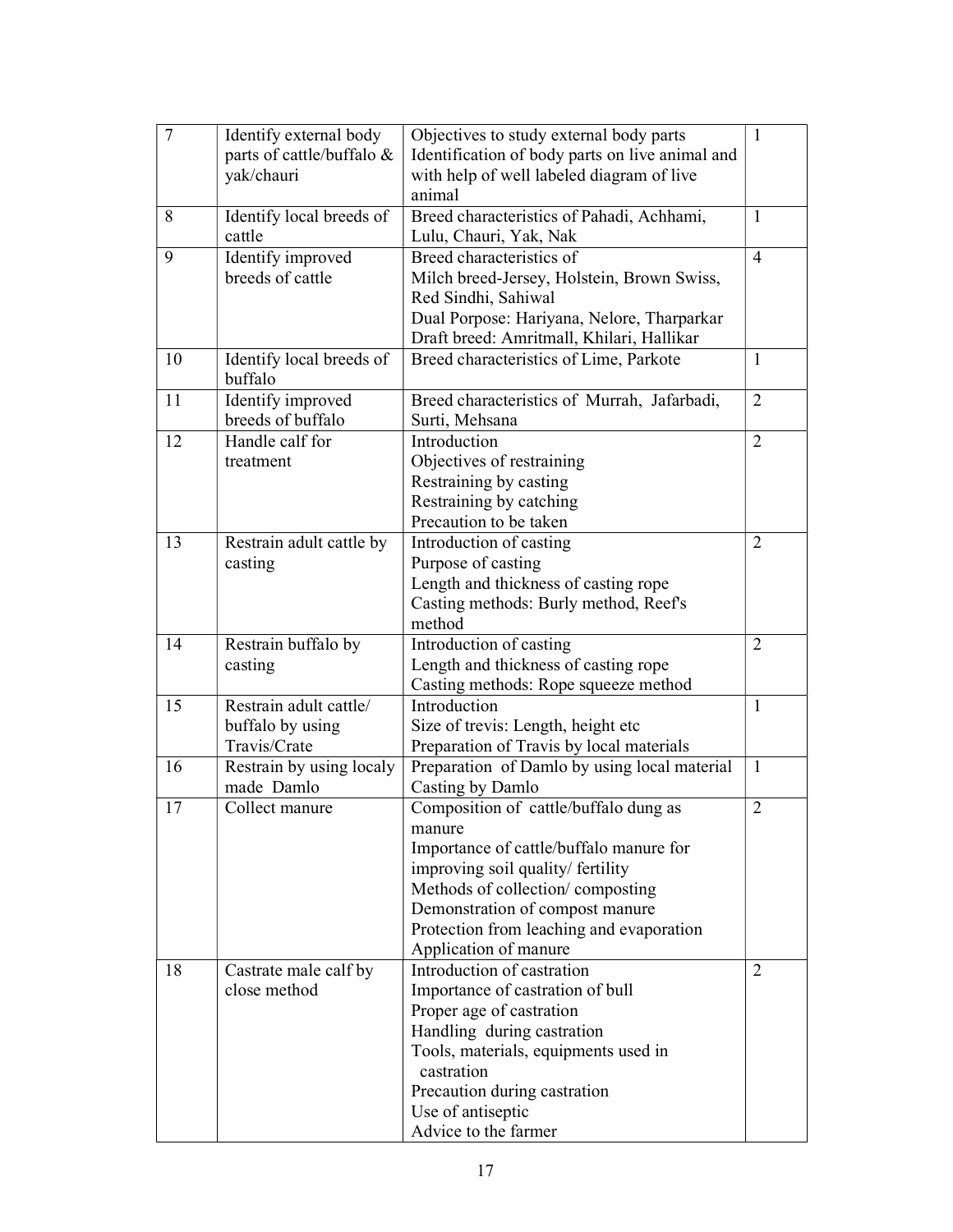| 19 | Calculate live weight   | Importance of body weight calculation         | $\overline{2}$ |
|----|-------------------------|-----------------------------------------------|----------------|
|    | by body measurement     | Principle of body wt .calculation             |                |
|    | of cattle/buffalo&      | Methods of body measurements                  |                |
|    | yak/chauri              | Calculation of live wt. by using formulas     |                |
|    |                         | Tools and equipment used                      |                |
|    |                         | Live wt. estimation according to age, lifting |                |
|    |                         | weighing and other method.                    |                |
| 20 | Perform branding for    | Introduction of branding                      | $\mathbf{1}$   |
|    | identification          | Importance and principle of branding          |                |
|    |                         | Handling method for branding                  |                |
|    |                         | Tools equipments used in branding             |                |
|    |                         | Formula used for numbering                    |                |
|    |                         | Methods of branding                           |                |
|    |                         | Other temporary marking system if in used     |                |
| 21 | Perform hoof trimming   | Introduction of hoof trimming                 | $\mathbf{1}$   |
|    |                         | Importance and principle of hoof trimming     |                |
|    |                         | Handling method of hoof trimming              |                |
|    |                         | Tools equipments of hoof trimming             |                |
|    |                         | Formula used for numbering                    |                |
|    |                         | Methods of hoof trimming                      |                |
| 22 | Provide minerals/salt   | Importance of mineral & salt                  | $\mathbf{1}$   |
|    | for cattle /buffalo&    | Signs and symptoms of mineral deficiency      |                |
|    | yak/chauri              | Methods of providing salt &minerals           |                |
| 23 | Select breeding bull    | Definition of selection for breeding purpose  | $\mathbf{1}$   |
|    | /female                 | Importance of selection                       |                |
|    |                         | Principle of selection                        |                |
|    |                         | Selection criteria for male and female for    |                |
|    |                         | breeding                                      |                |
|    |                         | Importance of records for selection           |                |
|    |                         | Criteria for selection                        |                |
| 24 | Defect heat by external | Oestrous cycle                                | $\mathbf{1}$   |
|    | sign                    | Importance of heat detection                  |                |
|    |                         | Age of puberty cattle/buffalo                 |                |
|    |                         | Signs and symptoms of heat in cattle/buffalo  |                |
|    |                         | Appropriate time for mating/ AI               |                |
| 25 | Detect standing heat on | Use to detect heat by teaser                  | 1              |
|    | cow/buffalo&            | Mounting to other animals                     |                |
|    | yak/chauri              |                                               |                |
| 26 | Care pregnant           | Introduction                                  | 1              |
|    | cattle/buffalo&         | Feeding management                            |                |
|    | yak/chauri              | Housing management                            |                |
|    |                         | Space requirement for female                  |                |
|    |                         | Sanitation of barn                            |                |
|    |                         | Maintaining health record                     |                |
|    |                         | Correction of health related problems         |                |
|    |                         | Pregnancy diagnosis                           |                |
|    |                         | -Routine drenching management.                |                |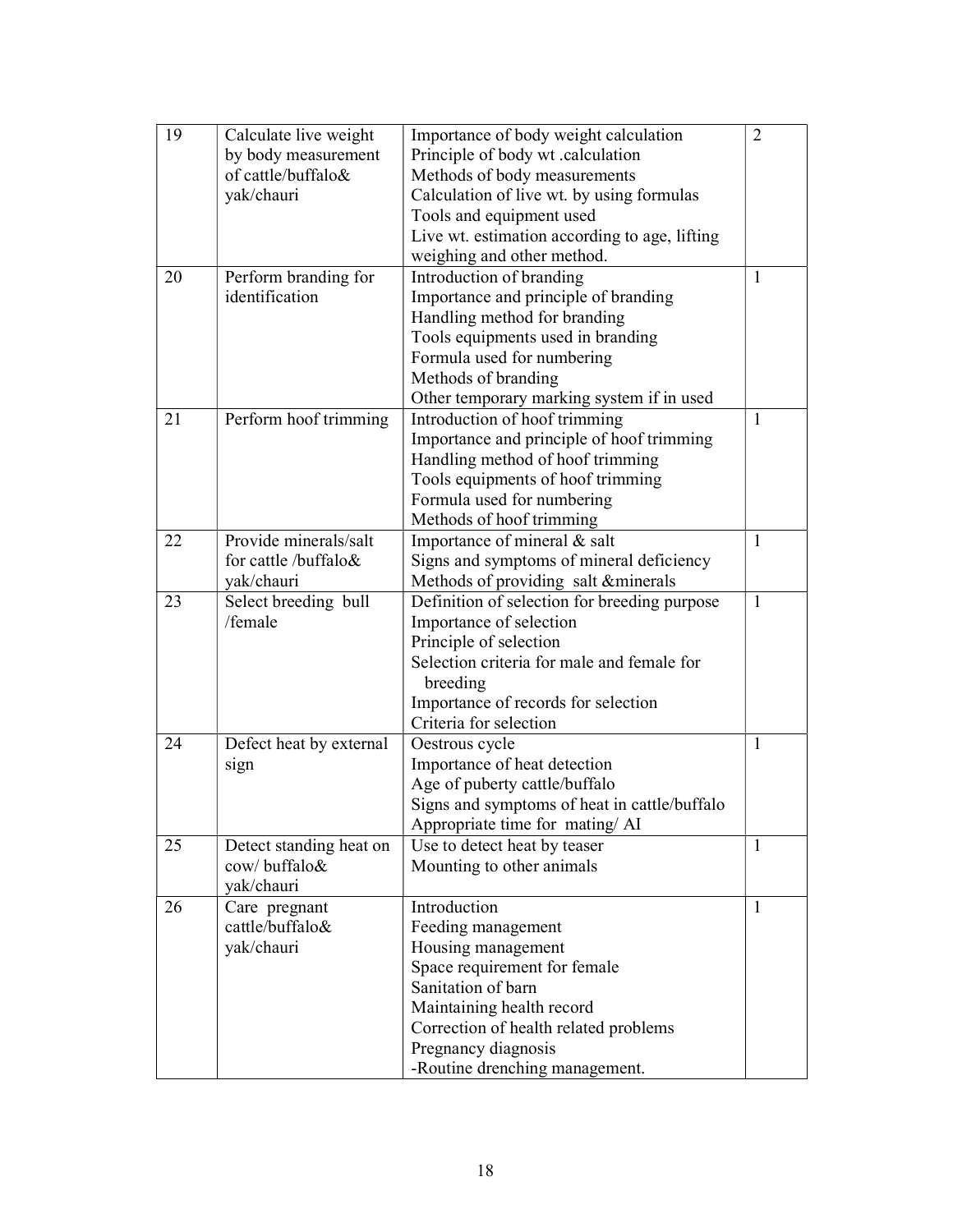| 27 | Provide care for        | Introduction                                       | 1              |
|----|-------------------------|----------------------------------------------------|----------------|
|    | breeding male bull      | Feeding management                                 |                |
|    |                         | Housing management                                 |                |
|    |                         | Space requirement                                  |                |
|    |                         | Sanitation                                         |                |
|    |                         | Health care management                             |                |
|    |                         | Routine drenching against parasites                |                |
| 28 | Care during parturition | Signs and symptoms of before parturition           | 2              |
|    |                         | Space requirement                                  |                |
|    |                         | Cleaning and sanitation of barn                    |                |
|    |                         | assisting during parturition time                  |                |
|    |                         | Precaution during parturition                      |                |
| 29 | Care newly born calf    | Removal of mucous from nose                        | $\overline{2}$ |
|    |                         | Importance of colostrums feeding                   |                |
|    |                         | Assisting for colostrums feeding                   |                |
|    |                         | Assisting for breathing                            |                |
|    |                         | Assisting for walking/moving                       |                |
|    |                         | Removing of navel                                  |                |
|    |                         | Orphan management if necessary                     |                |
| 30 | Arrange for breeding    | Importance of breeding                             | $\overline{2}$ |
|    | management of           | Sexual maturity of male and female                 |                |
|    | cattle/buffalo&         | Reproductive parts of male and female              |                |
|    | yak/chauri              | Spermatogenesis and oogenesis of cattle/buffalo    |                |
|    |                         | Sensational effect                                 |                |
|    |                         | Appropriate time of mating                         |                |
|    |                         | Arrangement of mating                              |                |
|    |                         | Methods of breeding of cattle/buffalo              |                |
| 31 | Provide feed for        | Importance of feeding of cattle/buffalo            | 2              |
|    | cattle/buffalo&         | Routine feeding time                               |                |
|    | yak/chauri              | Amount/quantity of feed/day/time                   |                |
|    |                         | Feeding style                                      |                |
|    |                         | Utilization of feed and water                      |                |
|    |                         | Requirement of feed and feeding standard           |                |
| 32 | Provide preventive      | List of ecto-indo parasite of cattle/buffalo.      | 2              |
|    | health care             | List of common diseases of cattle/buffalo          |                |
|    |                         | Preventive measure of disease and parasite         |                |
|    |                         | Vaccination schedule of cattle/buffalo             |                |
|    |                         | Barn sanitation and disinfectant use for barn      |                |
|    |                         | sanitation (See detail of parasite and diseases of |                |
|    |                         | cattle/buffalo)                                    |                |
| 33 | Explain housing system  | Types of Housing -Open yard, Intensive, Semi       | $\overline{2}$ |
|    | of cattle/buffalo&      | intensive                                          |                |
|    | yak/chauri              | Space requirement of different stages of animal    |                |
|    |                         | Head to head and tail to tail system               |                |
|    |                         | Provision of ventilation, door, windows            |                |
|    |                         | Wall, roof and roofing type                        |                |
|    |                         | Floor system type and importance                   |                |
|    |                         | Provision of store, labour room, isolation room    |                |
|    |                         | Fencing and its importance                         |                |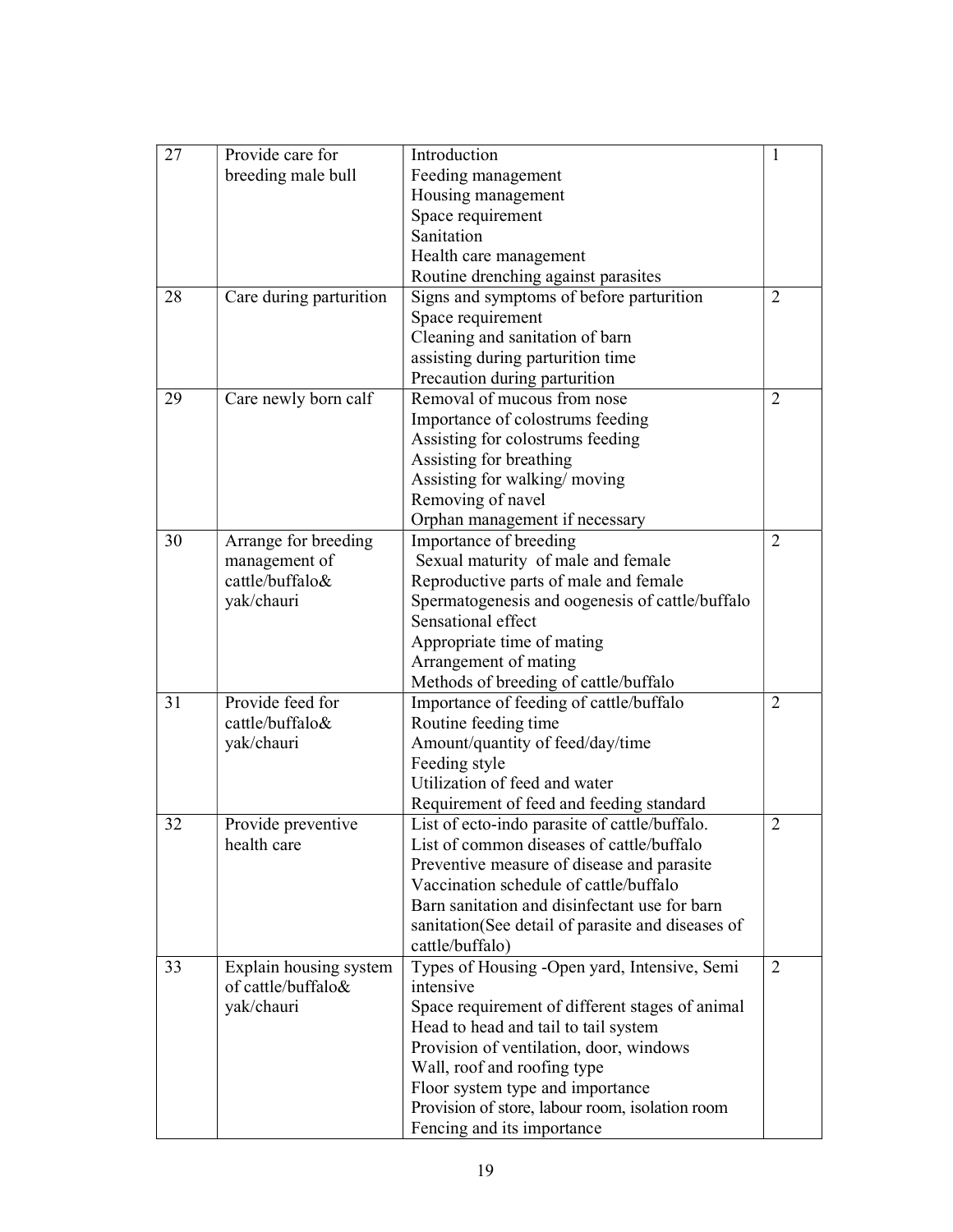| 34 | Select the site for     | Objectives of site selection                     | 1              |
|----|-------------------------|--------------------------------------------------|----------------|
|    | cattle/buffalo&         | Criteria for site selection                      |                |
|    | yak/chauri farm         | Factors considering in site selection            |                |
| 35 | Calculate space         | Importance and scope                             | $\overline{2}$ |
|    | requirement for         | Space requirement for breeding male              |                |
|    | cattle/buffalo &        | Space required for breeding female               |                |
|    | yak/chauri              | Space required for replacement stock             |                |
|    |                         | Space required for calving pen                   |                |
|    |                         | Space required for isolation pen                 |                |
|    |                         | Space required for store, manure pit etc         |                |
| 36 | Arrange facilities for  | Electricity, lighting facility, water supply etc | $\mathbf{1}$   |
|    | cattle/buffalo &        |                                                  |                |
|    | yak/chauri farm         |                                                  |                |
| 37 | Collect farm animal     | Composition of cattle urine its relation to      | $\mathbf{1}$   |
|    | urine for manure        | environment                                      |                |
|    |                         | Losses of nutrients due to sunlight              |                |
|    |                         | Losses of nutrient due to leaching               |                |
|    |                         | Methods of decomposition                         |                |
| 38 | Apply cattle urine as a | Objective of dilution                            | $\mathbf{1}$   |
|    | source of soil nutrient | Source of pesticide & soil nutrient              |                |
|    | and pesticide           | Soil & foliar application                        |                |
| 39 | Apply bio-gas slurry in | Definition of bio-gas slurry                     | $\overline{2}$ |
|    | to soil                 | Composition of bio-gas slurry                    |                |
|    |                         | Importance of bio-gas slurry                     |                |
|    |                         | Protection from bio-gas slurry                   |                |
|    |                         | Methods of application bio-gas slurry            |                |
| 40 | Arrange tools/materials | Arrange of feeding watering equipments           | $\overline{2}$ |
|    | in cattle/buffalo farm  | Arrangement of market tools                      |                |
|    |                         | Arrangement of veterinary tools.                 |                |
|    |                         | Arrangement of handling tools/equipments         |                |
|    |                         | methods of storage of tools equipments           |                |
|    |                         | materials                                        |                |
| 41 | Sale product            | Preparation of marketable product                | $\overline{2}$ |
|    |                         | Channel of marketing                             |                |
|    |                         | Demand of consumers                              |                |
|    |                         | Processing before marketing of product           |                |
|    |                         | Quality occurrence                               |                |
|    |                         | Labeling if necessary                            |                |
|    |                         | Importance of billing system                     |                |
| 42 | Keep records of         | Importance of record keeping                     | 4              |
|    | cattle/buffalo farm     | Elements of records                              |                |
|    |                         | Types of farm records: Breeding, Production,     |                |
|    |                         | Health, Feed, Calving                            |                |
| 43 | Explain Artificial      | Introduction, History, Advantages and            | $\overline{2}$ |
|    | Insemination (AI)       | Disadvantages of AI                              |                |
| 44 | Explain Steps of AI     | Semen collection, Examination, Dilution,         | 4              |
|    |                         | Storage                                          |                |
|    |                         |                                                  |                |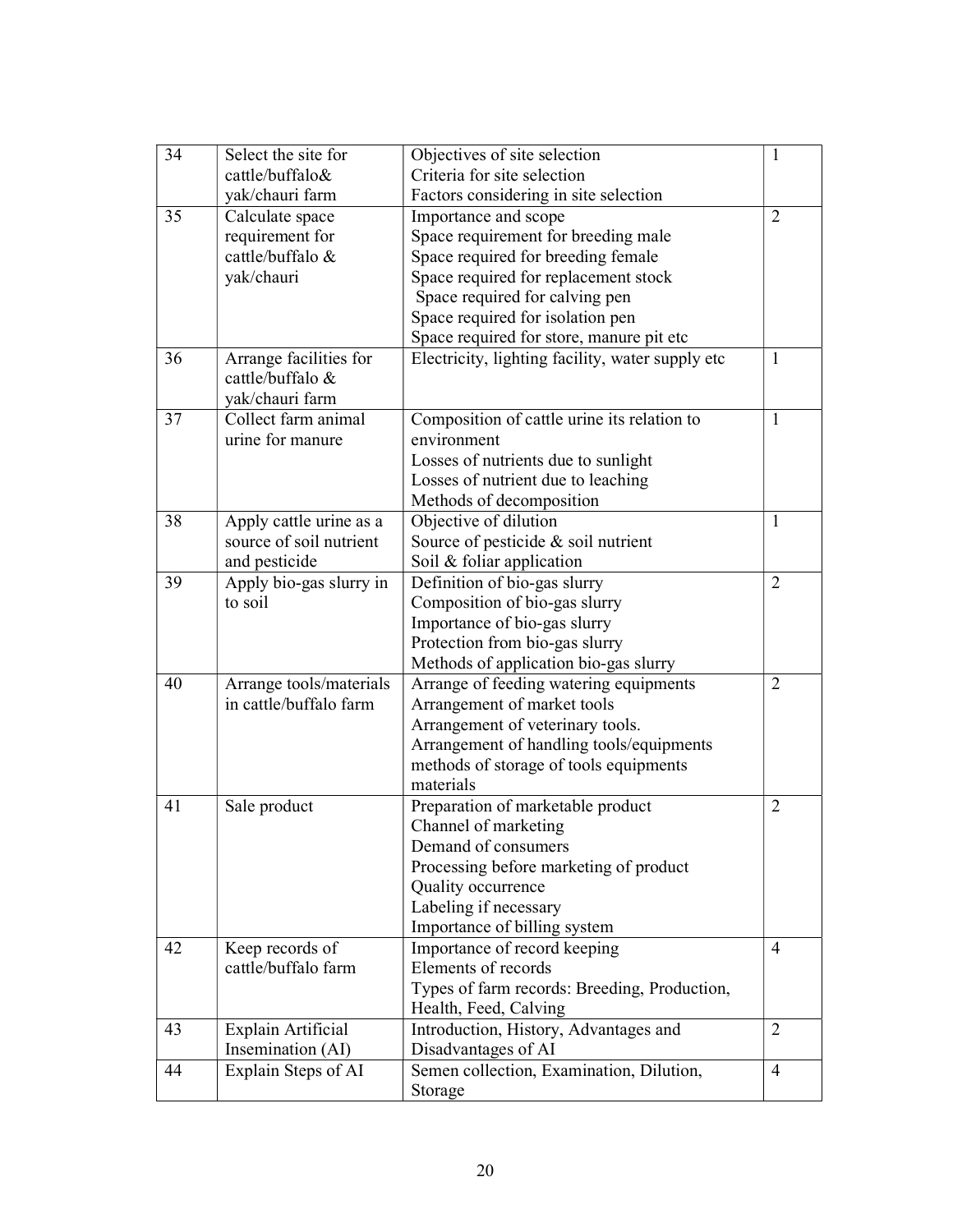| 45 | Inseminate cow by AI  | Insemination techniques                       |    |
|----|-----------------------|-----------------------------------------------|----|
|    | method                | Sterilization and assembling of AI gun        |    |
|    |                       | Thawing, loading and insemination             |    |
| 46 | Detect proper time of | Breeding behavior, History taking from owner, |    |
|    | ΑI                    | Examination of vaginal mucosa                 |    |
|    |                       | <b>Total</b>                                  | 78 |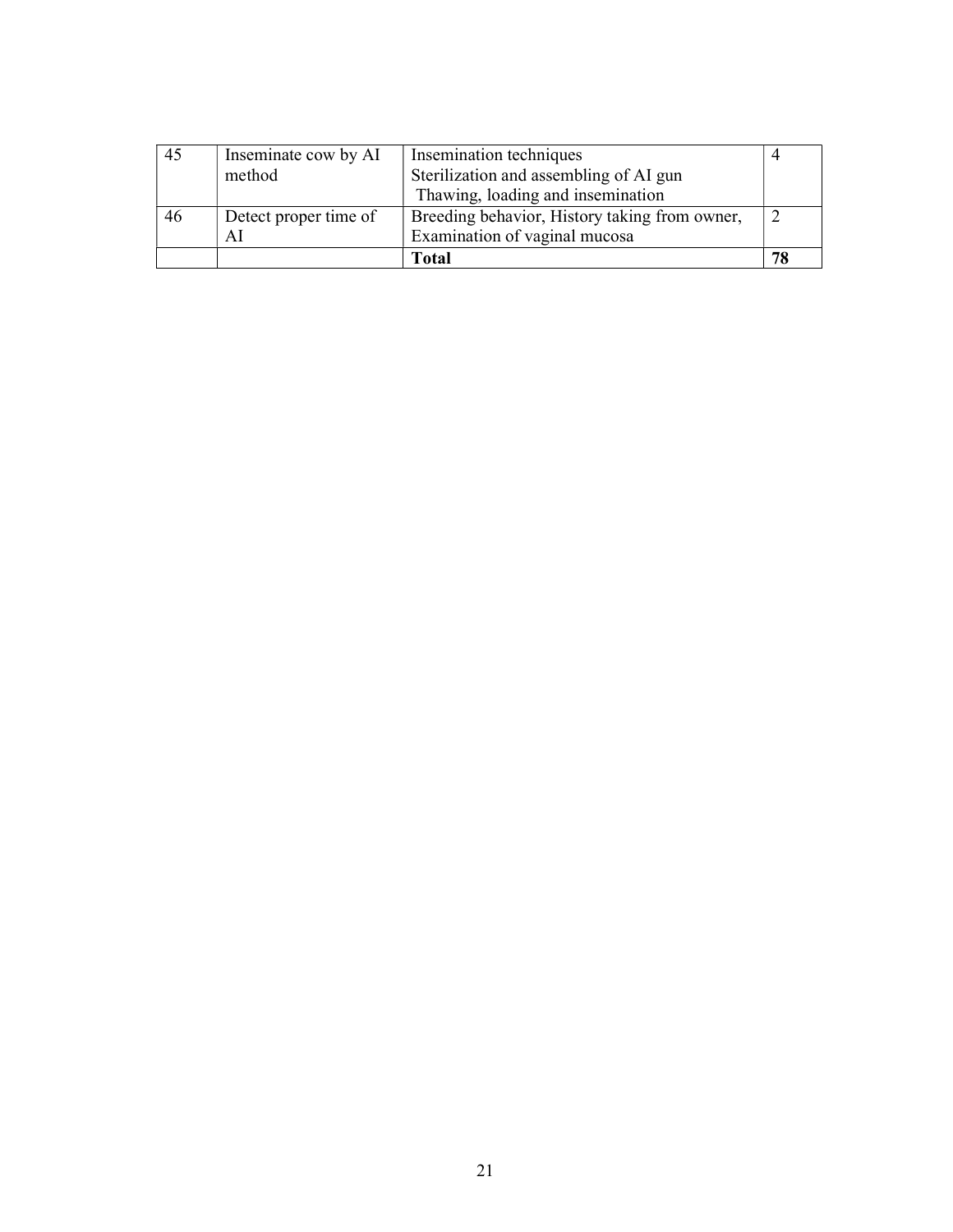# Livestock Production and Management- I Sheep and goat Production

| <b>Total Hours</b> | $: 78 \text{ hrs}$ |
|--------------------|--------------------|
| Theory             | $: 16 \text{ hrs}$ |
| Practical          | $:62$ hrs          |

#### Description:

This part of course is designed to provide basic skills and knowledge of sheep and goat farming including breeds of sheep and goat, housing, care and manage of newly born kids/lambs, pregnant/lactating female, breeding buck/ram, replacement stock for commercial farming and marketing of live animal and meat.

#### Objectives:

- 1. describe the scope and importance of sheep and goat farming in Nepal
- 2. explain different breeds of sheep and goat
- 3. design shed for commercial farming
- 4. manage newly born kids/ pregnant/lactating female, breeding male, replacement stock
- 5. explain sheep and goat breeding
- 6. explain feeds and feeding of sheep and goat
- 7. market live animal, meat and wool

| S.N            | <b>Skill</b>             | <b>Related technical knowledge</b>            | <b>Time</b>    |
|----------------|--------------------------|-----------------------------------------------|----------------|
|                |                          |                                               | (Hrs)          |
| $\mathbf{1}$   | Explain scope of         | History of sheep and goat production          | 2              |
|                | sheep/goat production in | Scope and importance of sheep and goat        |                |
|                | Nepal                    | production in Nepal                           |                |
| 2              | Identify external body   | Objectives to study external body parts       | 1              |
|                | parts of sheep/goat      | Identification of body parts on live animal   |                |
|                |                          | and with help of well labeled diagram of      |                |
|                |                          | animal                                        |                |
| 3              | Identify local breeds of | Characteristics of Kari goat, Terai goat,     | 1              |
|                | goat                     | Sinhal goat, Chyangra                         |                |
| $\overline{4}$ | Identify improved breeds | Breed characteristics of Jamunapari, Barberi, | $\overline{4}$ |
|                | of goat                  | Sanen                                         |                |
| 5              | Identify local breeds of | Breed characteristics of Kage, Baruwal,       | 1              |
|                | sheep                    | Bhote, Lampuchhre                             |                |
| 6              | Identify improved breeds | Breed characteristics Merino, Ramboulet       | $\overline{2}$ |
|                | of sheep                 |                                               |                |
| 7              | Restrain sheep/goat for  | Objectives of restraining                     | $\overline{2}$ |
|                | treatment/castration     | Method of restraining                         |                |
|                |                          | Precaution to be taken                        |                |
| 8              | Collect manure           | Composition of sheep/goat manure              | 2              |
|                |                          | Importance of sheep/goat manure for           |                |
|                |                          | improving soil quality/ fertility             |                |
|                |                          | Methods of collection/composting              |                |
|                |                          | Application of manure                         |                |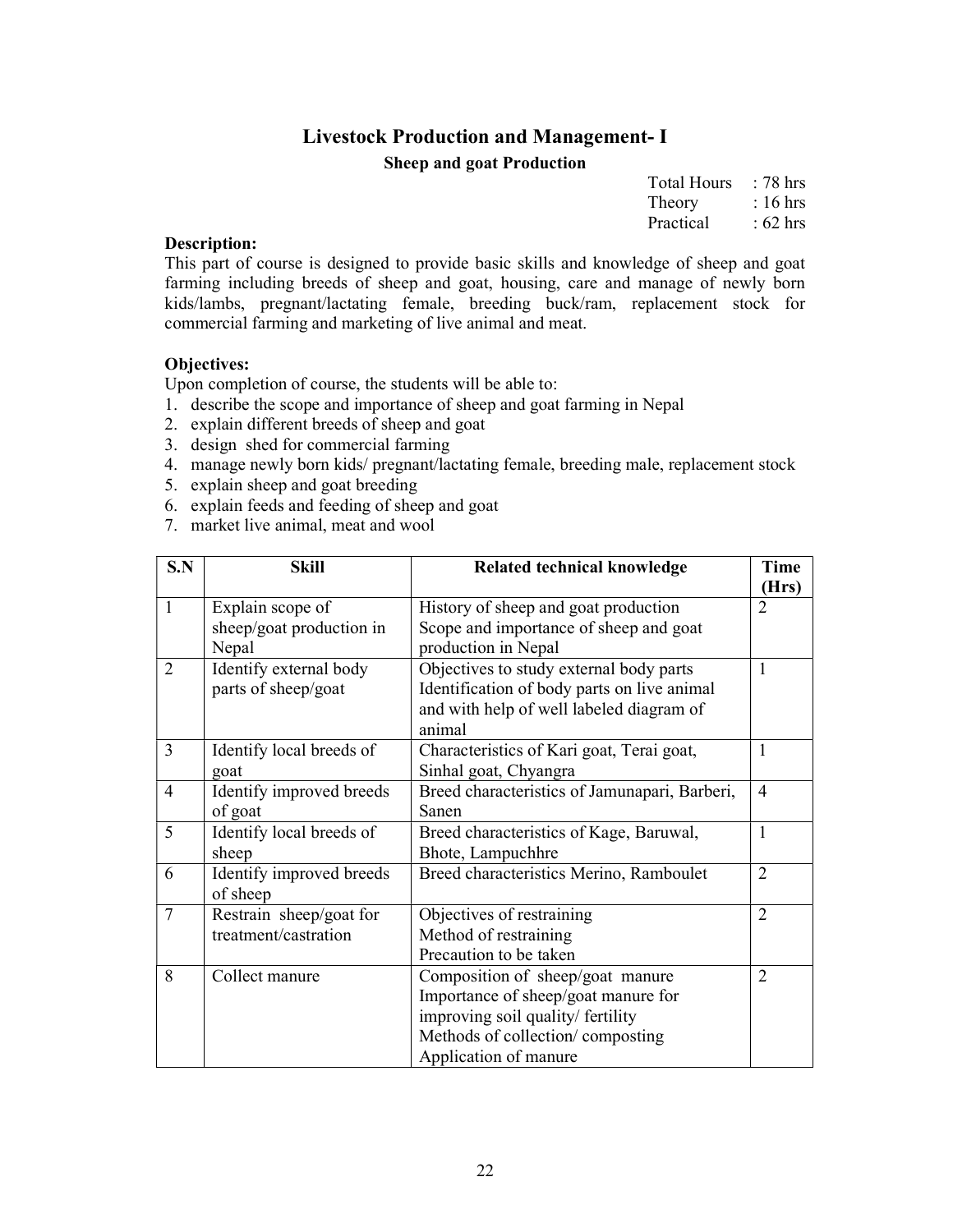| 9  | Castrate buck/ram by      | Introduction of castration                    | $\overline{2}$ |
|----|---------------------------|-----------------------------------------------|----------------|
|    | close method              | Proper age of castration                      |                |
|    |                           | Handling during castration                    |                |
|    |                           | Equipments used in castration                 |                |
|    |                           | Precaution during castration                  |                |
|    |                           | Use of antiseptic                             |                |
|    |                           | Advice to the farmer                          |                |
| 10 | Calculate live weight by  | Importance of body weight calculation         | $\overline{2}$ |
|    | body measurement of       | Principle of body wt .calculation             |                |
|    | sheep/goat                | Methods of body measurements                  |                |
|    |                           | Calculation of live wt. by using formulas     |                |
|    |                           | Live wt. estimation according to age, lifting |                |
|    |                           | weighing and other method.                    |                |
| 11 | Perform tagging for       | Introduction of tagging                       | 1              |
|    | identification            | Importance and principle of tagging           |                |
|    |                           | Handling method for tagging                   |                |
|    |                           | Tools equipments used in tagging              |                |
|    |                           | Formula used for numbering                    |                |
|    |                           | Methods of tagging                            |                |
|    |                           | Other temporary marking system if in used     |                |
| 12 | Score condition of        | <b>Introduction</b>                           | 1              |
|    | sheep/goat                | Method of condition scoring                   |                |
| 13 | Provide minerals/salt for | Importance of mineral & salt                  | $\mathbf{1}$   |
|    | goat/sheep                | Signs and symptoms of mineral deficiency      |                |
|    |                           | Methods of providing salt &minerals           |                |
| 14 | Select breeding male      | Definition of selection for breeding purpose  | 1              |
|    | /female                   | Importance of selection                       |                |
|    |                           | Principle of selection                        |                |
|    |                           | Selection criteria for male and female for    |                |
|    |                           | breeding                                      |                |
|    |                           | Importance of records for selection           |                |
|    |                           | Criteria for selection                        |                |
| 15 | Defect heat by external   | Oestrous cycle                                | 1              |
|    | sign                      | Importance of heat detection                  |                |
|    |                           | Age of puberty sheep/goat                     |                |
|    |                           | Signs and symptoms of heat in sheep/goat      |                |
| 16 | Care pregnant sheep/goat  | Introduction                                  | 1              |
|    |                           | Feeding management                            |                |
|    |                           | Housing management                            |                |
|    |                           | Space requirement for female                  |                |
|    |                           | Sanitation of pen                             |                |
|    |                           | Maintaining health record                     |                |
|    |                           | Correction of health related problems         |                |
|    |                           | Pregnancy diagnosis                           |                |
|    |                           | Routine drenching management.                 |                |
| 17 | Provide care for breeding | Introduction                                  | 1              |
|    | male                      | Feeding management                            |                |
|    |                           | Housing management                            |                |
|    |                           | Space requirement                             |                |
|    |                           | Sanitation                                    |                |
|    |                           |                                               |                |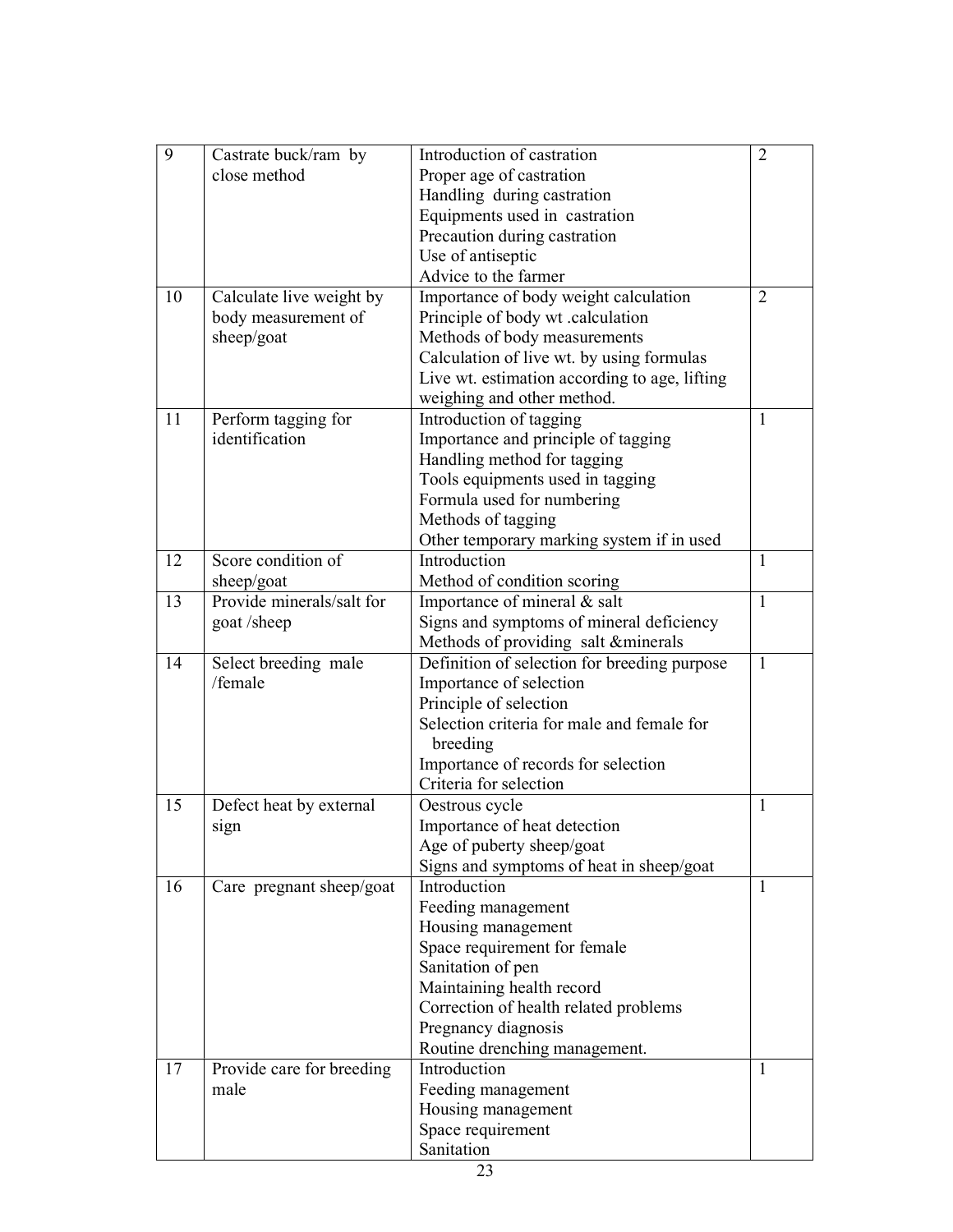|    |                              | Health care management                      |                |
|----|------------------------------|---------------------------------------------|----------------|
|    |                              | Routine drenching against parasites         |                |
| 18 | Care during parturition      | Signs and symptoms of before parturition    | $\overline{2}$ |
|    |                              | Space requirement                           |                |
|    |                              | Cleaning and sanitation of barn             |                |
|    |                              | assisting during parturition time           |                |
|    |                              | Precaution during parturition               |                |
| 19 | Care newly born kids         | Removal of mucous from nose                 | 2              |
|    |                              | Importance of colostrums feeding            |                |
|    |                              | Assisting for colostrums feeding            |                |
|    |                              | Assisting for breathing                     |                |
|    |                              | Assisting for walking/moving                |                |
|    |                              | Removing of navel                           |                |
|    |                              | Orphan management if necessary              |                |
| 20 | Explain ten point            | Ten point technology prepared by Bandipur   | 2              |
|    | technology of goat           | goat farm                                   |                |
|    | farming                      |                                             |                |
| 21 | Arrange for breeding         | Importance of breeding                      | $\overline{2}$ |
|    | management of sheep/goat     | Sexual maturity of male and female          |                |
|    |                              | Reproductive parts of male and female       |                |
|    |                              | Spermatogenesis and oogenesis of sheep/goat |                |
|    |                              | Sensational effect                          |                |
|    |                              | Appropriate time of mating                  |                |
|    |                              | Arrangement of mating                       |                |
|    |                              | Methods of breeding of sheep/goat           |                |
| 22 | Provide feed for             | Importance of feeding of sheep/goat         | $\overline{2}$ |
|    | sheep/goat                   | Routine feeding time                        |                |
|    |                              | Amount/quantity of feed/day/time            |                |
|    |                              | Feeding style                               |                |
|    |                              | Utilization of feed and water               |                |
|    |                              | Requirement of feed and feeding standard    |                |
| 23 | Make feeding rack from       | Introduction and Importance of feeding rack | $\overline{4}$ |
|    | local materials              | Size and height of feeding rack             |                |
| 24 | Prepare mineral block for    | Introduction and importance                 | $\overline{4}$ |
|    | goat/sheep                   | Ingredients required                        |                |
|    |                              | Feeding method of mineral block             |                |
| 25 | Explain cultivation          | List of fodder trees                        | 2              |
|    | practice of fodder trees for | Cultivation practices                       |                |
|    | sheep/goat                   |                                             |                |
| 26 | Cultivate grasses for        | Annual/ Perennial/ Biannual grasses for     | 4              |
|    | sheep/ goat                  | pasture                                     |                |
| 27 | Provide preventive health    | List of ecto-indo parasite of sheep/goat.   | $\overline{2}$ |
|    | care                         | List of common diseases of sheep/goat       |                |
|    |                              | Preventive measure of disease and parasite  |                |
|    |                              | Vaccination schedule of sheep/goat          |                |
|    |                              | Sanitation and disinfectant for sanitation  |                |
|    |                              | (detail of parasite and diseases of         |                |
|    |                              |                                             |                |
|    |                              |                                             |                |
|    |                              | sheep/goat in AH I and II)                  |                |
|    |                              |                                             |                |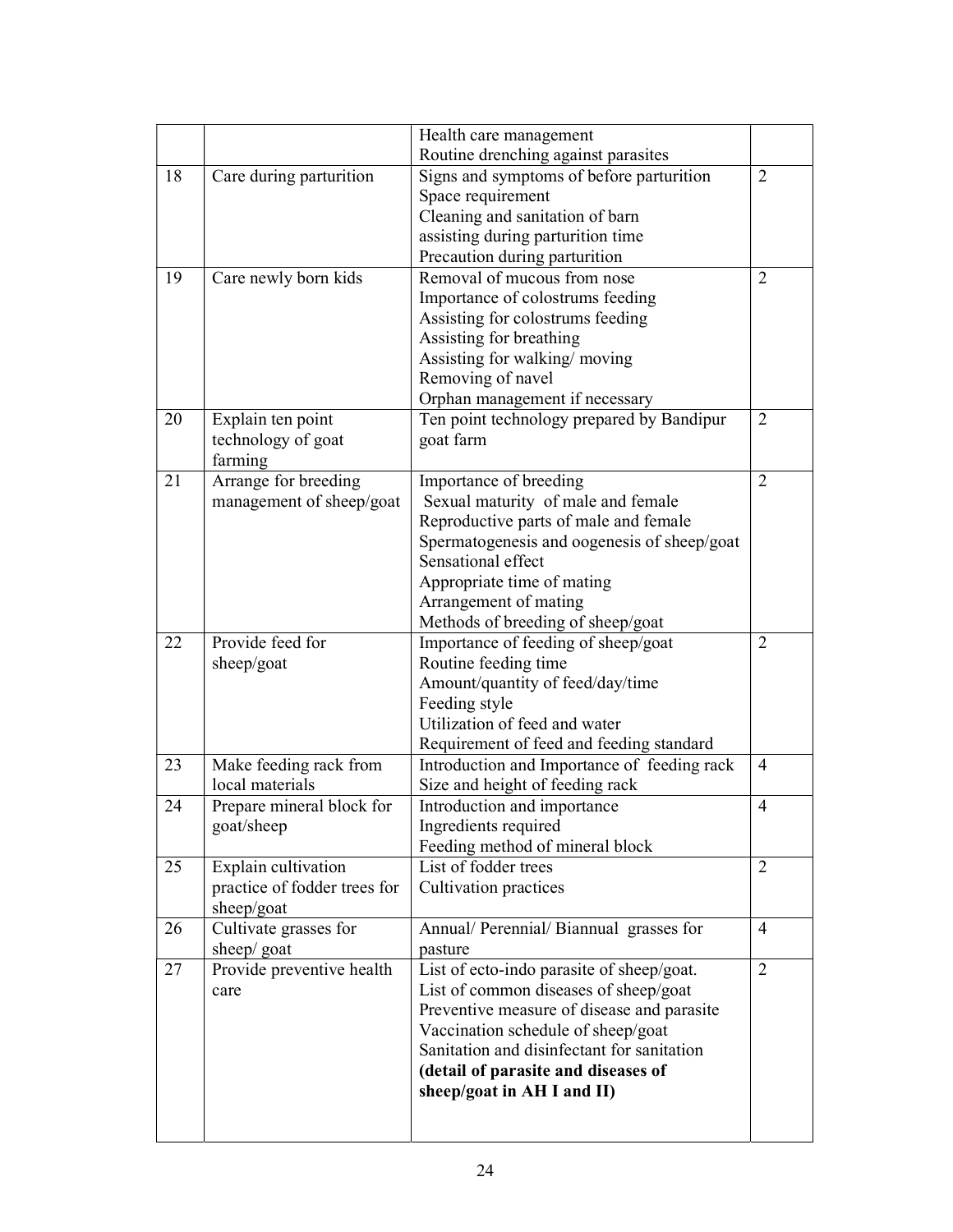| 28 | Make ecto-parasitocidals                       | Method of preparation of ecto paracial drugs                                                                                                                                                                                                                | $\overline{2}$ |
|----|------------------------------------------------|-------------------------------------------------------------------------------------------------------------------------------------------------------------------------------------------------------------------------------------------------------------|----------------|
|    | by using tobacco and other<br>local material   | by using local materials                                                                                                                                                                                                                                    |                |
| 29 | Dip goat to control from<br>external parasites | Dip tank: shape and size                                                                                                                                                                                                                                    | 4              |
| 30 | Explain housing system of<br>sheep/goat        | Types of Housing Space requirement of<br>different stages of animal<br>Fencing and its importance                                                                                                                                                           | $\overline{2}$ |
| 31 | Select the site for<br>sheep/goat farm         | Objectives of site selection<br>Criteria for site selection<br>Factors considering in site selection                                                                                                                                                        | $\mathbf{1}$   |
| 32 | Calculate space<br>requirement for sheep/goat  | Importance and scope<br>Space requirement for breeding male<br>Space required for breeding female<br>Space required for replacement stock<br>Space required for kidding pen<br>Space required for isolation pen<br>Space required for store, manure pit etc | 2              |
| 33 | Arrange facilities for<br>sheep/goat farm      | Electricity, lighting facility, water supply etc                                                                                                                                                                                                            | $\mathbf{1}$   |
| 34 | Arrange tools/materials in<br>sheep/goat farm  | Arrange of feeding watering equipments<br>Arrangement of market tools<br>Arrangement of veterinary tools.<br>Arrangement of handling tools/equipments<br>methods of storage of tools equipments<br>materials                                                | $\overline{2}$ |
| 35 | Sale product                                   | Preparation of marketable product<br>Channel of marketing<br>Demand of consumers<br>Processing before marketing of product<br>Quality occurrence<br>Importance of billing system                                                                            | $\overline{2}$ |
| 36 | Slaughter sheep/goat                           | Introduction<br>Methods of slaughtering<br>Different parts used for meat, offal                                                                                                                                                                             | 6              |
| 37 | Keep records of<br>sheep/goat farm             | Importance of record keeping<br>Elements of records<br>Types of farm records: Breeding, Production,<br>Health, Feed, kidding                                                                                                                                | 4              |
|    |                                                | <b>Total</b>                                                                                                                                                                                                                                                | 78             |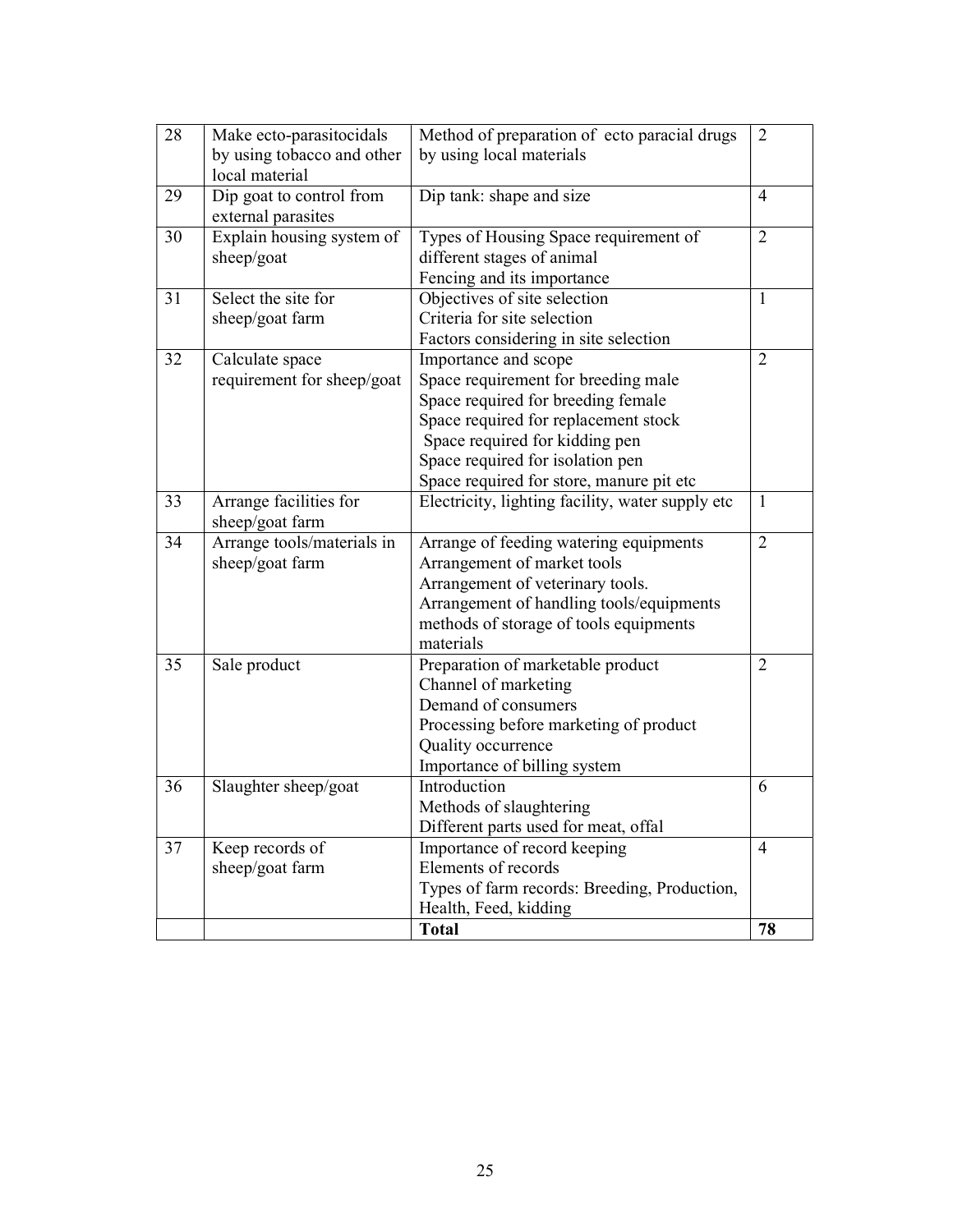# Livestock Production and Management- II Poultry Production

| <b>Total Hours</b> | : 78 hrs |
|--------------------|----------|
| <b>Theory</b>      | : 16 hrs |
| <b>Practical</b>   | : 62 hrs |

# Description:

This part of course is designed to provide basic skills and knowledge of poultry farming including breeds of chicken, housing, care and manages of broiler and layer chicken for commercial farming and marketing of meat and eggs.

# Objectives:

- 1. describe the scope and importance of poultry farming in Nepal
- 2. explain different breeds of chicken
- 3. design poultry house for commercial farming
- 4. care/ manage chicks, grower and layers
- 5. care/ manage broiler chickens
- 6. explain poultry breeding
- 7. explain feeds and feeding of poultry
- 8. market meat and eggs

| <b>SN</b>      | <b>Task statement</b>                 | <b>Related Technical knowledge</b>               | <b>Time</b>    |
|----------------|---------------------------------------|--------------------------------------------------|----------------|
|                |                                       |                                                  | (hrs)          |
| $\mathbf{1}$   | Explain scope of poultry              | History of poultry production in Nepal           | $\overline{2}$ |
|                | production in Nepal                   | Scope and importance of poultry farming          |                |
|                |                                       | Present status (statistics), problems and        |                |
|                |                                       | future prospect of poultry production in         |                |
|                |                                       | Nepal                                            |                |
| $\overline{2}$ | Explain government                    | Government policies, norms, rules and            | $\mathbf{1}$   |
|                | policies for poultry                  | regulation for poultry industry                  |                |
|                | farming/hatchery industry<br>in Nepal | Government and private chicken hacheries         |                |
| $\mathfrak{Z}$ | Explain common terms                  | Poultry, broiler, layer, pullet, capon, rooster, | $\mathbf{1}$   |
|                | used in poultry                       | culling, moulting, starter, grower, finisher,    |                |
|                |                                       | cock, hen, chicks, geld,                         |                |
| $\overline{4}$ | Explain poultry breeds                | Zoological classification                        | $\mathbf{1}$   |
| 5              | Identify external body parts          | Well labeled diagram of a chicken                | $\mathbf{1}$   |
|                | of a chicken                          | Live chicken                                     |                |
| 6              | Explain Asiatic breeds                | Breed characteristics of chicken:                | $\overline{2}$ |
|                |                                       | Asiatic-Brahma, Cohchin, Lngsan                  |                |
| $\overline{7}$ | Explain Mediterranean                 | Mediterranean: Leghorn, Minorka                  | $\mathbf{1}$   |
|                | breeds                                |                                                  |                |
| 8              | Explain English breeds                | English: Austrolarp, Susex                       | $\mathbf{1}$   |
| 9              | <b>Explain American breeds</b>        | American: Rode Island Red, New                   | 1              |
|                |                                       | Hampshire, Plymouth Rock                         |                |
| 10             | Identify commercial broiler           | Broiler: Vencob, Cob 100, Hubard,                | $\mathbf{1}$   |
|                | chicken                               | Arboracre, Ross                                  |                |
| 11             | Identify commercial layer             | Layer: Hyline brown, Lomann, Isha brown,         | 1              |
|                | chicken                               | Babcob, Saver star cross 579                     |                |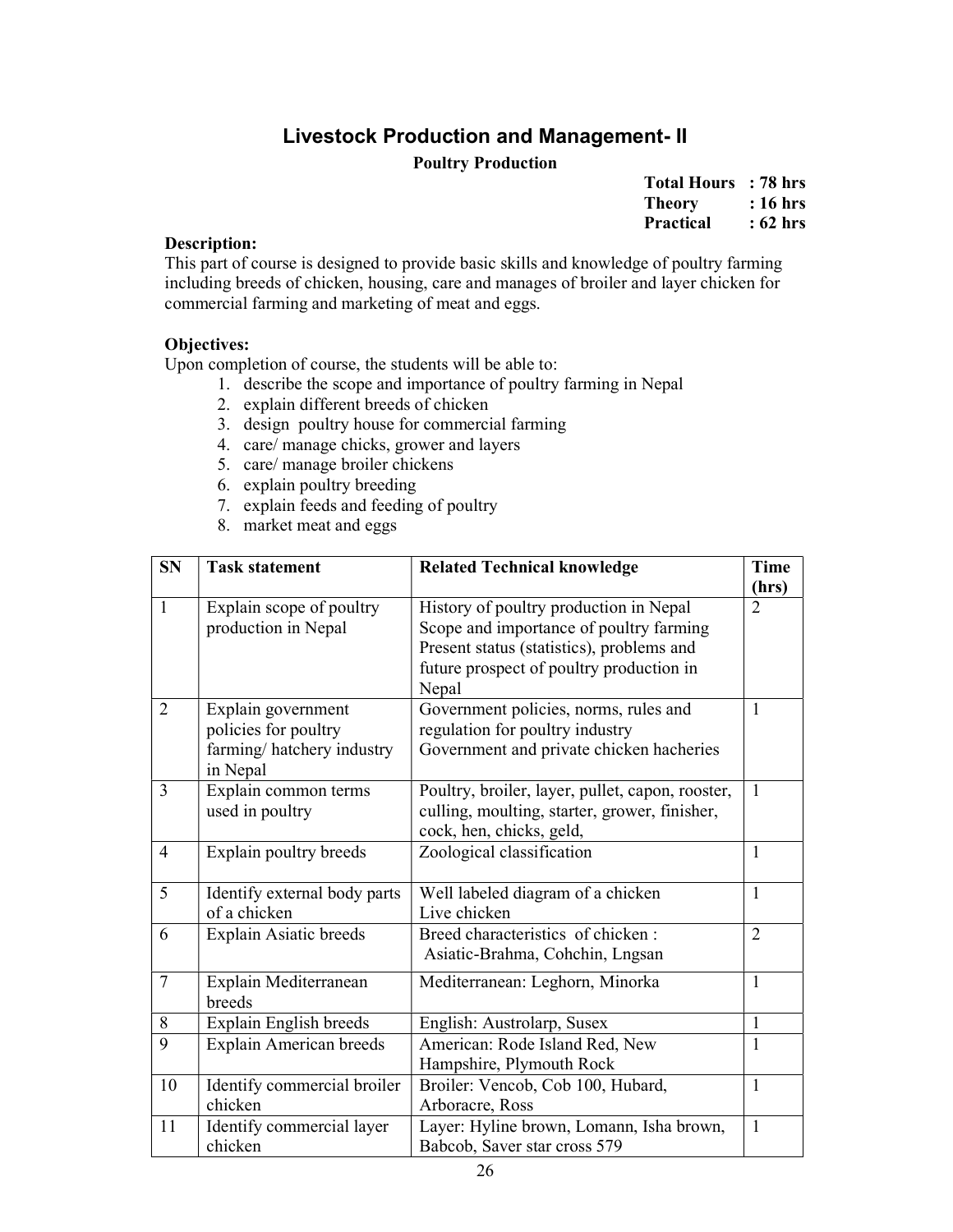| 12 | Identify Nepali local                             | Sakhini, Ghatikhuile, Pwankhulte              | 1                           |
|----|---------------------------------------------------|-----------------------------------------------|-----------------------------|
|    | chicken                                           |                                               |                             |
| 13 | Identify commercial dual                          | Giriraj                                       | 1                           |
|    | purpose breed of chicken                          |                                               |                             |
| 14 | Explain housing system of                         | Housing system:                               | 3                           |
|    | poultry                                           | Free range,                                   |                             |
|    |                                                   | Semi intensive,                               |                             |
|    |                                                   | Intensive (cage, deep litter)                 |                             |
|    |                                                   | Advantages and disadvantages of each          |                             |
|    |                                                   | system                                        |                             |
| 15 | Explain deep litter housing                       | Advantages and disadvantages                  | 2                           |
|    | system of poultry                                 | Litter management:                            |                             |
|    |                                                   | Application of lime and bleaching powder      |                             |
|    |                                                   | Thickness of litter in summer and winter      |                             |
|    |                                                   | months                                        |                             |
|    |                                                   | Floor space requirements in different age     |                             |
|    |                                                   | group                                         |                             |
| 16 | Select site for poultry farm                      | Purpose of farming: Hatchery/commercial       | $\overline{2}$              |
|    | construction                                      | Topography                                    |                             |
|    |                                                   | Availability of feeds/ medicine               |                             |
|    |                                                   | Workers/technician availability               |                             |
|    |                                                   | Market accessibility                          |                             |
|    |                                                   | Water and electricity supply                  |                             |
|    |                                                   | Roads                                         |                             |
|    |                                                   | Availability of low cost construction         |                             |
|    |                                                   | materials                                     |                             |
| 17 | Explain poultry shed                              | Lay out diagram                               | $\mathcal{D}_{\mathcal{L}}$ |
|    | construction                                      | Purpose of construction(hatchery, layer,      |                             |
|    |                                                   | broiler farm); Small farm, Large scale farm   |                             |
|    |                                                   | Construction materials: Sand, gravel,         |                             |
|    |                                                   | cement, GI sheet, stone/ brick, local roofing |                             |
|    |                                                   | materials                                     |                             |
|    |                                                   | Area calculation on basis of no. of birds and |                             |
|    |                                                   | type                                          |                             |
| 18 | Identify the parts of                             | Well labeled diagram<br>Dissection of chicken | $\perp$                     |
|    | digestive system of a fowl                        | Name and function of different parts          |                             |
| 19 |                                                   |                                               | 1                           |
|    | Identify the parts of<br>reproductive system of a | Well labeled diagram<br>Dissection of chicken |                             |
|    | fowl                                              | Name and function of different parts          |                             |
|    |                                                   | Process of egg formation in reproductive      |                             |
|    |                                                   | tract                                         |                             |
| 20 | Identify internal structure                       | Well labeled diagram                          | 1                           |
|    | of a egg                                          | Fresh egg                                     |                             |
|    |                                                   | Nutrient composition of egg                   |                             |
|    |                                                   | Normal and abnormal eggs                      |                             |
| 21 | Identify poultry equipments                       | Feeder, drinker, nest box, hover, perches,    | 1                           |
|    |                                                   | weighing balance, candler, debeaker,          |                             |
|    |                                                   | vaccinator, refrigerator, light source        |                             |
|    |                                                   |                                               |                             |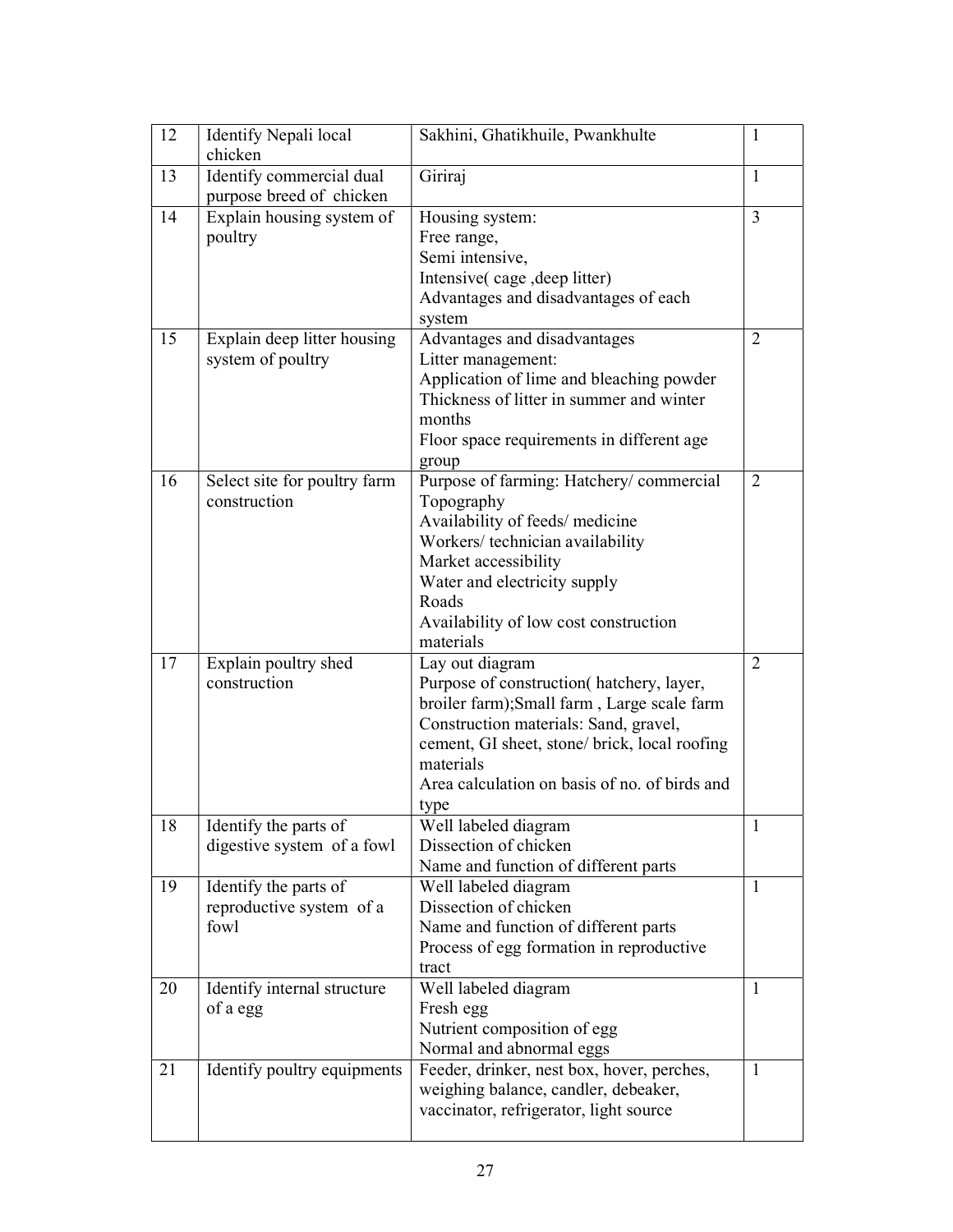| 22 | Prepare for brooding       | Installation of hover, height of brooder,                                             | 1              |
|----|----------------------------|---------------------------------------------------------------------------------------|----------------|
|    |                            | chick guard, fitting light, temperature                                               |                |
|    |                            | maintaining, litter placing, checking water                                           |                |
|    |                            | sources, emergency light source, space                                                |                |
|    |                            | calculation, proper ventilation, protection                                           |                |
|    |                            | from chilling and air draft.                                                          |                |
| 23 | Care chicks (0-8 weeks)    | Receiving chicks from reliable hatchery,                                              | 3              |
|    |                            | maintaining bio-security, feeding chicks (L1                                          |                |
|    |                            | ration), incorporation of electrolytes,                                               |                |
|    |                            | vitamin and antibiotics in feed or water in                                           |                |
|    |                            | order to prevent early chick mortality,                                               |                |
|    |                            | vaccination, record keeping daily feed                                                |                |
|    |                            | consumption, weight gain, medicine and                                                |                |
|    |                            | vaccination, mortality)                                                               |                |
| 24 | Care grower (8-16 weeks)   | Bio-security measure, feeding pullet (L2                                              | 3              |
|    |                            | ration), feed restriction, reducing artificial                                        |                |
|    |                            | light, moulting, debeaking, vaccination,                                              |                |
|    |                            | vitamin and antibiotics supplement, record                                            |                |
|    |                            | keeping                                                                               |                |
| 25 | Vaccinate birds            | Vaccine and vaccination in poultry                                                    | 1              |
|    |                            | Vaccination schedule for layer chicken                                                |                |
|    |                            | Vaccination method                                                                    |                |
|    |                            | Precaution to be taken                                                                |                |
| 26 | Perform debeaking          | Purpose of debeaking, age and method of                                               | 1              |
|    |                            | debeaking                                                                             |                |
|    |                            | Precaution to be taken                                                                |                |
| 27 | Deworm bird                | Anthelmintics used in poultry, dose of                                                | $\mathbf{1}$   |
|    |                            | anthelmintics, method of deworming (with                                              |                |
|    |                            | feed/water)                                                                           |                |
| 28 | Care laying chicken (16)   | Bio-security measure, feeding layer (L3                                               | 3              |
|    | weeks and above)           | ration), increasing artificial light, culling and                                     |                |
|    |                            | selection of layer and non-layer,                                                     |                |
|    |                            | vaccination, vitamin and antibiotics                                                  |                |
|    |                            | supplement, record keeping(daily feed                                                 |                |
|    |                            | consumption, egg production, medicine and                                             |                |
|    |                            | vaccination, mortality, culling, sales record),<br>comparison with performance record |                |
|    |                            | provided by the hatchery                                                              |                |
| 29 | Sale of layer after        | Age and stage of removal(sale) of layer                                               | $\mathbf{1}$   |
|    | productive life            | Sale of culled birds                                                                  |                |
| 30 | Keep local Nepali chicken  | Breed of local chicken, market demand,                                                | $\overline{2}$ |
|    |                            | price rate, taste, rearing method, advantage                                          |                |
|    |                            | and disadvantage og keeping local chicken,                                            |                |
|    |                            | feeds and feeding                                                                     |                |
| 31 | Protect bird from hot/     | Summer management and winter                                                          | $\overline{2}$ |
|    | chilled weather            | management of poultry bird                                                            |                |
| 32 | Differentiate layer vs non | Characteristics of layer and non layer                                                | $\overline{2}$ |
|    | layer                      | chicken                                                                               |                |
| 33 | Collect eggs               | time of collection, method of collection,                                             | $\mathbf{1}$   |
|    |                            | storage of eggs                                                                       |                |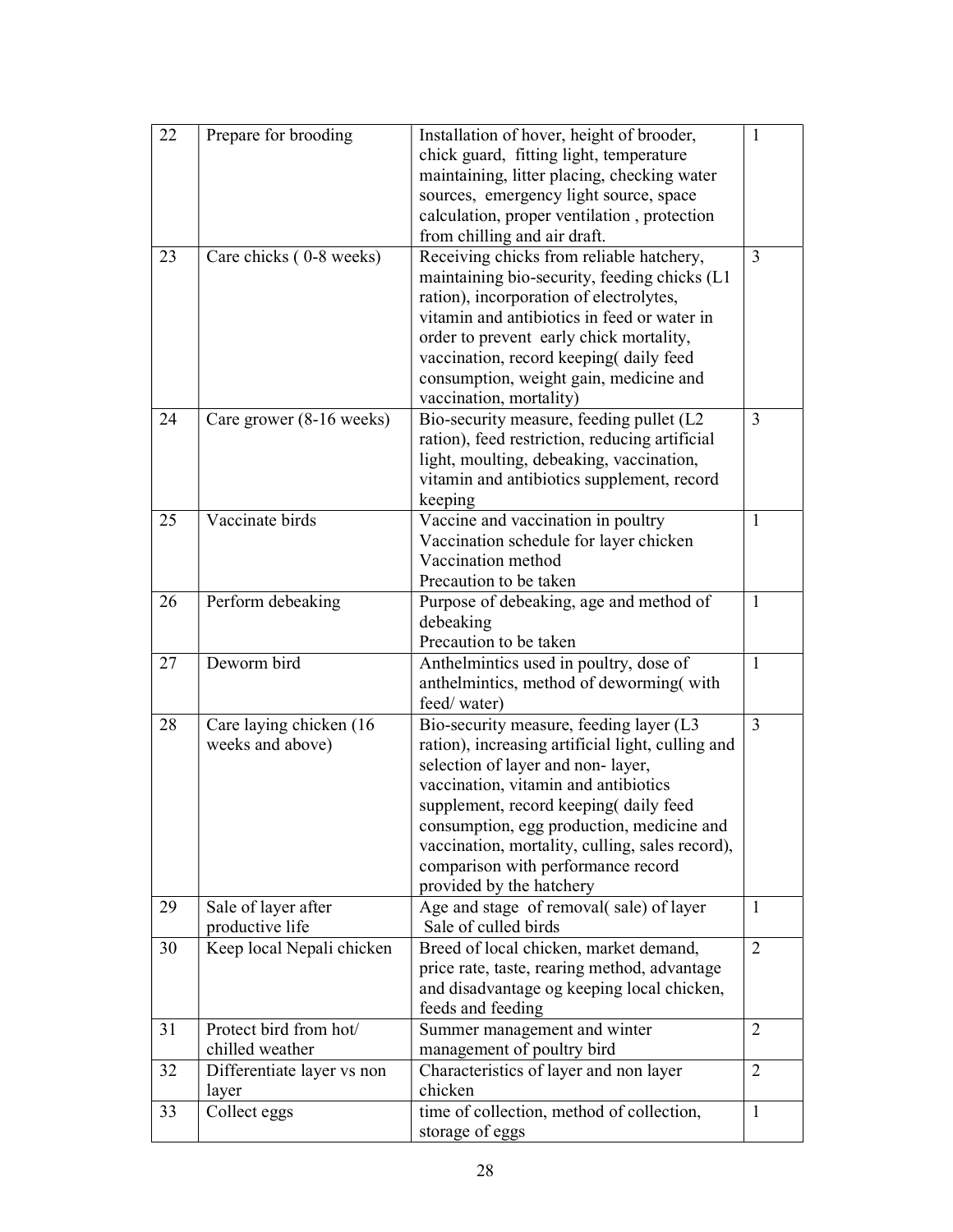| 34 | Sort eggs for sale       | Broken eggs, abnormal eggs( double yolk<br>egg, yolkless egg, extra-large and small     | $\mathbf{1}$   |
|----|--------------------------|-----------------------------------------------------------------------------------------|----------------|
|    |                          | eggs, thin shelled egg)                                                                 |                |
| 35 | Sale eggs                | Packing., storage, transportation of eggs                                               | 1              |
|    |                          | Marketing of eggs                                                                       |                |
| 36 | Keep account             | Calculation of cost of production, profit and                                           | 3              |
|    |                          | loss analysis, feed cost, medicine cost, labor                                          |                |
|    |                          | cost, rent, electricity cost, maintenance and                                           |                |
|    |                          | repair                                                                                  |                |
| 37 | Care broiler chicks      | Receiving chicks from reliable hatchery,                                                | 3              |
|    | (starter)                | maintaining bio-security, feeding chicks (B1)                                           |                |
|    |                          | ration), incorporation of electrolytes,<br>vitamin and antibiotics in feed or water in  |                |
|    |                          | order to prevent early chick mortality,                                                 |                |
|    |                          | vaccination, record keeping(daily feed                                                  |                |
|    |                          | consumption, weight gain, medicine and                                                  |                |
|    |                          | vaccination, mortality)                                                                 |                |
| 38 | Care broiler finisher    | Maintaining bio-security, feeding broiler                                               | $\overline{2}$ |
|    |                          | (B2 ration), incorporation of electrolytes,                                             |                |
|    |                          | growth promoter and antibiotics in feed or                                              |                |
|    |                          | water, vaccination, record keeping daily                                                |                |
|    |                          | feed consumption, weight gain, medicine                                                 |                |
|    |                          | and vaccination, mortality)                                                             |                |
| 39 | Market broiler chicken   | Live bird marketing                                                                     | $\overline{2}$ |
|    |                          | Price fixing                                                                            |                |
|    |                          | Reason of price fluctuation                                                             |                |
|    |                          | Marketing channel for broiler                                                           |                |
|    |                          | Slaughtering technique                                                                  |                |
|    |                          | Freezing of meat                                                                        |                |
| 40 | Manage poultry manure    | Collection, disposal and conservation of                                                | $\mathbf{1}$   |
|    |                          | poultry manure, quality of manure,                                                      |                |
|    |                          | differentiation of layer and broiler manure<br>on the basis of plant nutrients, sale of |                |
|    |                          | manure, application method                                                              |                |
| 41 | Explain feeds/feeding of | Layer ration: L1, L2, L3 ration                                                         | 2              |
|    | chicken                  | Broiler ration: B1 and B2                                                               |                |
|    |                          | <b>Breeder</b> ration                                                                   |                |
|    |                          | Nutrient content of different type of ration                                            |                |
|    |                          | Use of locally available feed ingredients                                               |                |
|    |                          | Time of storage of ration                                                               |                |
| 42 | Explain hatchery         | Hatchery, parent stock, sources of parent                                               | 3              |
|    | management               | stock, breeding and feeding management of                                               |                |
|    |                          | parent stock, ratio of male and female                                                  |                |
| 43 | Explain concept of AI in | Definition of AI, advantage and                                                         | $\overline{3}$ |
|    | bird                     | disadvantage, semen collection from rooster,                                            |                |
|    |                          | technique of AI in bird                                                                 |                |
| 44 | Introduce common         | Common diseases and parasites of poultry                                                | 1              |
|    | diseases/parasites of    | (detail study in animal health II)                                                      |                |
|    | poultry birds            |                                                                                         |                |
|    |                          |                                                                                         |                |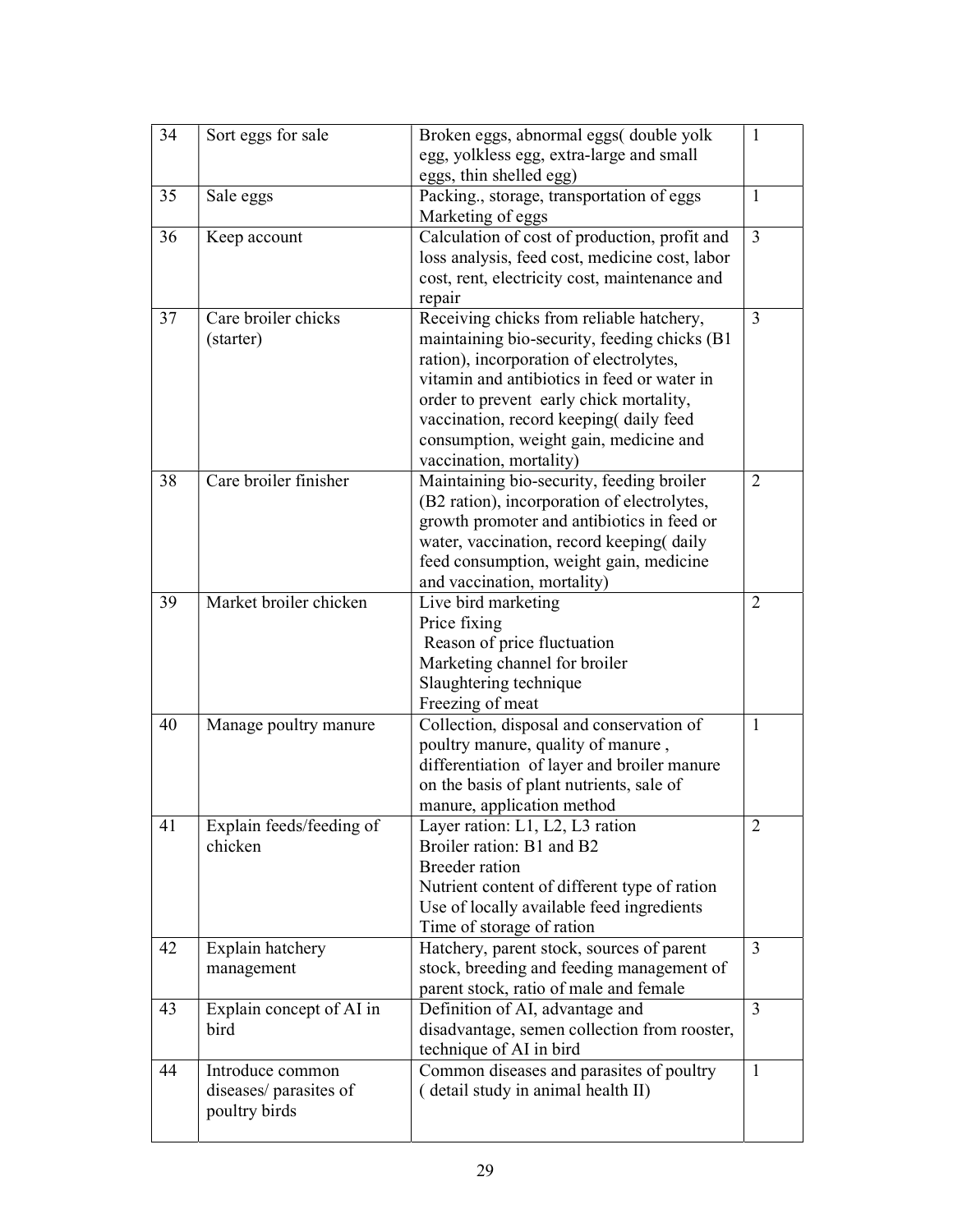| 45 | Explain concept of duck    | Common breeds, feeding, breeding, rearing   |    |
|----|----------------------------|---------------------------------------------|----|
|    | farming                    | and diseases of duck                        |    |
| 46 | Explain concept of quail   | Common breeds, feeding, breeding, rearing   |    |
|    | farming                    | and diseases of Japanese quail              |    |
| 47 | Prepare scheme for poultry | Component of scheme preparation, scheme     |    |
|    | farming                    | for broiler farm, layer farm, breeder farm, |    |
|    |                            | large and small scale poultry farm, banking |    |
|    |                            | procedure for loan                          |    |
|    |                            | <b>Total</b>                                | 78 |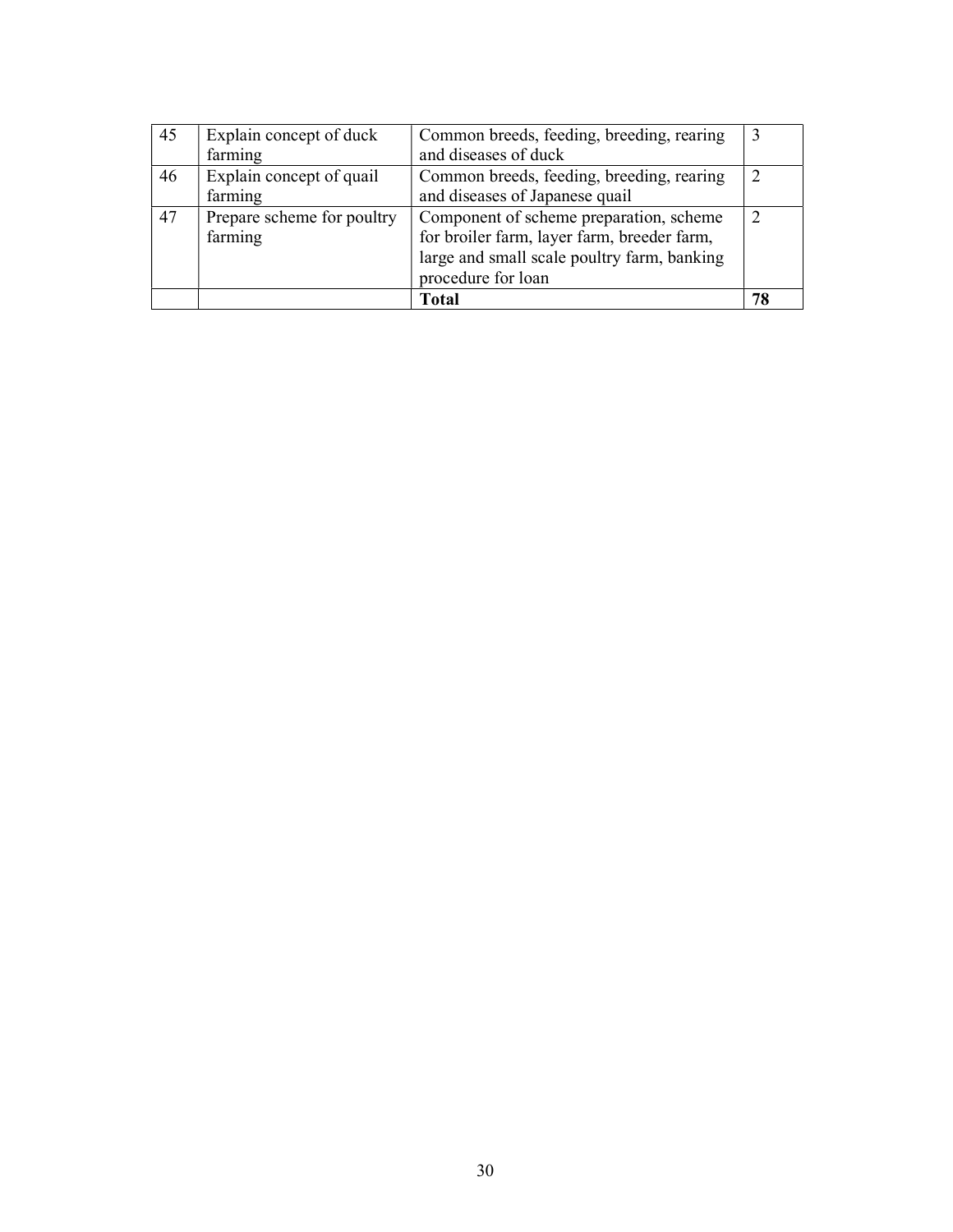# Swine Production

| <b>Total Hours</b> | : 78 hrs |
|--------------------|----------|
| <b>Theory</b>      | : 16 hrs |
| <b>Practical</b>   | : 62 hrs |

# Description:

This part of course is designed to provide basic skills and knowledge of pig farming including breeds of swine, housing, and care and manage of piglet, sow, breeding boar fattening pig for commercial farming and marketing of meat and piglets.

#### Objectives:

- 1. describe the scope and importance of swine farming in Nepal
- 2. explain different breeds of swine
- 3. design pig sty for commercial farming
- 4. care/ manage piglets, sow, gilt, breeding boar and fattening pig
- 5. Explain swine breeding
- 6. Explain feeds and feeding of swine
- 7. Market meat and piglets

| S.N.           | <b>Skill</b>             | Related technical knowledge                       | <b>Time</b>    |
|----------------|--------------------------|---------------------------------------------------|----------------|
|                |                          |                                                   | (hrs)          |
| $\mathbf{1}$   | Explain Importance of    | Introduction of pig farming                       | $\overline{2}$ |
|                | pig farming in Nepal     | Scope and importance of pig farming in Nepal      |                |
|                |                          | Socio economic and cultural aspect of pig         |                |
|                |                          | farming                                           |                |
| $\overline{2}$ | Explain present status/  | Role of government to improve pig                 | $\overline{2}$ |
|                | prospect of pig          | farming                                           |                |
|                | production in Nepal      | Government and private pig farms in Nepal         |                |
|                |                          | Possibilities of pig farming in Nepal             |                |
| 3              | Explain social problems  | Points to be considered before establishment of   | $\mathbf{1}$   |
|                | regarding pig farming    | pig farming                                       |                |
|                |                          | Social problems in pig farming                    |                |
|                |                          | <b>Environmental problems</b>                     |                |
| $\overline{4}$ | Define terminologies     | Terminologies used in swine production: Sow,      | $\mathbf{1}$   |
|                | used in swine            | boar, piglet, gilt, farrowing, litter, pork, ham, |                |
|                | production:              | geld, runt, flushing, steaming up                 |                |
| 5              | Classify pig species     | Zoological classification of pig                  | $\mathbf{1}$   |
| 6              | Identify external body   | Purpose of study of external body parts           | $\overline{2}$ |
|                | parts of a pig           | Identification of body parts by well labeled      |                |
|                |                          | diagram and live animal                           |                |
| $\overline{7}$ | Identify the suitable    | Breed characteristics of improve breed:           | 3              |
|                | breeds for commercial    | Landrace, Yorkshire, Hampshire, Tamworth,         |                |
|                | piggery                  | Duroc Jersy, Pakhribas Cross                      |                |
| 8              | Identify local breeds of | Characteristics of local breed: Hurra, Chwanche   | $\mathbf{1}$   |
|                | pig                      |                                                   |                |
| 9              | Study behavior of pigs   | Importance of study common behavior               | $\overline{2}$ |
|                |                          | Feeding behavior                                  |                |
|                |                          | Body movement                                     |                |
|                |                          | Behavior on heat period                           |                |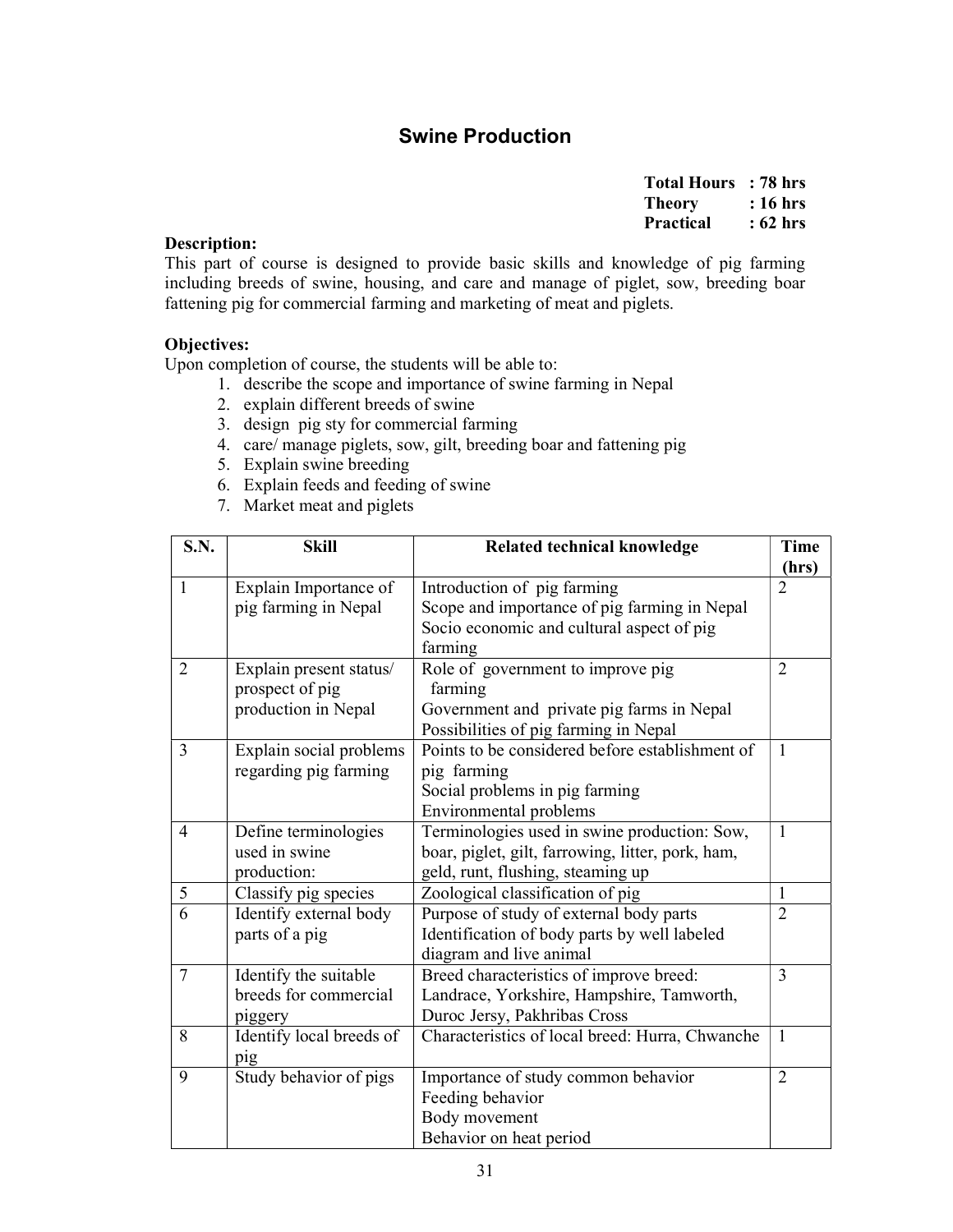|    |                         | Behavior on pregnancy                            |                |
|----|-------------------------|--------------------------------------------------|----------------|
|    |                         | Behavior during farrowing                        |                |
|    |                         | Behavior in sick period                          |                |
|    |                         | Excitement at strange places                     |                |
| 10 | Handle/restrain pig     | Objectives of restraining/ handling pig          | 4              |
|    |                         | Handling of small piglets                        |                |
|    |                         | Method of restraining of adult boar and sow      |                |
|    |                         | Handling sow in heat and pregnant time           |                |
|    |                         | Handling of sick pig                             |                |
|    |                         | Precaution to be taken during handling           |                |
| 11 | Collect/ dispose manure | Nutrient composition of dung                     | 1              |
|    |                         | Demonstration of methods of collection           |                |
|    |                         | Protection from leaching and evaporation         |                |
|    |                         | Environment pollution                            |                |
|    |                         | Application of manure                            |                |
|    |                         | Selling of manure                                |                |
| 12 | Castrate male piglet by | Definition of castration                         | $\overline{4}$ |
|    | open method             | Purpose of Castration                            |                |
|    |                         | Proper age for castration                        |                |
|    |                         | Handling of piglet during castration             |                |
|    |                         | Tools, materials, equipments required for        |                |
|    |                         | castration                                       |                |
|    |                         | Precaution to be taken during castration         |                |
|    |                         | Use of antiseptic                                |                |
|    |                         | Advices to the farmers.                          |                |
| 13 | Calculate live weight   | Purpose of body weight calculation               | $\overline{2}$ |
|    | by body measurement     | Different formula used for estimation of live    |                |
|    | formula for pig         | body weight                                      |                |
|    |                         | Measuring length and hearth girth                |                |
|    |                         | Calculation of live wt. by using formula         |                |
|    |                         | Tools and equipment used                         |                |
|    |                         | Estimation of live wt. according to age, lifting |                |
|    |                         | and weighing by balance                          |                |
| 14 | Identify pig by ear     | Introduction of ear noticing                     | $\overline{2}$ |
|    | noticing method         | Handling method for ear noticing Equipments      |                |
|    |                         | needed for ear noticing                          |                |
|    |                         | Numbering technique                              |                |
|    |                         | Methods of ear noticing                          |                |
|    |                         | Other identification system: naming              |                |
| 15 | Perform teeth clipping  | Age for teeth clipping                           | $\overline{2}$ |
|    |                         | Purpose of teeth clipping                        |                |
|    |                         | Methods of handling during teeth clipping        |                |
|    |                         | Tools and equipment used                         |                |
|    |                         | Precaution to be taken during teeth clipping     |                |
| 16 | Inject iron for piglet  | Importance of iron in piglet                     | 3              |
|    |                         | Piglet anemia                                    |                |
|    |                         | Signs and symptoms                               |                |
|    |                         | Proper age for iron injection                    |                |
|    |                         | Dose of iron dextrin                             |                |
|    |                         | Methods of iron injection to piglets             |                |
|    |                         | Other sources of iron supplement in piglets      |                |
|    |                         |                                                  |                |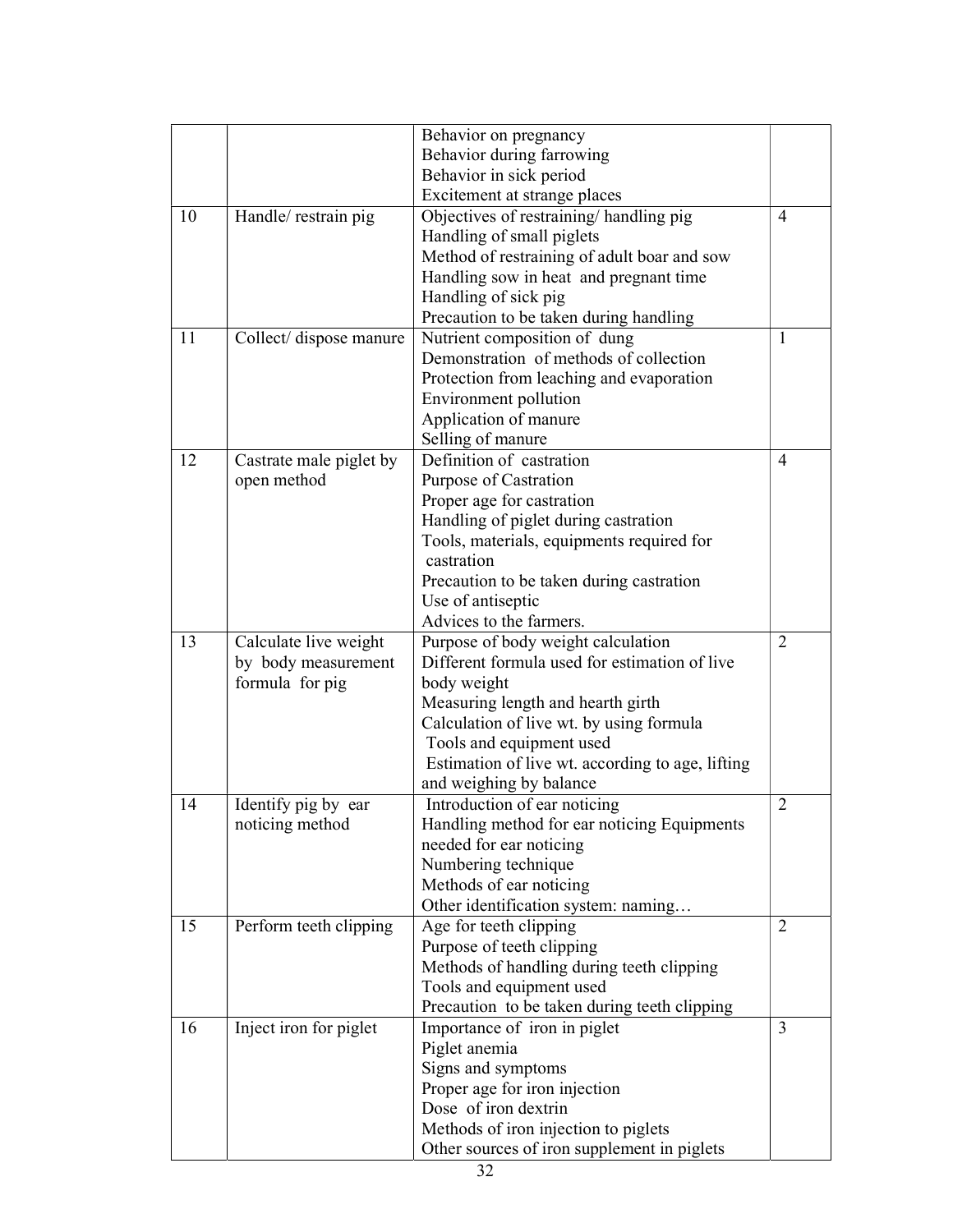| 17 | Select breeding boar     | Importance of selection                       | 1              |
|----|--------------------------|-----------------------------------------------|----------------|
|    |                          | Principle of selection                        |                |
|    |                          | Selection methods: Individual selection,      |                |
|    |                          | Progeny testing, Pedigree selection           |                |
| 18 | Select sow/ gilt for     | Importance of selection                       | $\overline{2}$ |
|    | breeding purpose         | Principle of selection                        |                |
|    |                          | Selection methods: Individual selection,      |                |
|    |                          | Progeny testing, Pedigree selection           |                |
| 19 | Explain reproduction in  | Reproductive organs of sow and boar           | $\overline{2}$ |
|    | swine                    | Function of different organs                  |                |
|    |                          | Hormonal roles on reproduction                |                |
| 20 | Defect heat by external  | Estrous cycle of swine                        | $\overline{2}$ |
|    | symptoms of sow          | Puberty and sexual maturity in pig            |                |
|    |                          | Signs and symptoms of heat in saw             |                |
|    |                          | Detection of heat and appropriate time for    |                |
|    |                          | mating.                                       |                |
| 21 | Explain housing system   | Types of Housing -Open yard type              | $\overline{2}$ |
|    | of pig                   | -Closed type                                  |                |
|    |                          | Ventilation, door, windows, fencing           |                |
|    |                          | Wall system: type and importance              |                |
|    |                          | Roof and roofing type and importance          |                |
|    |                          | Floor system type and importance              |                |
|    |                          | Feeding trough, waterer, gutter, manure yard. |                |
|    |                          | Store, labour room, isolation room, farrowing |                |
|    |                          | box                                           |                |
|    |                          | Fencing and its importance                    |                |
|    |                          | Lay out plan                                  |                |
| 22 | Select the site for      | Criteria for site selection                   | 1              |
|    | piggery                  | Factors to be considered for site selection   |                |
| 23 | Calculate space          | Space requirement for fattening               | $\mathbf{1}$   |
|    | requirement for          | Space required for open system                |                |
|    | different age and stages | Space required for Breeding boar and sow      |                |
|    | of pig                   | Space required for farrowing crate            |                |
|    |                          | Space required for isolation pen              |                |
|    |                          | Space required for store, manure pit etc.     |                |
| 24 | Arrange facilities for   | Provision of electricity for light and heat   | 1              |
|    | piggery                  | Provision of fresh water supply               |                |
| 25 | Arrange tools/materials  | Arrange of feeding, watering equipments       | $\overline{2}$ |
|    | in piggery               | Provision of weighing/ measuring tools/       |                |
|    |                          | restraining materials                         |                |
|    |                          | Provision of first aid box                    |                |
|    |                          | Storage of tools and equipments               |                |
| 26 | Repair/maintain          | Maintaining fence                             | 1              |
|    | piggery                  | Repairing of permanent structure (House,      |                |
|    |                          | Tools, equipments etc)                        |                |
| 27 | Care pregnant sow        | Feeding; daily feed requirement, steaming up  | 2              |
|    |                          | Space requirement for pregnant sow            |                |
|    |                          | Sanitation of pig sty                         |                |
|    |                          | Pregnancy diagnosis                           |                |
|    |                          | Weight gain during pregnancy                  |                |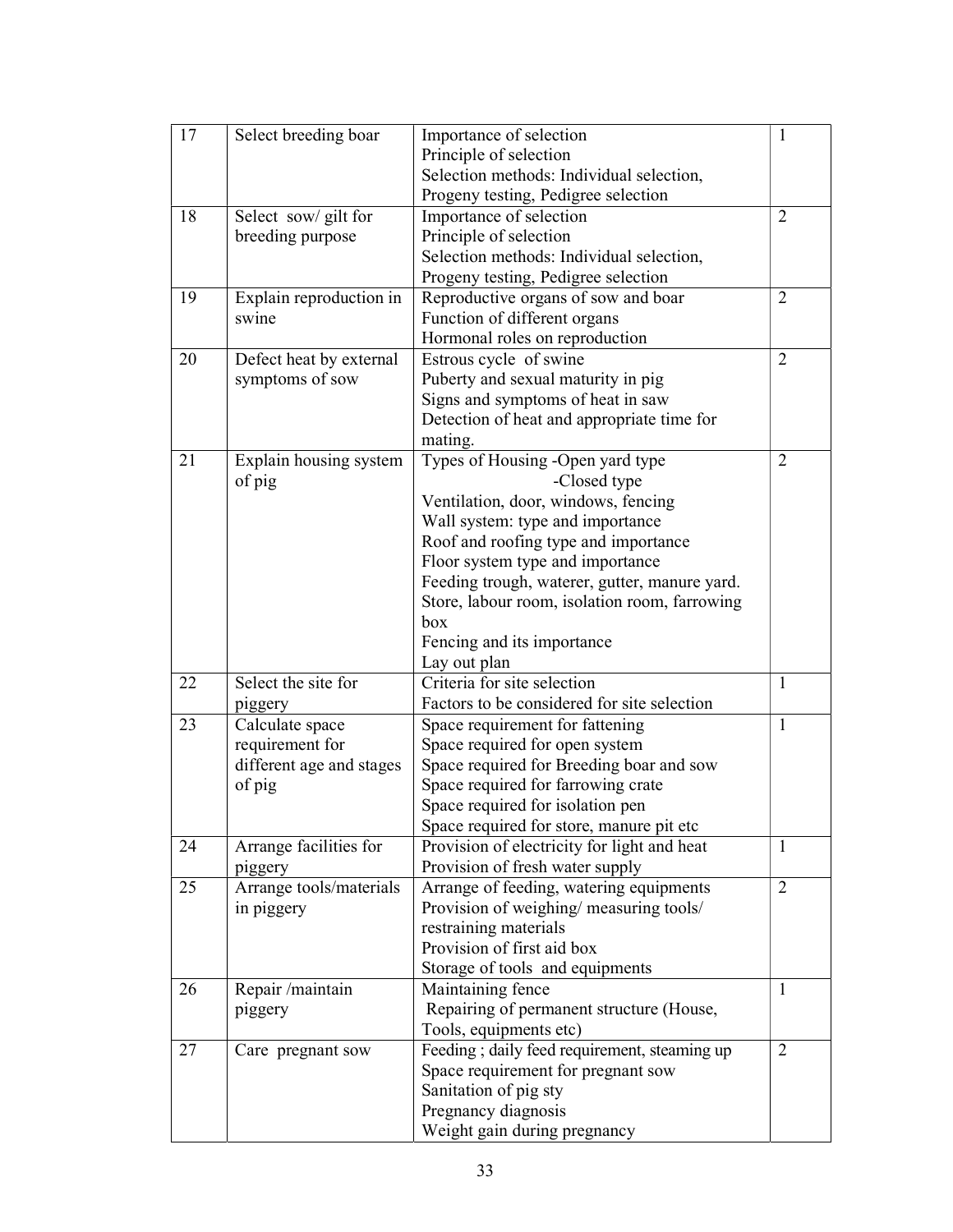|    |                         | Isolation at the time of farrowing                |                             |
|----|-------------------------|---------------------------------------------------|-----------------------------|
|    |                         | Routine de-worming                                |                             |
| 28 | Care breeding boar      | Feeds and Feeding requirements                    | $\mathcal{D}_{\mathcal{L}}$ |
|    |                         | Housing Management-space requirement              |                             |
|    |                         | Sanitation of sty                                 |                             |
|    |                         | Health care management                            |                             |
|    |                         | Routine drenching                                 |                             |
| 29 | Care sow during/ after  | Signs and symptoms of farrowing                   | 3                           |
|    | farrowing               | Preparation of farrowing place                    |                             |
|    |                         | Cleaning and sanitation of farrowing crate        |                             |
|    |                         | Provision of guard rail                           |                             |
|    |                         | Dystocia management                               |                             |
|    |                         | Precaution to be taken during farrowing           |                             |
| 30 | Provide post natal care | Removal of mucous from nose                       | 2                           |
|    | of piglet               | Providing bedding material                        |                             |
|    |                         | Protection from chilling in winter                |                             |
|    |                         | Importance colostrums feeding                     |                             |
|    |                         | Assisting for breathing                           |                             |
|    |                         | Removing of umbilicus cord                        |                             |
|    |                         | Special care of runt and weak piglets             |                             |
|    |                         | Orphan management if necessary                    |                             |
| 31 | Care piglet before      | Space requirement                                 | $\overline{2}$              |
|    | weaning                 | Creep area                                        |                             |
|    |                         | Feeds for piglets and creep feeding               |                             |
|    |                         | Weaning of piglets                                |                             |
| 32 | Provide preventive      | Ecto and endoparasites of pig.                    | $\overline{4}$              |
|    | health care             | List of common diseases of pig                    |                             |
|    |                         | Vaccination schedule of pig                       |                             |
|    |                         | Sanitation and disinfectant in piggery            |                             |
|    |                         | (Details of parasites and diseases of pig-see     |                             |
|    |                         | in Animal Health I and II)                        |                             |
| 33 | Assist to find market   | Number and capacity of piggery in local areas     | $\overline{2}$              |
|    | demand/supply of        | Price of piglet                                   |                             |
|    | piglet                  | Weaning age                                       |                             |
| 34 | Sale product(meat)      | Marketing channel                                 | $\overline{4}$              |
|    |                         | Local, national and international market          |                             |
|    |                         | Project work to find out actual sales of meat and |                             |
|    |                         | live pigs in terms of amount and                  |                             |
|    |                         | quantity/number                                   |                             |
| 35 | Keep records of piggery | Breeding record, Sales record, Health record,     | 4                           |
|    |                         | Feeding record and                                |                             |
|    |                         | Labor record                                      |                             |
| 36 | Keep account of pig     | Daily transaction, Profit and loss, Financial     | 5                           |
|    | production              | analysis                                          |                             |
|    |                         | Scheme preparation                                |                             |
|    |                         | <b>Total</b>                                      | 78                          |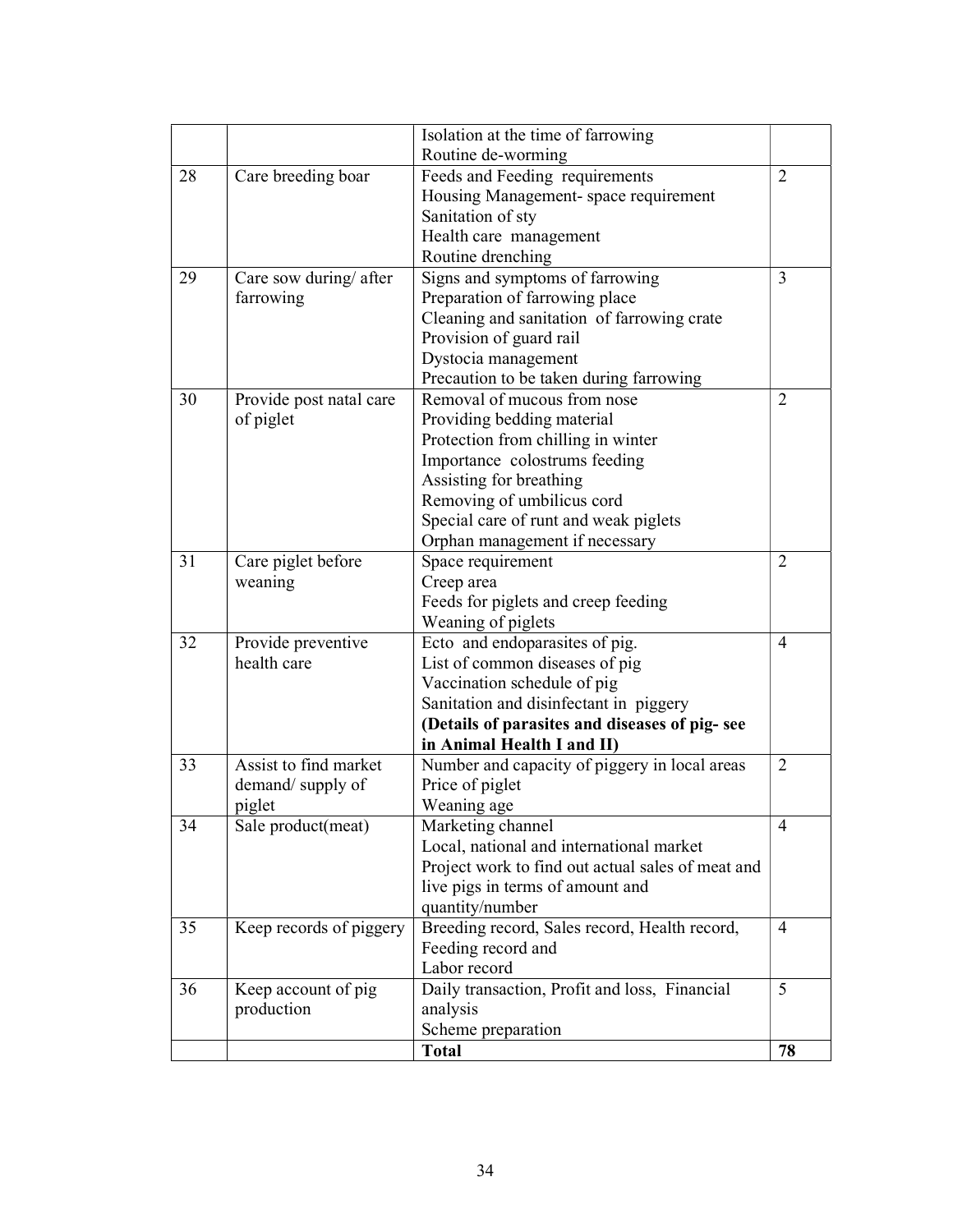# Rabbit, Dog and Laboratory Animals (Optional I)

| <b>Total Hours</b> | : 78 hrs |
|--------------------|----------|
| Theory             | : 16 hrs |
| <b>Practical</b>   | : 62 hrs |

#### Description:

This part of course is designed to provide basic skills and knowledge of rabbit, dog and laboratory animal production including breeds, breeding, housing, care and management and marketing. Here are three optional modules out of three training institute can choose one for detail practical study according to there resources or need. It is suggested that training center should inform about chosen module to CTEVT for examination point of view.

#### Objectives:

- 1. describe the scope and importance of rabbit, dog and laboratory animal in Nepal
- 2. explain different breeds of rabbit, dog and laboratory animal
- 3. design housing and shelter for rabbit, dog and laboratory animal
- 4. care/ manage rabbit, dog and laboratory animal
- 5. explain breeding rabbit, dog and laboratory animal
- 6. explain feeds and feeding of rabbit, dog and laboratory animal
- 7. market rabbit, dog and laboratory animal

| S. N           | Task/skill                | <b>Related technical knowledge</b>             | <b>Time</b>    |
|----------------|---------------------------|------------------------------------------------|----------------|
|                |                           |                                                | (Hr)           |
|                |                           | <b>Rabbit production</b>                       |                |
| $\mathbf{1}$   | Explain scope of rabbit   | Introduction and classification of rabbit      | $\overline{2}$ |
|                | production in Nepal       | Scope of rabbit production                     |                |
|                |                           | Economic importance of rabbit                  |                |
| $\overline{2}$ | Explain breed             | Characteristics of meat type breed             | 3              |
|                | characteristic of rabbit  | Characteristics of fur breed                   |                |
| 3              | Explain housing           | Housing type                                   | 3              |
|                | requirement of rabbit     | Space requirement                              |                |
|                |                           | Site selection                                 |                |
|                |                           | Equipment necessary inside housing             |                |
|                |                           | Hutch and organizing run                       |                |
|                |                           | Nest box                                       |                |
| $\overline{4}$ | Explain feeds/feeding of  | Requirements of nutrient for different age and | 3              |
|                | rabbit                    | stages of rabbit                               |                |
|                |                           | Nutrient requirements for fur production       |                |
|                |                           | Nutrient requirement for meat production       |                |
|                |                           | Nutrient requirement for lactating mother      |                |
|                |                           | Method of feeding and water supply for rabbit  |                |
| 5              | Handle rabbit             | Methods of handling                            | 1              |
|                |                           | Precaution during handling                     |                |
| 6              | Manage breeding of rabbit | Breeding behavior of rabbit                    | 1              |
|                |                           | Age for breeding                               |                |
|                |                           | Sexing of rabbit                               |                |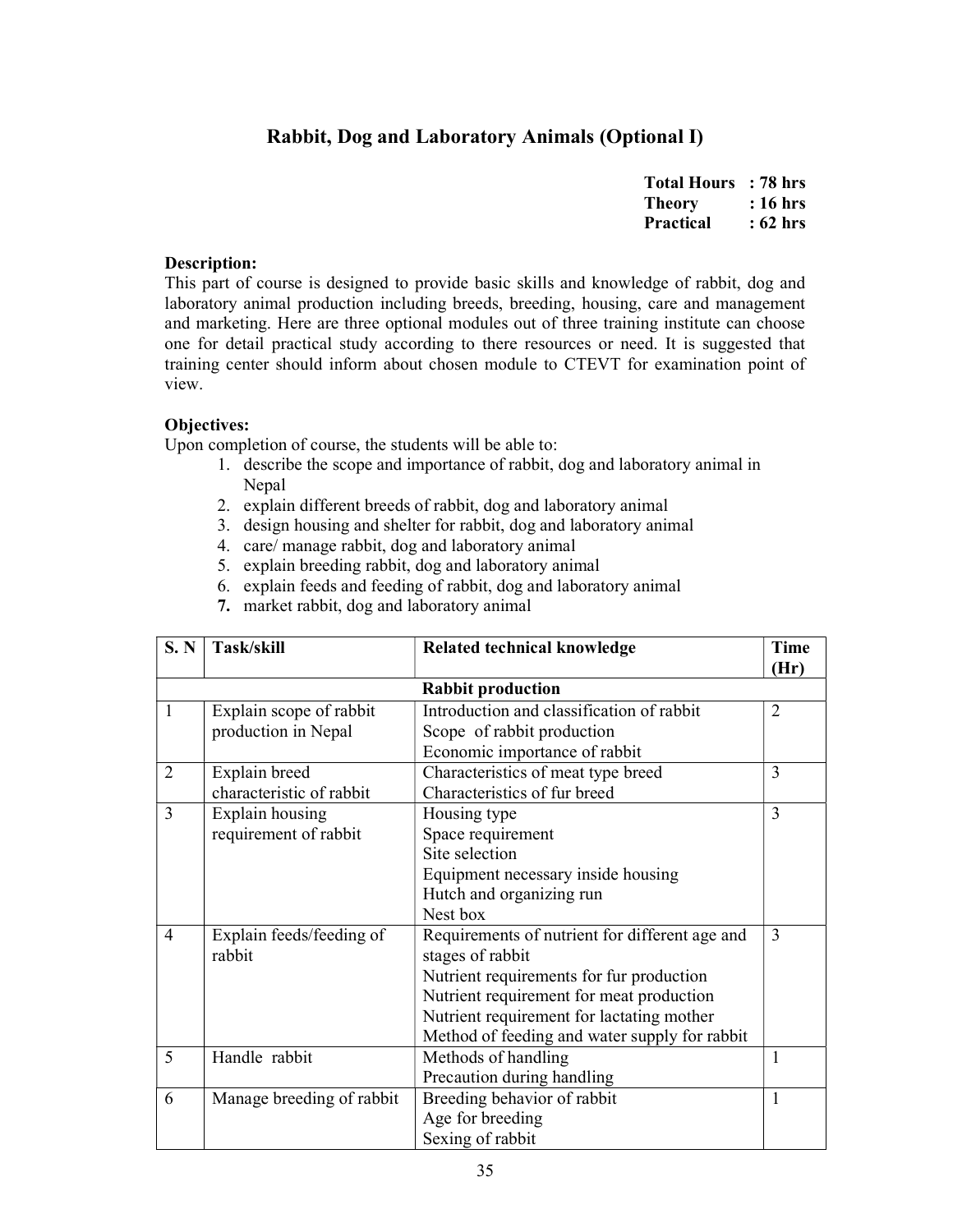| $\tau$ | Manage mating               | Mixing male and female                         | 1              |
|--------|-----------------------------|------------------------------------------------|----------------|
|        |                             | Coitus stimulation                             |                |
|        |                             | Precaution                                     |                |
| 8      | Care pregnant rabbit        | Signs of pregnancy                             | 1              |
|        |                             | Care of pregnant                               |                |
|        |                             | Handling during pregnancy                      |                |
|        |                             | Gestation period of rabbit                     |                |
| 9      | Care newly born kitten      | Removal of kitten                              | 1              |
|        |                             | Prevention from enemies                        |                |
|        |                             | Chances of refusal of kitten by mother in case |                |
|        |                             | of touching by man at birth                    |                |
|        |                             | Bedding materials used                         |                |
| 10     | Care lactating female       | Feeding lactating female                       | 1              |
|        |                             | Nutritive and palatable food for female        |                |
| 11     | Wean young from mother      | Weaning and its importance                     | $\mathbf{1}$   |
|        |                             | Age of weaning                                 |                |
|        |                             | Feeding and care after weaning                 |                |
| 12     | Care rabbit kept for meat/  | Proper feeding                                 | 2              |
|        | fur production              | Daily care and management                      |                |
|        |                             | Cleaning and sanitation of pen                 |                |
|        |                             | Protection from enemies                        |                |
| 13     | Provide health care service | Prevention, control and treatment of:          | $\overline{2}$ |
|        | for rabbit                  | Coccidiosis, Liver fluke, Ear mange, Metritis  |                |
| 14     | Remove fur                  | Technique of removal                           | $\overline{2}$ |
|        |                             | Storage of fur                                 |                |
|        |                             | Marketing of fur                               |                |
|        |                             | Quality of fur                                 |                |
| 15     | Slaughter rabbit for meat   | Methods of handling before killing             | $\overline{2}$ |
|        | purpose                     | Slaughtering techniques                        |                |
|        |                             | Dressing methods                               |                |
|        |                             | Preparation of meat                            |                |
|        |                             | Keeping quality                                |                |
|        |                             | Nutritive value of rabbit meat                 |                |
| 16     | Keep records                | Types of record: breeding, production,         | $\overline{2}$ |
|        |                             | feeding, weigh gain, financial, health records |                |
|        |                             | Analysis of records                            |                |
|        |                             | Pet animal (Dog)                               |                |
| 17     | Introduce dog as a pet      | History of dog keeping as companion animal     | $\mathbf{1}$   |
|        | animal                      | Dog behavior                                   |                |
| 18     | Explain scope pet animal    | Scope and importance of dog as pet animal      | $\overline{2}$ |
| 19     | Classify dogs on the basis  | Popular breed of dogs:                         | 2              |
|        | of usage                    | Dog breeds kept as a friend of children        |                |
|        |                             | Dog breeds kept as home guard                  |                |
|        |                             | Dog breeds utilized as household workers       |                |
| 20     | Explain the breed character | Doberman                                       | 2              |
|        | of dog                      | Mastiff                                        |                |
|        |                             | Alsatian                                       |                |
|        |                             | Boxer, Mungral                                 |                |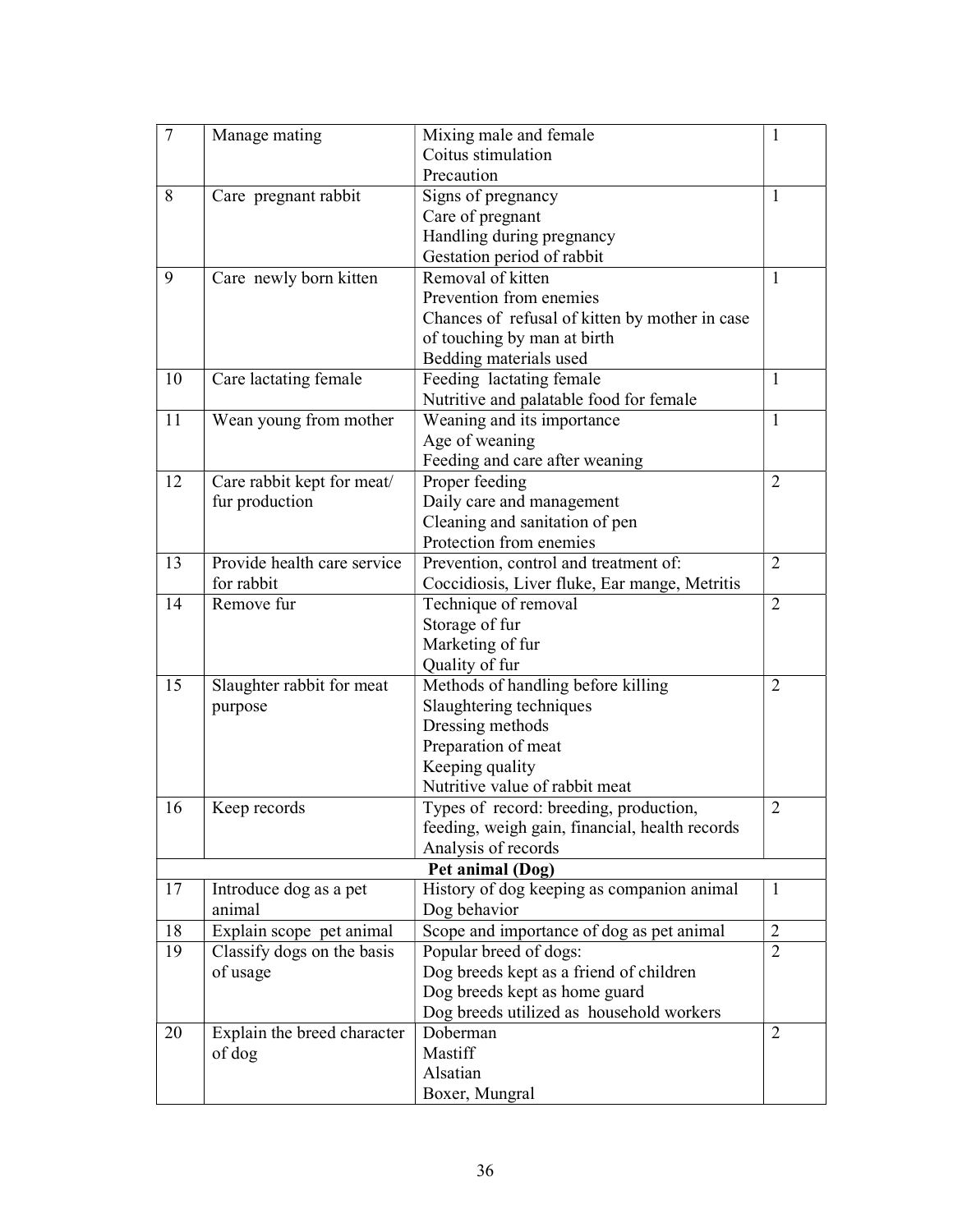| 21 | Handle dog                  | Importance of handling dogs                   | 1              |
|----|-----------------------------|-----------------------------------------------|----------------|
|    |                             | Methods of handling                           |                |
|    |                             | Use of mouth cover                            |                |
|    |                             | Handling by owner                             |                |
|    |                             | Precaution during restraining                 |                |
| 22 | Provide routine care for    | Tools equipment used for care of dogs         | $\overline{2}$ |
|    | dog                         | Bathing method                                |                |
|    |                             | Catch care                                    |                |
|    |                             | Exercise for dog                              |                |
|    |                             | Training of dog                               |                |
|    |                             | Teeth care                                    |                |
| 23 | Castrate male dog           | Principle and procedure of castration         | 3              |
| 24 | Explain spaying in female   | Principle and procedure of spaying            | $\overline{4}$ |
| 25 | Provide preventive care for | Routine deworming schedule                    | $\overline{3}$ |
|    | dog                         | Vaccination against Rabies, Distemper,        |                |
|    |                             | Parvoenteritis, Parainfluenza, Leptospirosis, |                |
|    |                             | Hepatitis                                     |                |
| 26 | Perform physical            | History taking                                | 2              |
|    | examination of dog          | Inspection                                    |                |
|    |                             | Examination of body part                      |                |
| 27 | Explain construction of     | Kennel space                                  | $\overline{2}$ |
|    | kennel for dog              | Bedding materials                             |                |
|    |                             | Routine cleaning and sanitation of kennel     |                |
| 28 | Arrange for dog breeding    | Oestrus cycle of dog                          | 2              |
|    |                             | Mating behavior                               |                |
|    |                             | Heat period of dog                            |                |
|    |                             | False pregnancy                               |                |
|    |                             | Accidental pregnancy                          |                |
| 29 | Care for pregnant dog       | Pregnancy diagnosis                           | 1              |
|    |                             | Feeding requirement during pregnancy          |                |
|    |                             | Kennel management                             |                |
|    |                             | Problems during pregnancy (Morning            |                |
|    |                             | sickness)                                     |                |
| 30 | Care puppy                  | Nursing management of puppy                   | 1              |
| 31 | Explain about concept of    | Scope and importance of kennel clubs          | $\overline{2}$ |
|    | kennel club                 | Minimum requirement to establish a kennel     |                |
|    |                             | club                                          |                |
|    |                             | Preparation of a model of kennel club         |                |
|    |                             | Services to be provided by a kennel club      |                |
|    |                             | Example of kennel clubs in Nepal              |                |
| 32 | Explain common diseases     | Signs symptoms control treatment of           | 6              |
|    | of dog                      | Distemper, Parainfluenza, Parvo enteritis and |                |
|    |                             | Rabies , Hepatitis, Parasites and parasitic   |                |
|    |                             | diseases                                      |                |
| 33 | Keep record                 | Breeding, Vaccination and Health records      | 2              |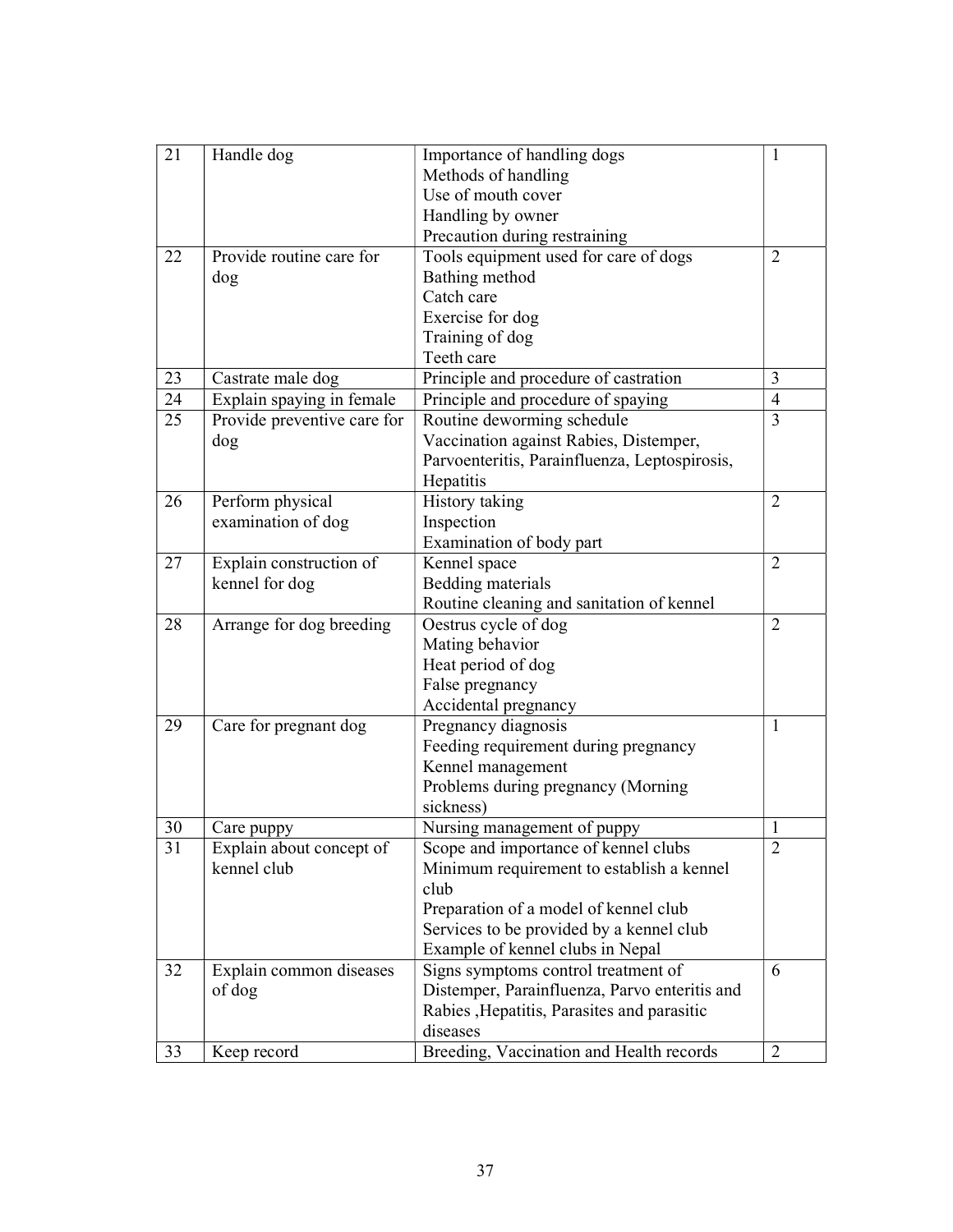|    |                            | Lab animal                                   |                |
|----|----------------------------|----------------------------------------------|----------------|
| 34 | Explain importance of      | Purpose keeping lab animal                   |                |
|    | laboratory animals         | Different use of lab animal                  |                |
| 35 | Explain characteristics of | Characteristics of Guinea pig, Mouse, Rabbit | 4              |
|    | laboratory animal          | kept as lab animal                           |                |
| 36 | Explain care of laboratory | Feeding, housing, breeding, daily care and   | $\overline{4}$ |
|    | animals                    | management of lab animal                     |                |
| 37 | Keep record                | Feeding, Breeding, Vaccination and Health    |                |
|    |                            | records                                      |                |
|    | <b>Total</b>               |                                              | 78             |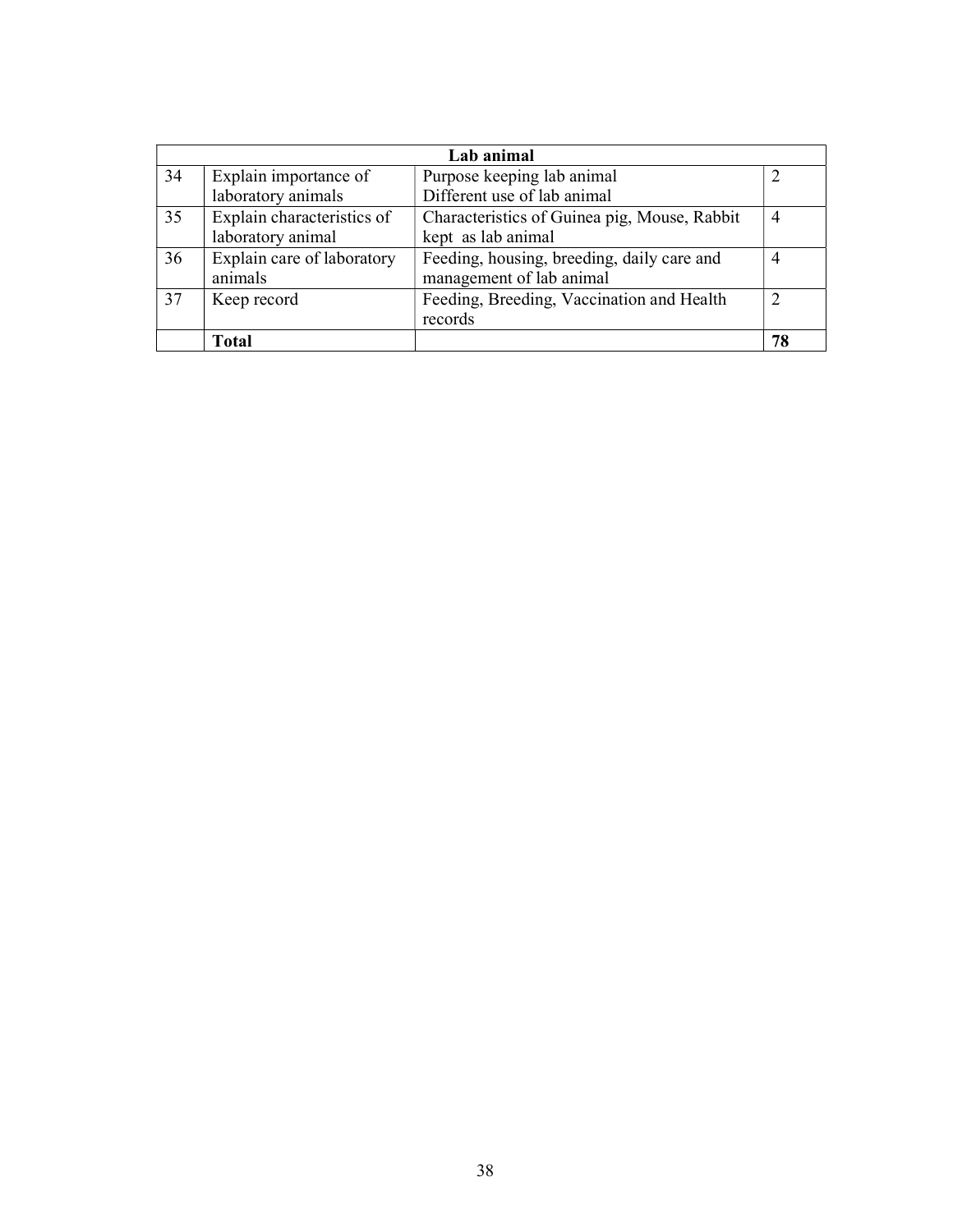# Fish Production (Optional II)

| <b>Total Hours</b> | : 78 hrs |
|--------------------|----------|
| <b>Theory</b>      | : 16 hrs |
| <b>Practical</b>   | : 62 hrs |

#### Description:

This part of course is designed to provide basic skills and knowledge of fish culture including species identification, breeding, rearing and transportation of brood fish and fingerlings. It gives basic skills of the control of diseases, parasites as well as protection of cultivated fishes from enemies and predators. It also provide a basic concept of rearing Rainbow trout and a popular Magur fish

# Objectives:

- 1. describe the scope and importance of fish culture in Nepal
- 2. explain different species of fish cultivated in Nepal
- 3. design pond for fish culture
- 4. transport, rear and stock fingerling with less chances of mortality
- 5. breed fish by natural way as well as artificially
- 6. control diseases and parasites of fish
- 7. market fish and fingerlings

| <b>SN</b>      | <b>Skill / Task List</b> | <b>Related Technical Knowledge</b>             | <b>Time</b>    |
|----------------|--------------------------|------------------------------------------------|----------------|
|                |                          |                                                | (Hr)           |
| $\mathbf{1}$   | Classify fish species    | Introduction of fish and fish culture          | $\overline{2}$ |
|                |                          | Zoological classification of fish              |                |
|                |                          | Differentiation between fish culture and       |                |
|                |                          | aquaculture                                    |                |
| $\overline{2}$ | Explain scope of fish    | History of fish farming in Nepal               | $\overline{2}$ |
|                | farming in Nepal         | Scope of fish culture in Nepal                 |                |
|                |                          | Economic importance of fish                    |                |
| $\overline{3}$ | Explain method of fish   | Pond fish culture, Cage culture, Riverine fish | 3              |
|                | culture                  | culture, Pen culture                           |                |
|                |                          | Running water vs stagnant water fish culture   |                |
|                |                          | Fish farming zone of Nepal                     |                |
| $\overline{4}$ | Identify external body   | External body parts of fish with function of   | $\overline{2}$ |
|                | parts of fish            | each parts                                     |                |
| 5              | Identify common fish     | <b>Indigenous species</b>                      | 10             |
|                | species found in Nepal   | Indian major carps: Rohu, Bhakur, Naini        |                |
|                |                          | Locally popular fish: Asala, Katle, Buduna,    |                |
|                |                          | Jalkapur                                       |                |
|                |                          | Weed/ predatory fish: Magur, Bhoti, Shinghi,   |                |
|                |                          | Barari                                         |                |
|                |                          | <b>Exotic species</b>                          |                |
|                |                          | Chinese carps: Big head carp, Silver carp,     |                |
|                |                          | Grass carp                                     |                |
|                |                          | Common carps: German carp, Israeli carp        |                |
|                |                          | Rainbow trout fish                             |                |
|                | Select site for fish     | Conditions required for fish farming           | $\overline{2}$ |
|                | farming                  | Source of water/ water temperature             |                |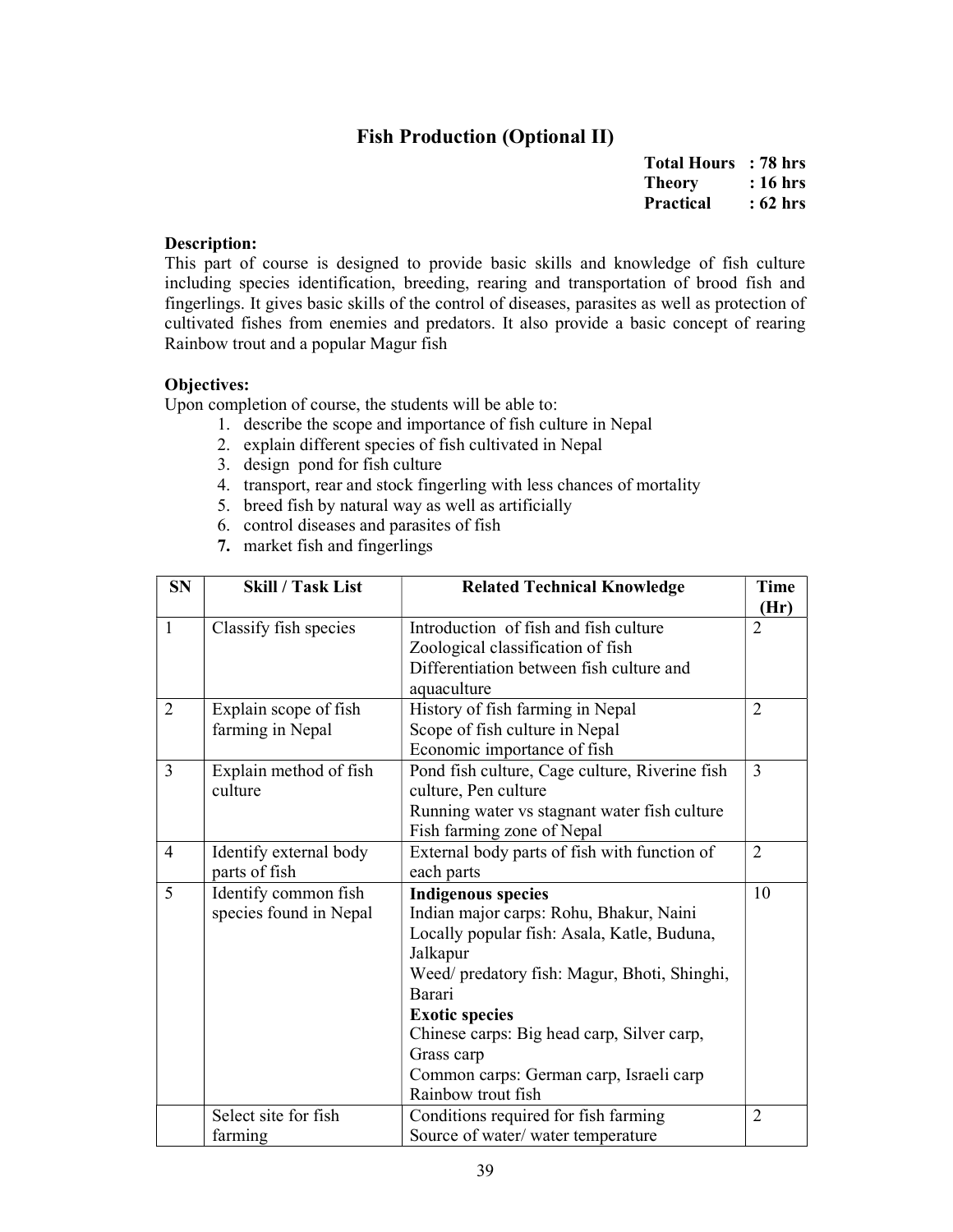| 6               |                           | Drainage facility, Soil type                                                              |                |
|-----------------|---------------------------|-------------------------------------------------------------------------------------------|----------------|
|                 |                           | Accessibility of road, market, labour,                                                    |                |
|                 |                           | fingerlings supply                                                                        |                |
| $7\phantom{.0}$ | Explain method of         | Lay out plan                                                                              | $\overline{2}$ |
|                 | construction of fish pond | Dike, Core trench, Spill way, Embankment,                                                 |                |
|                 |                           | Inlet, Outlet, Area of pond, Carrying capacity                                            |                |
| 8               | Explain types of fish     | Incubator/hatchery                                                                        | $\overline{2}$ |
|                 | pond                      | Nursery pond, Rearing pond, Breeding pond                                                 |                |
| 9               | Maintain/repair fish pond | Different problems of fish pond                                                           | $\overline{2}$ |
|                 |                           | Maintenance of dike height/slope                                                          |                |
|                 |                           | Cleaning of fish pond, application of                                                     |                |
|                 |                           | fertilizer/lime in pond                                                                   |                |
| 10              | Maintain water quality of | pH, turbidity, water temperature, dissolved                                               | $\mathbf{1}$   |
|                 | pond                      | oxygen level, water level                                                                 |                |
| 11              | Explain type of fish      | Monoculture, Polyculture, Monosex culture                                                 | $\overline{3}$ |
|                 | culture                   | Integrated fish culture: Paddy cum fish                                                   |                |
|                 |                           | culture, Duck cum fish culture, Pig cum fish                                              |                |
|                 |                           | culture etc                                                                               |                |
|                 |                           | Stocking density in each type                                                             |                |
|                 |                           | Advantage and disadvantage of each type                                                   |                |
| 12              | Explain fish breeding     | General concept of fish breeding and                                                      | $\overline{2}$ |
|                 |                           | fingerling production                                                                     |                |
|                 |                           | Conditions required for fish breeding                                                     |                |
|                 |                           | Natural and artificial breeding                                                           |                |
| 13              | Select brood fish         | Characteristics of brood fish                                                             | $\mathbf{1}$   |
|                 |                           | Differentiation of male and female brood fish                                             |                |
|                 |                           | Age of breeding for different species of                                                  |                |
|                 |                           | cultivated fish                                                                           |                |
| 14              | Explain natural breeding  | Monosex culture, selection of brood fish,                                                 | $\overline{2}$ |
|                 | of common carp            | water temperature, season of breeding, male                                               |                |
|                 |                           | and female ratio, Kakabon preparation,                                                    |                |
|                 |                           | spawning, hatching, feeding of hatchlings                                                 |                |
| 15              | Explain artificial        | Selection of brood fish, age and weight of                                                | $\overline{4}$ |
|                 | breeding of Indian major  | brood fish, male female ration,                                                           |                |
|                 | carps/Chinese carps       | hypophysation, injection time/ dose of                                                    |                |
|                 |                           | pituitary extract/injection of ovaprim and                                                |                |
|                 |                           | dose rate, spawning, breeding hapa, incubator,<br>water sprinklers, feeding of hatchlings |                |
| 16              | Transport fry/fingerlings | Ordering fingerlings; Sources of fingerlings                                              | 2              |
|                 |                           | Method transportation of fingerlings                                                      |                |
|                 |                           | Stocking density and method of stocking                                                   |                |
|                 |                           | Precaution to be taken during transport and                                               |                |
|                 |                           | stocking time                                                                             |                |
| 17              | Rear fry/fingerlings      | Management of nursery pond; Feeding of fry                                                | 2              |
|                 |                           | and fingerlings                                                                           |                |
|                 |                           | Protection from enemies;                                                                  |                |
|                 |                           | Symptom of dissolve O <sub>2</sub> deficiency                                             |                |
|                 |                           | Assessment of growth rate                                                                 |                |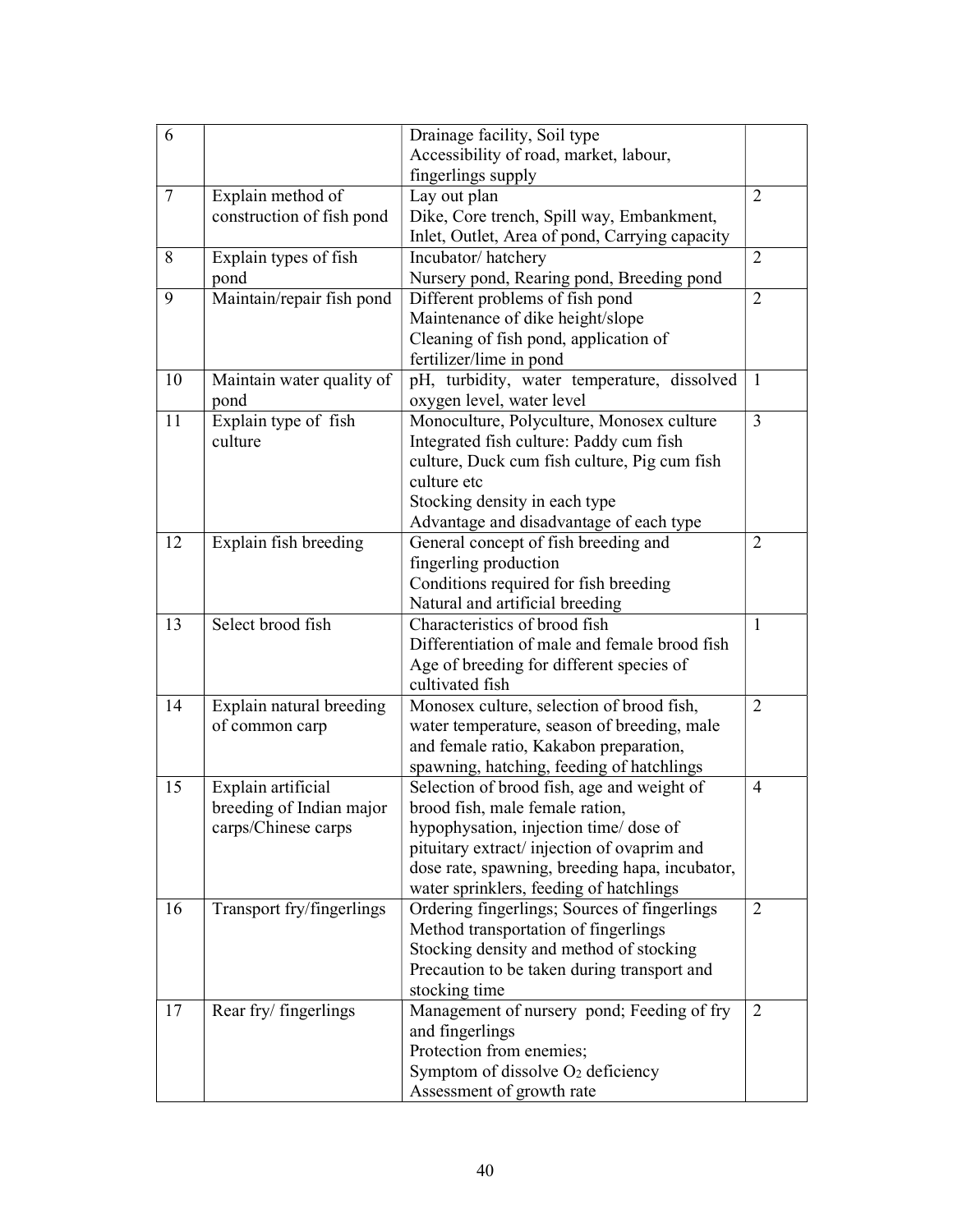| 18 | Rear fish for table       | Management of rearing pond                      | $\overline{2}$ |
|----|---------------------------|-------------------------------------------------|----------------|
|    | purpose                   | Feeding of artificial feeds for fast growth     |                |
|    |                           | Natural food, Protection from enemies           |                |
|    |                           | Symptom of dissolve $O_2$ deficiency            |                |
|    |                           | Assessment of growth rate                       |                |
| 19 | Rear brood fish           | Management of breeding pond                     | $\overline{2}$ |
|    |                           | Transportation of brood fish                    |                |
|    |                           | Protection from enemies                         |                |
|    |                           | Symptom of dissolve $O_2$ deficiency            |                |
|    |                           | Growth rate and symptoms of maturity            |                |
| 20 | Explain concept of        | General concept, sources of fingerling,         | $\overline{2}$ |
|    | rearing Magur fish        | rearing, stocking density, growth rate, feeding |                |
|    |                           | habit and marketing                             |                |
| 21 | Explain concept of        | General concept, sources of fingerling, rearing | $\overline{2}$ |
|    | rearing Rainbow trout     | technique, requirement of running water,        |                |
|    | fish                      | water quality, race way management, water       |                |
|    |                           | temperature, stocking density, growth rate,     |                |
|    |                           | feeding habit and marketing                     |                |
| 22 | Explain concept of        | General concept, purpose, type of fishes kept   | $\overline{2}$ |
|    | rearing fish in aquarium  | in aquarium, sources of fingerling, feeding     |                |
|    |                           | habit and marketing                             |                |
| 23 | Identify natural feed in  | Feeding habits of different fishes              | $\overline{2}$ |
|    | pond                      | Phytoplankton and zooplankton                   |                |
|    |                           | Importance of fertilizer in fish pond           |                |
| 24 | Prepare feed for fish     | Natural and artificial food                     | 4              |
|    | from locally available    | Feeding requirement for different stages and    |                |
|    | ingredients               | types of fish                                   |                |
|    |                           | Mixing of different ingredients for fish ration |                |
|    |                           | Feeding time, Feeding behavior                  |                |
| 25 | Explain different weed    | Weed fishes: Puntius sps., Channa sps,          | $\overline{2}$ |
|    | fishes                    | Control of Weed fishes                          |                |
| 26 | Explain predatory fishes/ | List of predatory fishes: Wallago attu, Clarius | $\overline{2}$ |
|    | enemies                   | batrachus, Heteropneutis fosillis, Anguila      |                |
|    |                           | bengalensis                                     |                |
|    |                           | Fish enemies: Snake, Frog, Crocodile, Otter     |                |
|    |                           | Control of predatory fishes and enemies         |                |
| 27 | Control common fish       | Common fish diseases: Icthiothyriosis, White    | 6              |
|    | diseases parasites        | spot disease, Fin rot, Gill rot, Argulosis,     |                |
|    |                           | Gyrodatylus, Datylogyrus                        |                |
|    |                           | Sign and symptoms, control and treatment.       |                |
| 28 | Harvest fish              | Stage of harvesting, Methods of harvesting      | $\overline{2}$ |
|    |                           | Using Nets: Drag net, Scoop net, Maji Jal       |                |
|    |                           | Care and maintenance fish nets                  |                |
|    |                           | Fishing hook, Harvesting by removal of water    |                |
|    |                           | Harvesting by poisoning                         |                |
| 29 | Market fish               | Time of harvesting fish                         | $\mathbf{1}$   |
|    |                           | Marketing channel and fish market, Pricing      |                |
|    |                           | Costumer behavior and marketing policy          |                |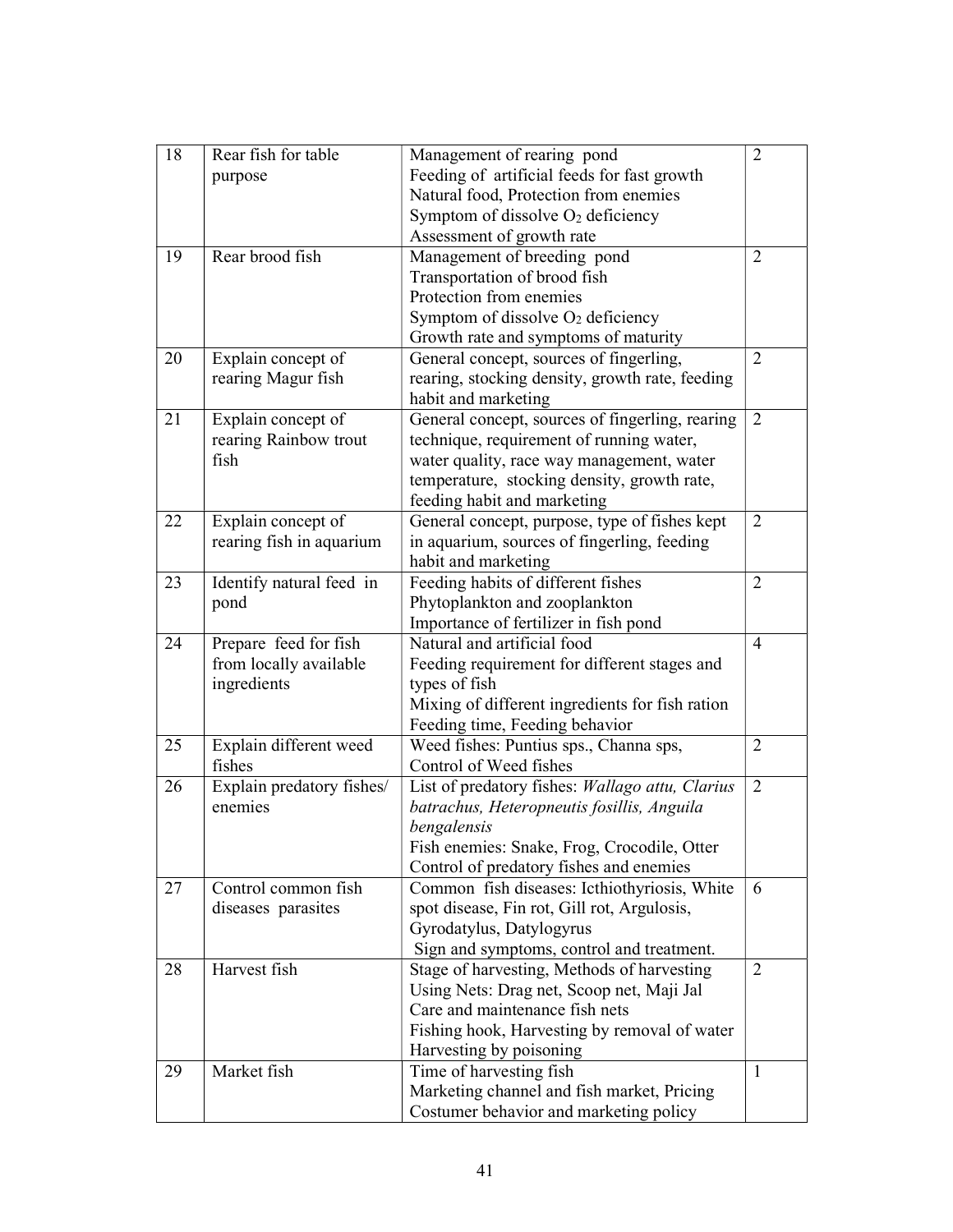| 30 | Keep records       | Record of feed, production, costs, sales, health 3 |  |
|----|--------------------|----------------------------------------------------|--|
|    |                    | Analyzing record for management purposes           |  |
|    | Develop and annual | Elements of a fish farming calendar for fish       |  |
|    | calendar           | farming                                            |  |
|    |                    | Total                                              |  |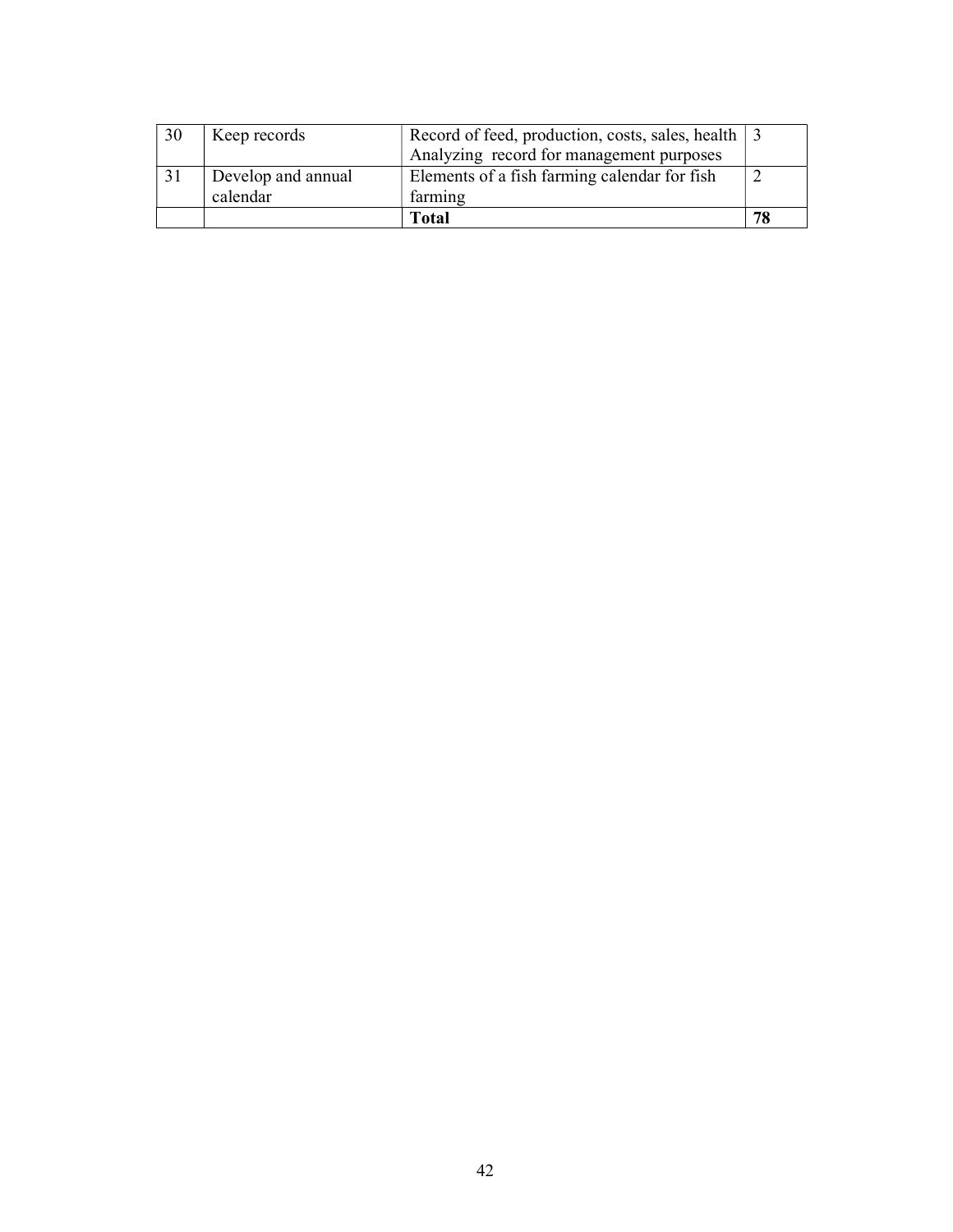# Horse and Mule Production (Optional III)

| <b>Total Hours</b> | : 78 hrs |
|--------------------|----------|
| Theory             | : 16 hrs |
| <b>Practical</b>   | : 62 hrs |

#### Description:

This part of course is designed to provide basic skills and knowledge of horse and mule production including housing, care and management, breeding and heath care of riding horse and pack animals.

#### Objectives:

- 1. describe the scope and importance of horse and mule in Nepal
- 2. design housing/ shelter for horse and mule
- 3. care/ manage different stages and age of horse and mule
- 4. Explain feeds and feeding

| S <sub>N</sub> | Task/skill              | <b>Related technical knowledge</b>               | <b>Time</b>    |
|----------------|-------------------------|--------------------------------------------------|----------------|
|                |                         |                                                  | (hrs)          |
| $\mathbf{1}$   | Explain scope of horse/ | Introduction of horse and mule                   | $\overline{2}$ |
|                | mule in Nepal           | Scope and importance of horse and mule in        |                |
|                |                         | Nepal                                            |                |
|                |                         | Use of horse/mule in Nepal                       |                |
|                |                         | Statistics horse/mule in Nepal                   |                |
|                |                         | Terminology used in horse/mule                   |                |
| $\overline{2}$ | Select horse/mule       | Purpose of selection                             | 3              |
|                |                         | Selection criteria for horse/mule                |                |
|                |                         | Method of selection                              |                |
| $\overline{3}$ | Identify external body  | Importance of study external body parts          | $\overline{2}$ |
|                | part of horse/mule      | Identification of external body parts            |                |
| $\overline{4}$ | Explain breed           | Importance of study of breed character           | $\overline{5}$ |
|                | characteristics of      | Body structure based character                   |                |
|                | horse/mule              | Colour based character                           |                |
|                |                         | Behavior based character                         |                |
|                |                         | Size based character                             |                |
|                |                         | Draft based character                            |                |
| 5              | Study behavior of       | Purpose of study                                 | $\overline{2}$ |
|                | horse/mule              | Feeding behavior                                 |                |
|                |                         | Body movement                                    |                |
|                |                         | <b>Behavior during Pregnancy</b>                 |                |
|                |                         | Behavior during foaling                          |                |
| 6              | Handle horse/mule       | Purpose of restraining                           | $\overline{4}$ |
|                |                         | Method of handling: by casting, by using         |                |
|                |                         | twitch, by lifting of limb, by using anesthetics |                |
|                |                         | Precaution during handling                       |                |
| 7              | Restrain animal using   | Purpose of casting                               | 3              |
|                | casting rope            | Size of rope (length and thickness) used for     |                |
|                |                         | casting a horse                                  |                |
|                |                         | Preparation for casting                          |                |
|                |                         | Precaution during casting                        |                |
| 8              | Manage manure of        | Proper method of management                      | $\overline{2}$ |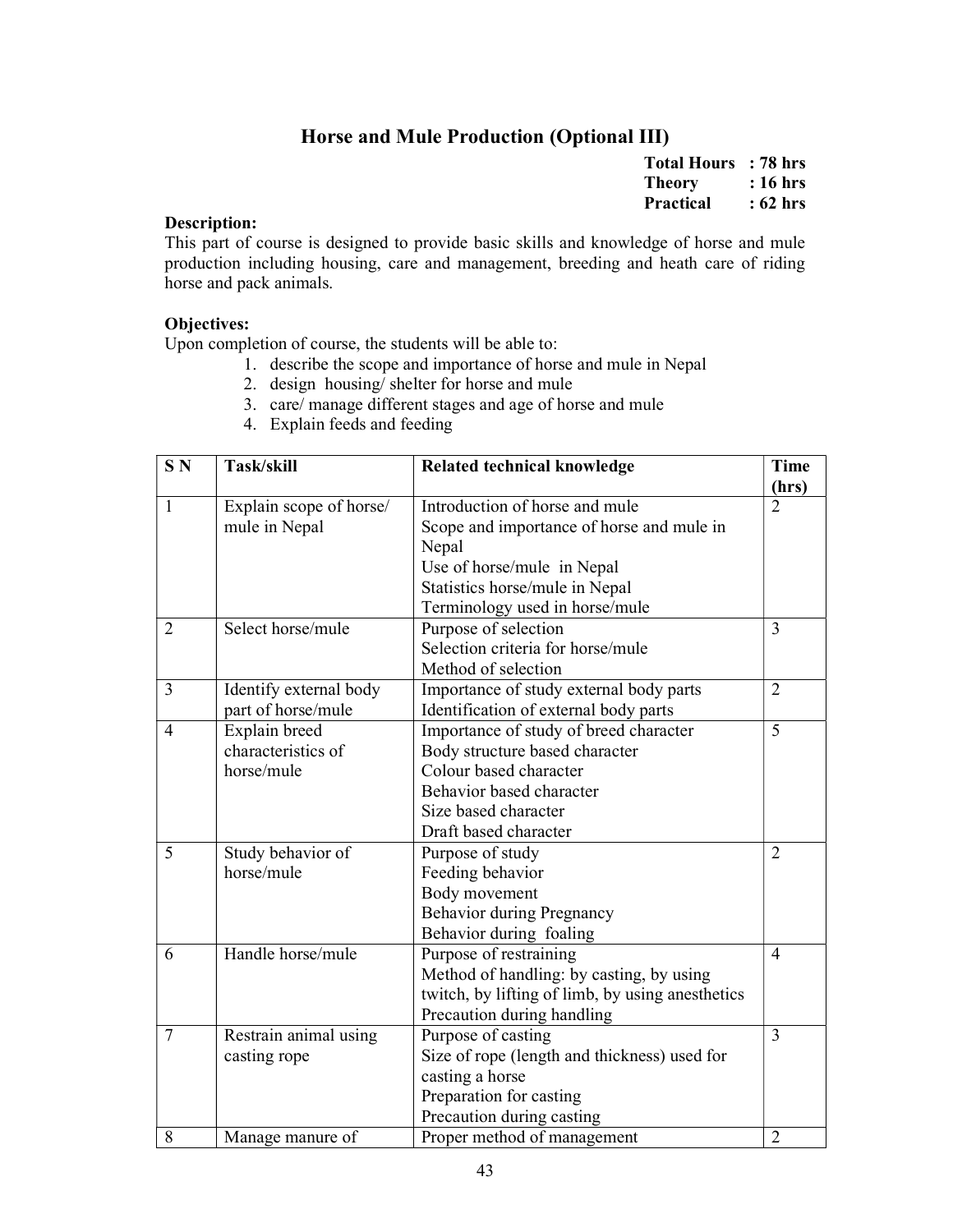|    | horse/mule                | Precaution during management                    |                |
|----|---------------------------|-------------------------------------------------|----------------|
| 9  | Castrate male horse by    | Meaning of castration                           | 4              |
|    | open method               | Advantage of castration                         |                |
|    |                           | Proper age for castration                       |                |
|    |                           | Casting animal                                  |                |
|    |                           | Materials required: anesthetics with dose rate, |                |
|    |                           | surgical instruments, bedding materials         |                |
|    |                           | Surgical procedure                              |                |
|    |                           | Post operative care                             |                |
| 10 | Estimate body weight of   | Estimate body weight by observation for         | $\overline{2}$ |
|    | horse/mule                | calculation of dosage of drug                   |                |
| 11 | Detect heat of mare       | Importance of detection of heat                 | $\overline{2}$ |
|    |                           | Estrus cycle                                    |                |
|    |                           | Age of puberty                                  |                |
|    |                           | Sign and symptoms of heat                       |                |
|    |                           | Mating time and mating behavior                 |                |
| 12 | Care pregnant mare        | Feeding of pregnant mare                        | $\overline{2}$ |
|    |                           | Housing and space requirement                   |                |
|    |                           | Cleaning and sanitation                         |                |
|    |                           | Preventive health care                          |                |
| 13 | Care newly born foal      | Removal of mucous from nose                     | 3              |
|    |                           | Bedding material                                |                |
|    |                           | Assistance for walking and suckling             |                |
|    |                           | Feeding colostrums                              |                |
|    |                           | Removal of navel                                |                |
| 14 | Care post parturient mare | Feeding of mare                                 | 3              |
|    |                           | Housing and space requirement                   |                |
|    |                           | Cleaning and sanitation                         |                |
|    |                           | Preventive health care                          |                |
| 15 | Care riding/race          | Feeding of riding horse/mule                    | 3              |
|    | horse/pack animal         | Feeding requirements of horse/ mule             |                |
|    |                           | Housing and space requirement                   |                |
|    |                           | Cleaning and sanitation                         |                |
|    |                           | Preventive health care                          |                |
| 16 | Fit saddle                | Purpose and method of fitting a saddle          | 3              |
| 17 | Place a pack frame for    | Purpose and method of placing a pack            | $\overline{3}$ |
|    | loading pack animal       |                                                 |                |
| 18 | Assist in training a      | Purpose and method of training                  | 4              |
|    | riding/pack animal        |                                                 |                |
| 19 | Care equipments of work   | Care of Pack, harness, saddle, bridle           | 3              |
|    | animal                    |                                                 |                |
| 20 | Explain digestion in      | Digestive system of horse                       | $\overline{4}$ |
|    | horse                     | Role of digestion in caecum                     |                |
| 21 | Trim hoof of horse/mule   | Purpose of hoof trimming                        | $\overline{2}$ |
|    |                           | Precaution during hoof trimming                 |                |
|    |                           | Handling of animal for hoof trimming            |                |
|    |                           | Procedure of trimming hooves                    |                |
| 22 | Perform sole fitting      | Purpose of sole fitting                         | 3              |
|    |                           | Shape and size                                  |                |
|    |                           | Fitting sole/nailing of sole                    |                |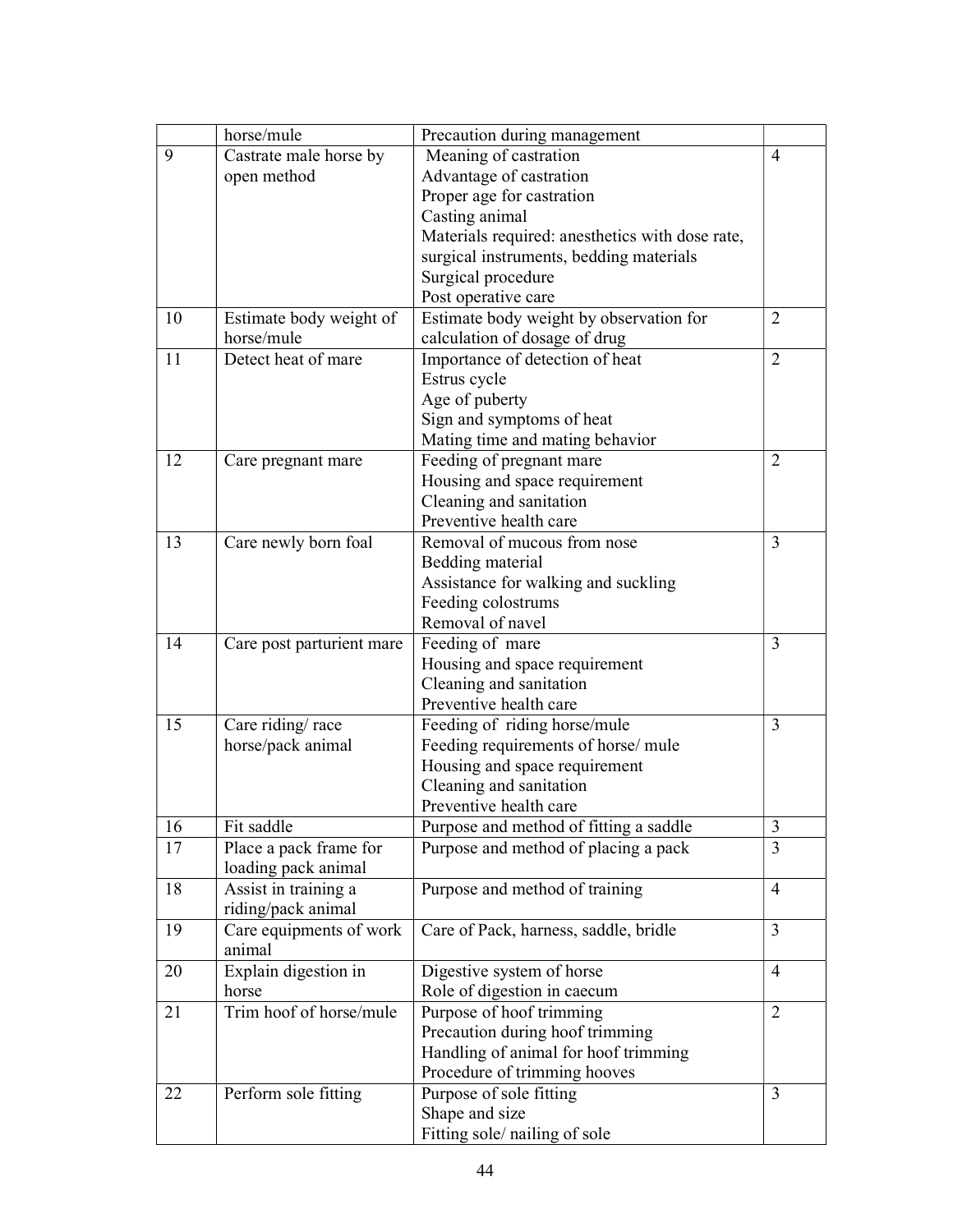| 23 | Age animal by dentition | Purpose of aging                                | 2  |
|----|-------------------------|-------------------------------------------------|----|
|    |                         | Technique of aging                              |    |
| 24 | Explain housing for     | System of housing                               | 4  |
|    | horse/mule              | Space requirement for foal, stallion, mare,     |    |
|    |                         | breeding male and female                        |    |
| 25 | Explain special disease | Spasmodic colic sign and symptoms               | 6  |
|    | of horse/mule           | Laminitis sign and symptoms                     |    |
|    |                         | Pole-evil sign and symptoms                     |    |
|    |                         | Thrush of sole sign and symptoms                |    |
|    |                         | Making thrush powder and use                    |    |
| 26 | Care foot of horse      | Anatomy of horse foot                           | 2  |
|    |                         | Sole of horse (frog), care to prevent laminitis |    |
|    | <b>Total</b>            |                                                 | 78 |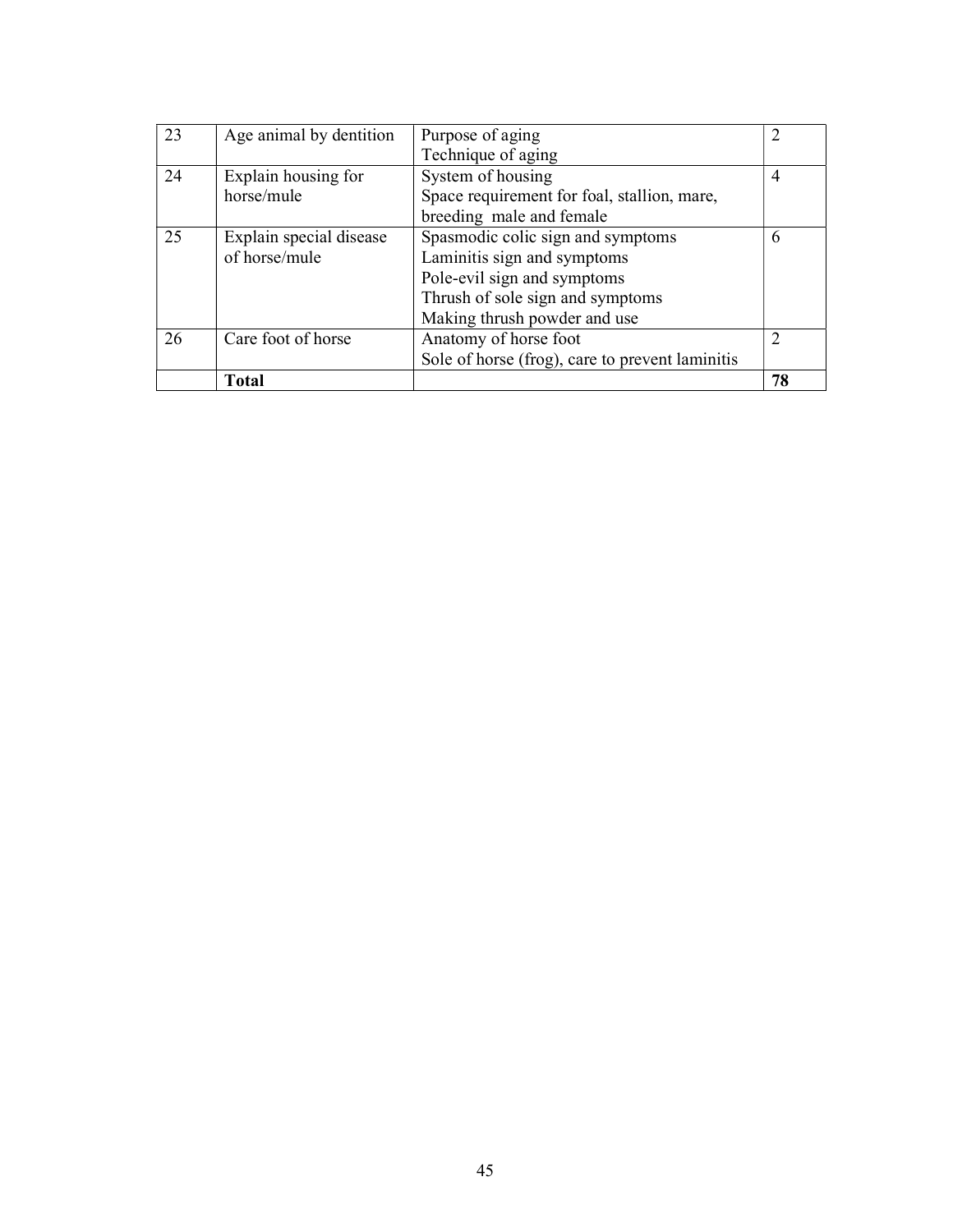# Animal Nutrition and Fodder Production

| <b>Total Hours</b> | : 156 hrs  |
|--------------------|------------|
| <b>Theory</b>      | $: 32$ hrs |
| <b>Practical</b>   | : 124 hrs  |

#### Description:

This course is designed to provide basic skills and knowledge necessary for feeds and feeding of animals and cultivation of fodder and pasture required to feed livestock and poultry

#### Objectives:

- 1. describe the scope and importance of animal nutrition and fodder production in Nepal
- 2. explain nutrients required for different animal species and poultry birds
- 3. classify feed stuffs
- 4. cultivate fodder and grasses
- 5. produce and manage pasture
- 6. assist to formulate ration for livestock and poultry
- 7. conserve fodder and forage for lean season
- 8. calculate dry matter and total feeds required for animals

| S.N            | <b>Skill</b>                                          | <b>Related technical knowledge</b>                                                                                                                                        | <b>Time</b><br>(hrs)        |
|----------------|-------------------------------------------------------|---------------------------------------------------------------------------------------------------------------------------------------------------------------------------|-----------------------------|
| $\mathbf{1}$   | Define Animal Nutrition                               | Definition of animal nutrition and related<br>terminology used in animal nutrition:                                                                                       | $\mathcal{D}_{\mathcal{L}}$ |
|                |                                                       | Nutrition, Nutrient, Ration, Feed, Dry<br>matter, DE, ME,                                                                                                                 |                             |
| $\overline{2}$ | Classify nutrients                                    | Water, Carbohydrate, Protein, Fat, Mineral,<br>Vitamin                                                                                                                    | $\overline{2}$              |
| $\overline{3}$ | Explain function of water in<br>animal body           | Source of fresh clean water<br>Function of water<br>Dehydration / rehydration<br>Water requirements in hot summer, for milk<br>producing animal, animal in draft purpose, | $\overline{2}$              |
|                |                                                       | general requirements /day                                                                                                                                                 |                             |
| $\overline{4}$ | Explain the role of<br>carbohydrate in animal<br>body | Introduction<br>Source of carbohydrate<br>Function of carbohydrate<br>Deficiency symptoms<br>Requirements                                                                 | $\overline{2}$              |
| 5              | Explain the role of protein<br>in animal body         | Introduction<br>Type of protein<br>Amino acids: essential amino acid<br>Source of protein<br>Function of protein<br>Deficiency symptoms<br>Requirements                   | 3                           |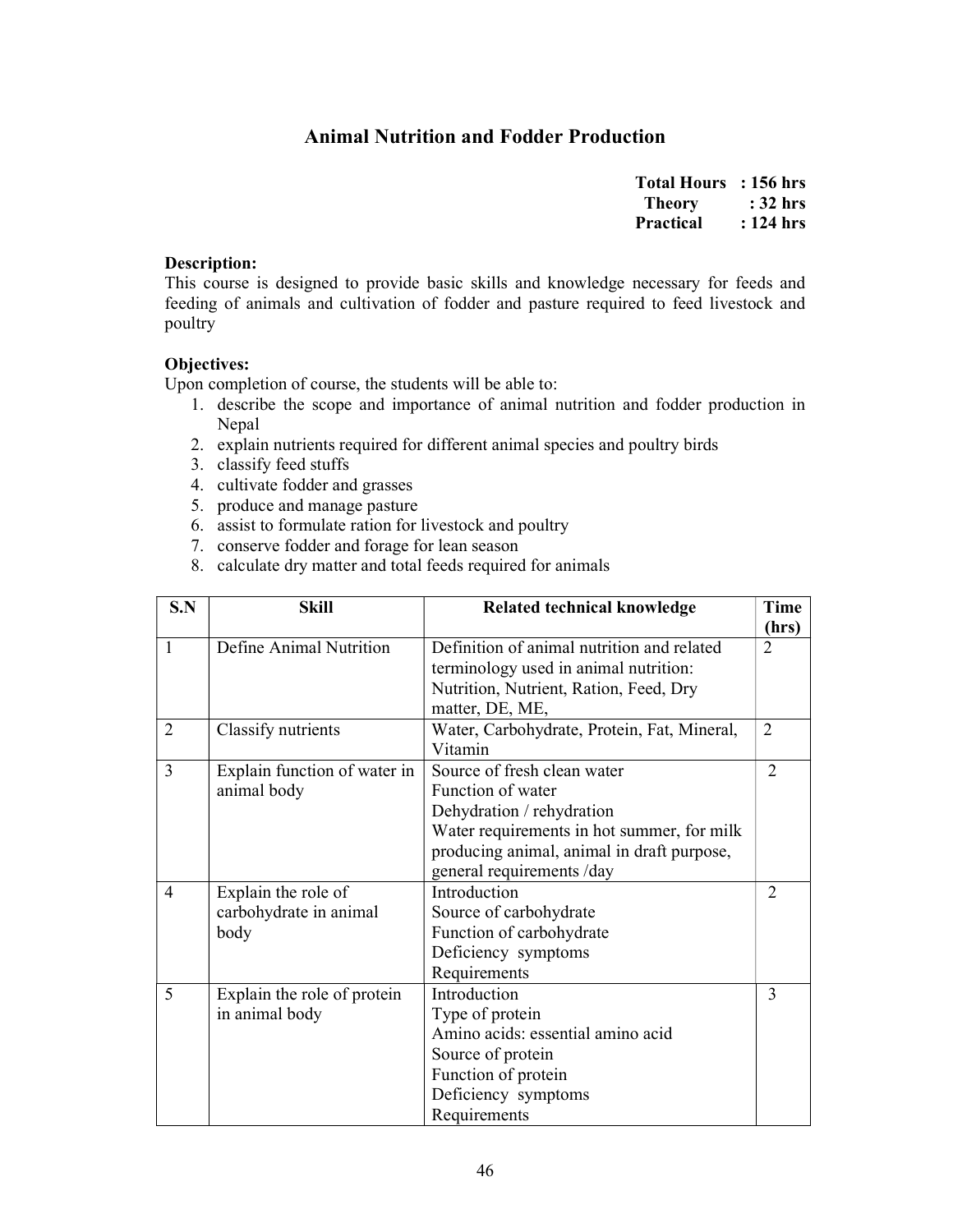| 6               | Explain the role of fat/lipid   | Fat and Lipid                                               | $\overline{2}$ |
|-----------------|---------------------------------|-------------------------------------------------------------|----------------|
|                 | in animal body                  | Essential fatty acid                                        |                |
|                 |                                 | Source of fat                                               |                |
|                 |                                 | Function                                                    |                |
|                 |                                 | Deficiency symptoms                                         |                |
|                 |                                 | Energy requirements                                         |                |
| $7\phantom{.0}$ | Explain the role of vitamins    | Introduction                                                | 3              |
|                 |                                 |                                                             |                |
|                 | in animal body                  | Type of vitamins: Fat soluble and water<br>soluble vitamins |                |
|                 |                                 | Source and functions of different vitamins                  |                |
|                 |                                 |                                                             |                |
|                 |                                 | Deficiency symptoms                                         |                |
|                 |                                 | Requirements                                                |                |
| 8               | of  <br>Explain<br>the<br>roles | Introduction                                                | 4              |
|                 | minerals in animal body         | Micro minerals: Fe, Co, Cu, Se, I, Zn                       |                |
|                 |                                 | Macro minerals: Ca, P, Na, K, Mg, Cl                        |                |
|                 |                                 | Sources and functions of minerals                           |                |
|                 |                                 | Mineral deficiency symptoms                                 |                |
|                 |                                 | Requirements                                                |                |
| 9               | Explain<br>digestion<br>the     | Microbial digestion in ruminants                            | 3              |
|                 | process of ruminant and         | Enzymatic digestion in non-ruminants                        |                |
|                 | non-ruminant animal             | Microbial activities in rumen/ caecum                       |                |
| 10              | nutrient<br>Determine           | Concept of NRC and ARC standard                             | 4              |
|                 | requirement for animals         | Nutrient requirements for layer / broiler                   |                |
|                 |                                 | chicken                                                     |                |
|                 |                                 | Nutrient requirement for pigs                               |                |
|                 |                                 | Nutrient requirement for dairy cattle and                   |                |
|                 |                                 | buffalo                                                     |                |
|                 |                                 | Nutrient requirements for sheep and goat                    |                |
|                 |                                 | Nutrient requirements for horse and mule                    |                |
| 11              | Classify the feed stuffs        | Roughage: dry roughage and succulent                        | 4              |
|                 |                                 | roughages                                                   |                |
|                 |                                 | Concentrate: energy rich, protein rich                      |                |
|                 |                                 | Feed supplements: mineral and vitamin                       |                |
|                 |                                 | supplements                                                 |                |
|                 |                                 | Feed additives: antibiotics, preservatives,                 |                |
|                 |                                 | antifungal                                                  |                |
| 12              | Identify locally<br>available   | Feed ingredients: energy rich, protein rich                 | $\mathfrak{Z}$ |
|                 | feed ingredients                |                                                             |                |
| 13              | Formulate<br>ration<br>for $ $  | Importance of balance ration                                | 6              |
|                 | different animal species        | Feed formulation for poultry                                |                |
|                 |                                 | Feed formulation for dairy cattle and buffalo               |                |
|                 |                                 | Feed formulation for pig                                    |                |
| 14              | Calculate dry matter for        | Dry matter requirements for cattle and                      | $\overline{4}$ |
|                 | cattle and buffalo              | buffalo                                                     |                |
|                 |                                 | Calculation of green fodder                                 |                |
|                 |                                 | Calculation of the dry fodder                               |                |
|                 |                                 | Calculation of energy rich concentrate                      |                |
|                 |                                 | Calculation of protein rich concentrate                     |                |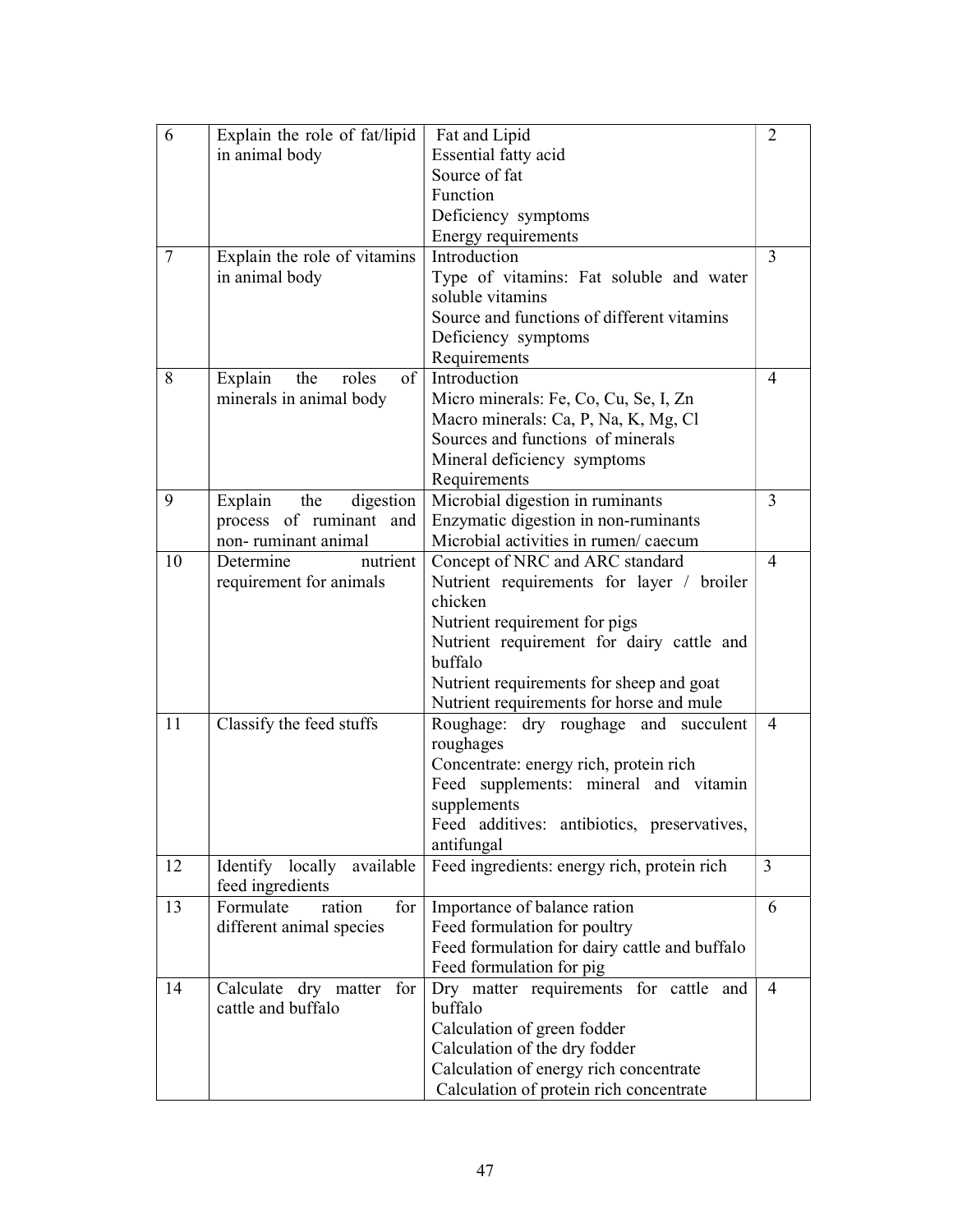| 15 | Process feed ingredients       | Introduction of feed processing                  | 4              |
|----|--------------------------------|--------------------------------------------------|----------------|
|    |                                | Husking, wilting, drying, soaking, grinding,     |                |
|    |                                | ensiling, chopping, roasting, pelleting          |                |
| 16 | Explain the importance of      | Introduction of byproduct                        | $\overline{4}$ |
|    | crop/ animal by-product in     | Crop by products: rice polish, wheat bran,       |                |
|    | animal rate                    | molasses, oil cakes, brewery extract             |                |
|    |                                | Animal by- products: fish meal, meat meal,       |                |
|    |                                | blood meal, feather meal, bonemeal dairy         |                |
|    |                                | by-products                                      |                |
| 17 | Design yearly feeding plan     | Importance of feeding plan                       | $\overline{2}$ |
|    |                                | Locally available feed stuff                     |                |
|    |                                |                                                  |                |
| 18 | Collect fodder/forage grass    | collection<br>Herbarium<br>method<br>and         | 4              |
|    | (herbarium collection)         | importance                                       |                |
| 19 | Classify grass                 | Annual, biennial, perennial grasses              | 3              |
|    |                                | Leguminous and non leguminous greases            |                |
|    |                                | and fodder                                       |                |
| 20 | factor<br>nutritive<br>Explain | Live stock supplies and breed                    | $\overline{4}$ |
|    | value of feeds stuff           | Feeding method, -Level of feeding                |                |
|    |                                | Protein and fiber ratio                          |                |
|    |                                | Physiological condition of animal                |                |
| 21 | Cultivate<br>perennial         | Cultivation practice of<br>Stylo,<br>Kudzu,      | 3              |
|    | leguminous grasses             | Desmodium,                                       |                |
| 22 | Cultivation<br>of<br>annual    | Cultivation practice of Beseem, Vetch            | $\overline{2}$ |
|    | legume grass                   |                                                  |                |
| 23 | Cultivation of perennial non   | Cultivation practice of Napier,<br>Setaria       | 5              |
|    | legume grasses                 | Molasses, Paspalum, Rye grass                    |                |
| 24 | Cultivate the annual forage    | Cultivation practice of oat                      | $\overline{2}$ |
|    | grass                          |                                                  |                |
| 25 | Follow<br>mixed<br>cropping    | Maize, cowpea and soyabean                       | $\overline{2}$ |
|    | system                         | Oat and berseem                                  |                |
| 26 | Explain importance of grass    | Importance of green grass                        | $\overline{2}$ |
|    | for livestock farming          | Fodder trees for livestocks                      |                |
|    |                                | Nutritive value of fodder                        |                |
| 27 | Identify<br>multipurpose       | Introduction of multipurpose tree                | $\mathfrak{Z}$ |
|    | fodder trees found in local    | Importance of multipurpose trees                 |                |
|    | area                           | Local, Botanical, English name of fodder         |                |
|    |                                | and grasses                                      |                |
|    |                                | Nutritive<br>value<br>of<br>locally<br>available |                |
|    |                                | multipurpose tree                                |                |
| 28 | Establishing fodder nursery    | Introduction of nursery<br>Site selection        | 5              |
|    | in school farm                 |                                                  |                |
|    |                                | Lay outing for nursery                           |                |
|    |                                | Arrangement of irrigation drainage, path         |                |
|    |                                | Fencing                                          |                |
|    |                                | Soil preparation for seed bed                    |                |
|    |                                | Plastic bag                                      |                |
|    |                                | Nursery tools and equipments                     |                |
| 29 | Propagate fodder trees by      | Propagation by cutting                           | $\overline{4}$ |
|    | vegetative methods             | Propagation of layering                          |                |
|    |                                | Propagation of budding                           |                |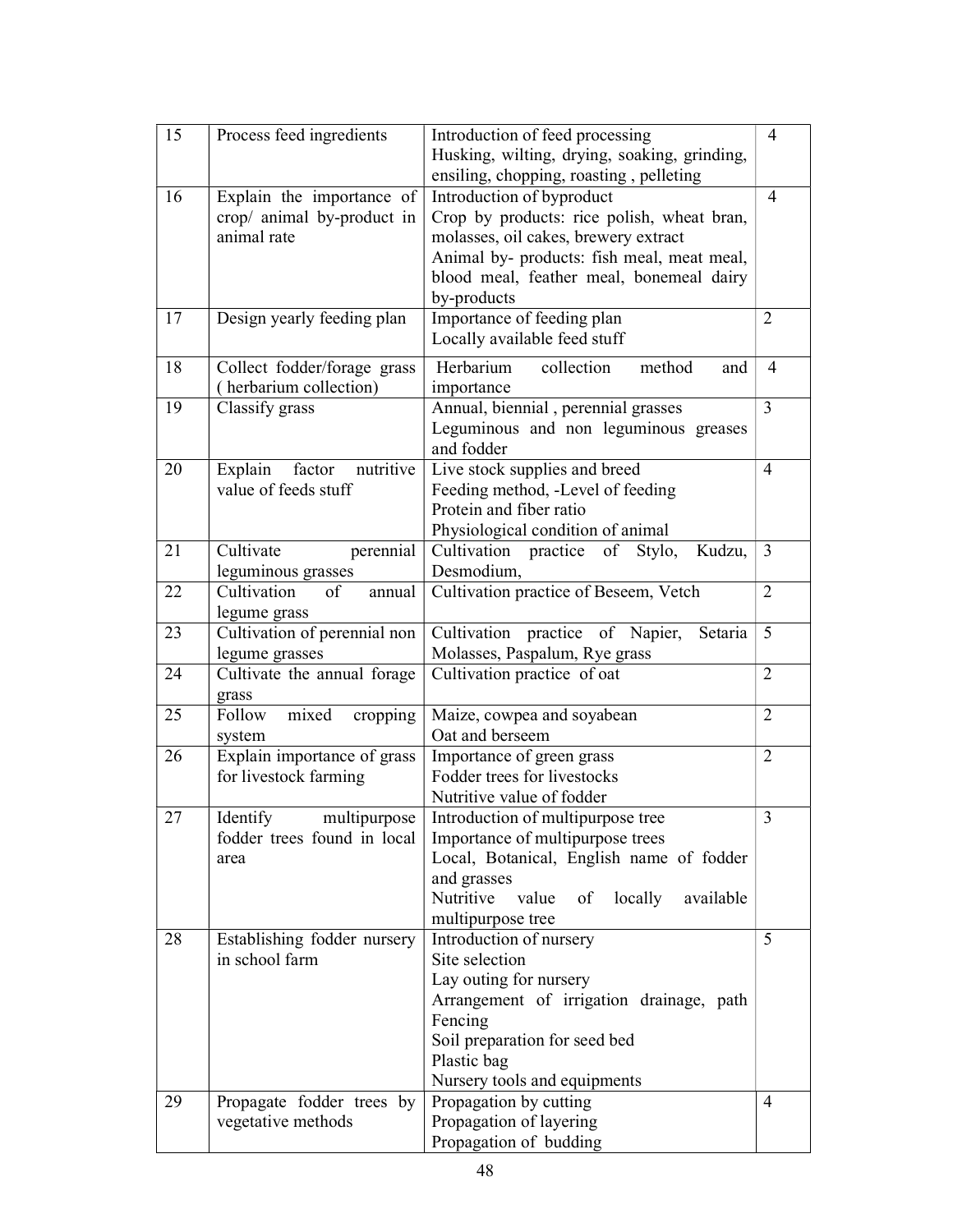|    |                                | Propagation of grafting                                         |                |
|----|--------------------------------|-----------------------------------------------------------------|----------------|
|    |                                | Planting of cutting                                             |                |
|    |                                | Media preparation for layering                                  |                |
| 30 | Cultivate local fodder tree    | Badahar-Kutmiro Nivaro, Tanki,<br>Pakhuri,                      | 8              |
|    |                                | Kharsu, Ipilipil, Dabadabe, Kimbu                               |                |
| 31 | Propagate<br>by reproductive   | Preparation of media                                            | 5              |
|    | method                         | Reliable source of seed                                         |                |
|    |                                | Seed collection time and storage                                |                |
|    |                                | Dormancy breaking process if necessary                          |                |
|    |                                | Germination test                                                |                |
|    |                                | Soiling of seed                                                 |                |
|    |                                | Preparation of plastic bag                                      |                |
|    |                                | Preparation of soil mixture                                     |                |
|    |                                | Filling of soil mixture in plastic                              |                |
|    |                                | Plantation method                                               |                |
|    |                                | Daily care and management                                       |                |
|    |                                | Inoculation                                                     |                |
| 32 | Transplant fodder trees        | Site selection for transplanting                                | $\overline{4}$ |
|    |                                | Preparation of pit for transplant                               |                |
|    |                                | Transplantation of seedling                                     |                |
| 33 | Provide care<br>for fodder     | weeding,<br>Manuring, irrigation,<br>lopping                    | $\overline{2}$ |
|    | trees                          | techniques of fodder trees                                      |                |
| 34 | Identify main plant parts      | Parts of grass and trees                                        | $\overline{2}$ |
|    | stage of fodder trees used     | Identify nutritive stage and part of plant                      |                |
|    | for feeding                    |                                                                 |                |
| 35 | Lope fodder                    | Lopping method; Lopping season                                  | $\overline{2}$ |
|    |                                | Lopping time (morning/day)                                      | $\overline{2}$ |
| 36 | Feed/grass fodder              | Preparation grass fodder before feeding<br>Frequency of feeding |                |
|    |                                | Time for feeding                                                |                |
| 37 | Introduce                      | Definition of pasture                                           | $\overline{2}$ |
|    | pasture                        | Importance and scope of pasture land                            |                |
|    | management                     | Range land management                                           |                |
|    |                                | Annual legume/non legume; Perennial                             |                |
|    |                                | Classification of pasture on the basis of                       |                |
|    |                                | climatic/geographical region                                    |                |
| 38 | Improve pasture land           | Rejuvenation, Renovation, Renewal                               | $\overline{2}$ |
| 39 | Explain problems of pasture    | Problem of pasture improvement                                  | $\overline{2}$ |
|    | improvement                    | Lack of coordination between stakeholders                       |                |
|    |                                | Lack of inputs: seed, fertilizer, irrigation                    |                |
|    |                                | Lack of technical knowledge                                     |                |
|    |                                | Government rules and regulation                                 |                |
| 40 | local/improved<br>Manage       | Management of local and improved pasture                        | $\overline{2}$ |
|    | pasture                        | Factors for improving pasture                                   |                |
| 41 | method<br>Explain<br>the<br>of | of increasing productivity of<br>Methods                        | $\overline{2}$ |
|    | increasing productivity of     | pasture:<br>sowing,<br>planting,<br>fertilizer                  |                |
|    | pasture                        | application and irrigation, gap filling                         |                |
|    |                                | Grazing system                                                  |                |
| 42 | Explain factors responsible    | Factors of pasture deterioration:                               | $\overline{2}$ |
|    | for the<br>deterioration of    | Soil condition, heavy rain, over grazing,                       |                |
|    |                                |                                                                 |                |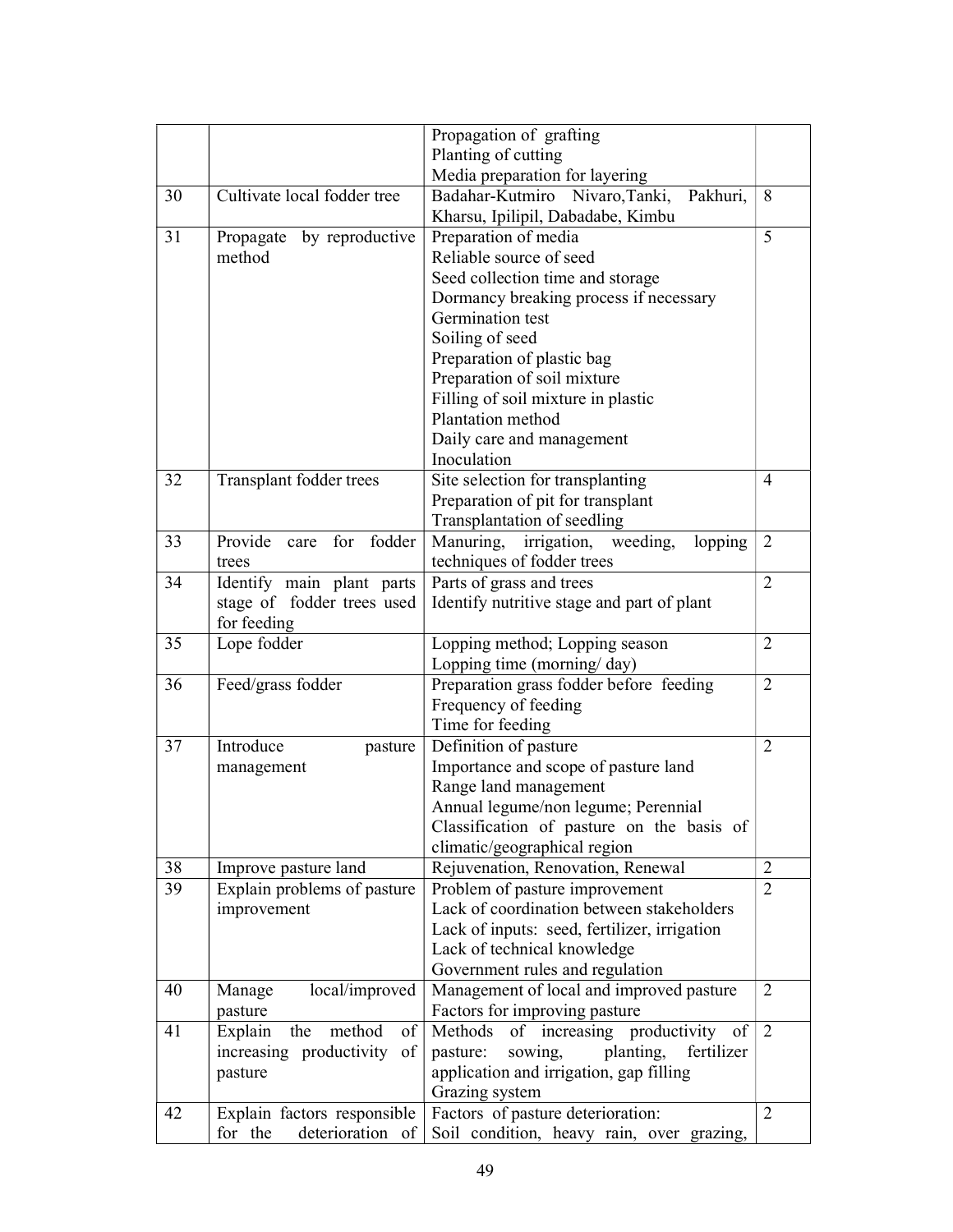|    |                                                 | growth of unwanted plants, lack of fertilizer    |                |
|----|-------------------------------------------------|--------------------------------------------------|----------------|
|    | nutrient content in pasture                     | application                                      |                |
| 43 | Apply fertilizer / manure in                    | Deficiency symptoms of NPK and other             | 2              |
|    | pasture land                                    | soil nutrients                                   |                |
|    |                                                 | Application of NPK: foliar spray, fertilizer     |                |
|    |                                                 | application in soil, application of organic      |                |
|    |                                                 | manure                                           |                |
| 44 | Explain gazing system                           | Grazing system; Productivity of pasture          | $\overline{2}$ |
|    |                                                 | Live stock unit; Carrying capacity               |                |
| 45 | Explain plant poisoning in                      | Poisonous plants                                 | $\overline{2}$ |
|    | pasture                                         | Signs and symptoms of plant poisoning            |                |
|    |                                                 | Local treatment method                           |                |
|    |                                                 | Poisonous parts of plants                        |                |
| 46 | Fodder<br>Explain                               | Introduction of fodder conservation              | $\overline{2}$ |
|    | conservation                                    | Importance of fodder conservation                |                |
|    |                                                 | Method<br>fodder<br>of<br>conservation;<br>Dry   |                |
|    |                                                 | conservation                                     |                |
|    |                                                 | Wet conservation                                 |                |
| 47 | Make Hay                                        | Definition of hay                                | 3              |
|    |                                                 | Principles of hay making                         |                |
|    |                                                 | Selection of fodder/forage for hay making        |                |
|    |                                                 | Characteristics of good quality hay              |                |
| 48 | Make silage                                     | Definition of silage; Principle of silage        | $\overline{4}$ |
|    |                                                 | making                                           |                |
|    |                                                 | Advantage of silage; Method of silage            |                |
|    |                                                 | making                                           |                |
|    |                                                 | Characteristics of good silage                   |                |
| 49 | Explain types of silo                           | Silos: trench silo, bunker, tower silo, pit silo | 3              |
| 50 | Explain the storage of crop                     | Importance of crop residues for livestock        | $\overline{2}$ |
|    | residues                                        | feeding                                          |                |
|    |                                                 | Storage of rice straw, oat straw, millet straw   |                |
| 51 |                                                 | etc<br>Urea treatment                            | $\overline{2}$ |
|    | Improve the nutritive value<br>of crop residues | Treatment of salt, molasses                      |                |
|    |                                                 | Soaking                                          |                |
| 52 | Prepare mineral block                           | Material requires for making mineral block:      | 2              |
|    |                                                 | Salt, Red soil, Egg shell, wheat four millet     |                |
|    |                                                 | floor                                            |                |
| 53 | Make fodder calendar                            | Importance of fodder calendar                    | $\overline{2}$ |
|    |                                                 | Alternative arrangements during scarcity         |                |
|    |                                                 | period/season                                    |                |
|    |                                                 | <b>Total</b>                                     | 156            |
|    |                                                 |                                                  |                |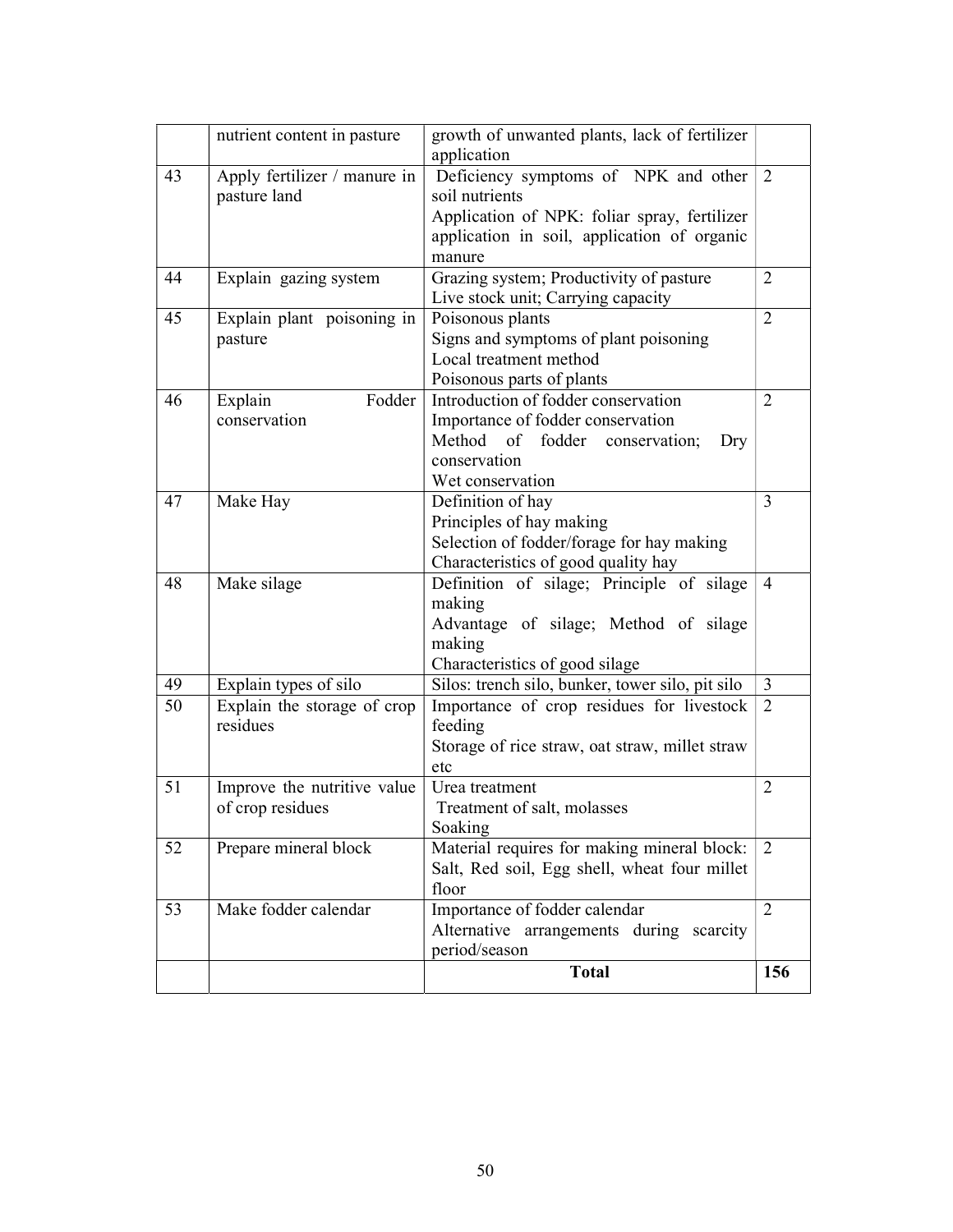# Dairy and Dairy Products

Total Hours : 156 hrs Theory : 32 hrs Practical : 124 hrs

#### Description:

This course is designed to provide basic skills and knowledge necessary for clean, hygienic milking and milk handling as well as the processing of milk to make milk products.

# Objectives:

- 1. describe the scope and importance of dairying in Nepal
- 2. explain milk and its composition
- 3. perform milking
- 4. produce hygienic milk
- 5. perform quality control tests
- 6. process raw milk
- 7. prepare common milk products
- 8. prepare chhana based sweets
- 9. prepare khoa based sweets
- 10. market milk and milk products

| <b>SN</b>      | <b>Task statement</b>                                       | <b>Related Technical knowledge</b>                                                                                                                                                                                                                                                                                                                           | <b>Time</b><br>(hrs) |
|----------------|-------------------------------------------------------------|--------------------------------------------------------------------------------------------------------------------------------------------------------------------------------------------------------------------------------------------------------------------------------------------------------------------------------------------------------------|----------------------|
| $\mathbf{1}$   | Explain the scope of<br>dairy industry in<br>Nepal          | History of dairy development, scope and<br>importance, constraints, present dairy policies,<br>major dairy industries in Nepal, role of DDC,<br>NDDB, private dairy and dairy cooperative in<br>dairy development, present status of milk<br>production- demand and supply ratio of milk,<br>statistics of dairy animals                                     | 3                    |
| $\overline{2}$ | Explain the<br>composition of milk                          | Definition of milk<br>Composition of milk:<br>Water, Fat, Protein, Lactose, Minerals, Vitamins,<br>Phospholipids, Cholesterol<br>Pigments, enzymes etc                                                                                                                                                                                                       | $\overline{3}$       |
| $\overline{3}$ | Explain the factors<br>affecting the<br>composition of milk | Factors affecting the composition of milk:<br>species, breed, individuality, stage of lactation, age<br>of animal, seasonal variation, disease and udder<br>infection, Nutrition, interval of milking, day to day<br>variation, portion of milking and time of milking,<br>milk yield, feeding, excitement, drug and<br>hormone, condition of cow at calving | $\overline{4}$       |
| $\overline{4}$ | Explain the properties<br>of milk                           | Physical state of milk, color, odor, specific<br>gravity, specific heat, boiling point, refractive<br>index, viscosity, freezing point, Ph and acidity,<br>adhesive properties, effect of heat on milk.                                                                                                                                                      | 3                    |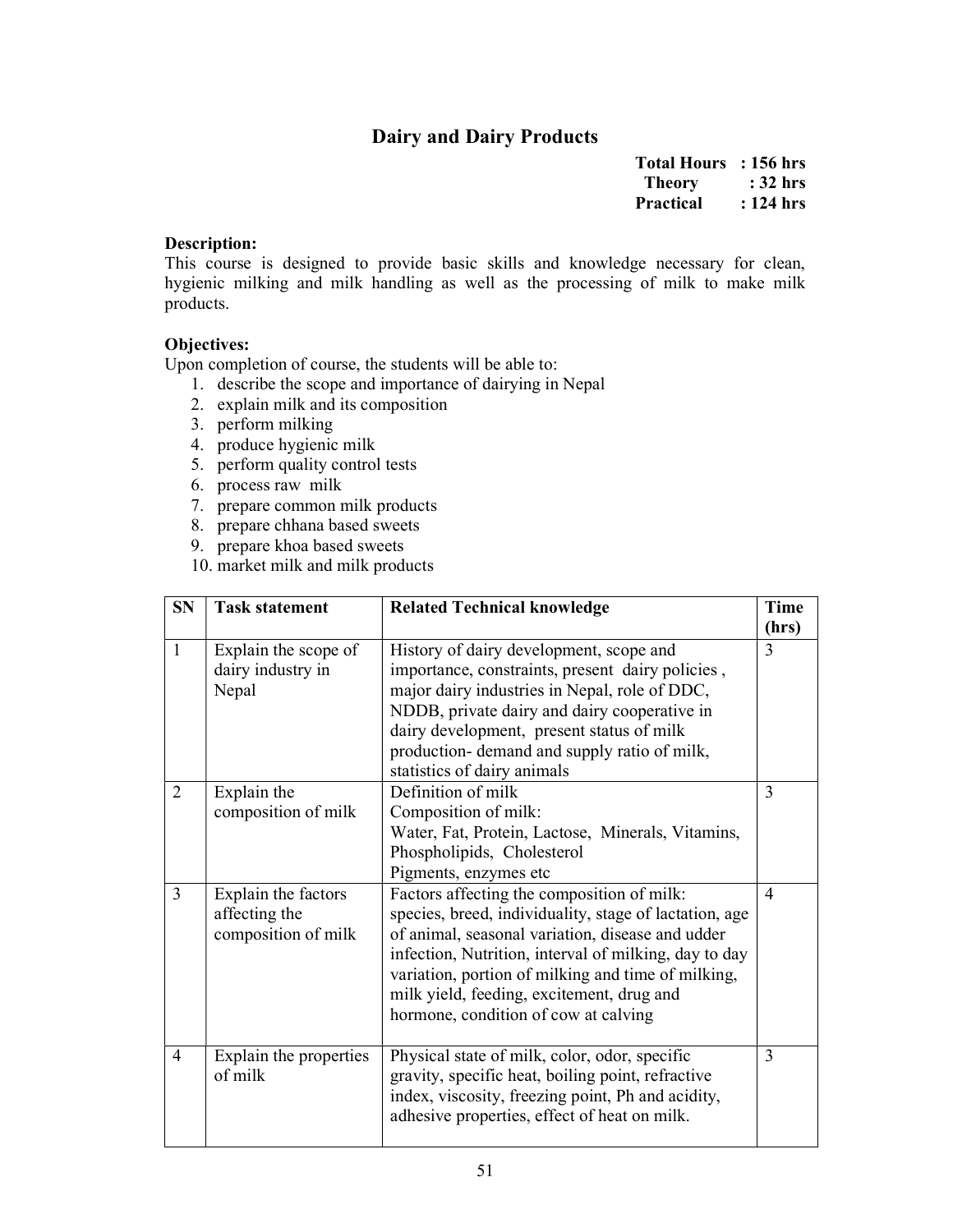| 5      | Identify dairy               | Dairy equipments used in dairy farm, equipments                  | $\overline{4}$ |
|--------|------------------------------|------------------------------------------------------------------|----------------|
|        | equipments                   | used in chilling center, equipment used in dairy                 |                |
|        |                              | plants                                                           |                |
| 6      | Clean dairy                  | Dairy detergents, method of cleaning                             | 4              |
|        | equipments                   |                                                                  |                |
| $\tau$ | Sanitize dairy               | Sanitization, chemical sanitizers                                | 3              |
|        | equipments                   |                                                                  |                |
| 8      | Prepare animal for           | Cleaning and sanitization milking barn, cleaning                 | $\overline{3}$ |
|        | hygienic milking             | of utensils, cleaning of milch animal, personal                  |                |
|        |                              | hygiene of workers.                                              |                |
| 9      | Milk animal                  | Hand milking: stripping, full hand milking,                      | 5              |
|        |                              | knuckling                                                        |                |
| 10     | Collect milk                 | Machine milking<br>Establishment of milk collection center, site | 5              |
|        |                              | selection, management of collection center,                      |                |
|        |                              | measurement, plateform test, pricing and payment                 |                |
| 11     | Explain chilling of          | Role temperature in bacterial growth, chilling                   | $\mathfrak{Z}$ |
|        | milk                         | process, bulk milk tank cooler, plate chiller, dairy             |                |
|        |                              | equipments required in chilling center                           |                |
| 12     | Transport milk               | Transportation of milk from dairy farm to chilling               | 3              |
|        |                              | center, chilling center to dairy plant.                          |                |
| 13     | Perform organoleptic         | Principle, procedure, result and interpretation of               | $\mathbf{1}$   |
|        | test                         | test                                                             |                |
| 14     | Perform COB test             | Principle, procedure, result and interpretation of               | $\mathbf{1}$   |
|        |                              | test                                                             |                |
| 15     | Perform alcohol test         | Principle, procedure, result and interpretation of               | $\mathbf{1}$   |
|        |                              | test                                                             |                |
| 16     | Perform acidity test         | Principle, procedure, result and interpretation of               | 5              |
|        |                              | test                                                             |                |
| 17     | Perform methylene            | Principle, procedure, result and interpretation of               | 5              |
|        | blue reduction (MBR)         | test                                                             |                |
|        | test                         |                                                                  |                |
| 18     | Perform Fat test             | Principle, procedure, result and interpretation of               | 5              |
|        |                              | test                                                             |                |
| 19     | Perform SNF/TS test          | Principle, procedure, result and interpretation of               | 4              |
|        |                              | test                                                             |                |
| 20     | Explain the role of          | Common bacteria used in making Dahi, yoghurt,                    | $\overline{2}$ |
|        | bacteria in the making       | butter and cheese                                                |                |
|        | milk products                |                                                                  |                |
| 21     | Explain milk borne           | Milk borne diseases: bovine origin, human origin                 | $\overline{3}$ |
|        | diseases<br>Prepare for milk | Grading and sampling, Weighing, pre-heating                      | $\overline{3}$ |
| 22     | processing                   |                                                                  |                |
| 23     | Pasteurize milk by           | Definition of pasteurization, LTLT method                        | 3              |
|        | batch pasteurizer            |                                                                  |                |
| 24     | Pasteurize milk by           | HTST method of pasteurization                                    | 3              |
|        | HTST method                  |                                                                  |                |
| 25     | Homogenize milk              | Principal and procedure of homogenization of                     | 3              |
|        |                              | milk                                                             |                |
|        |                              |                                                                  |                |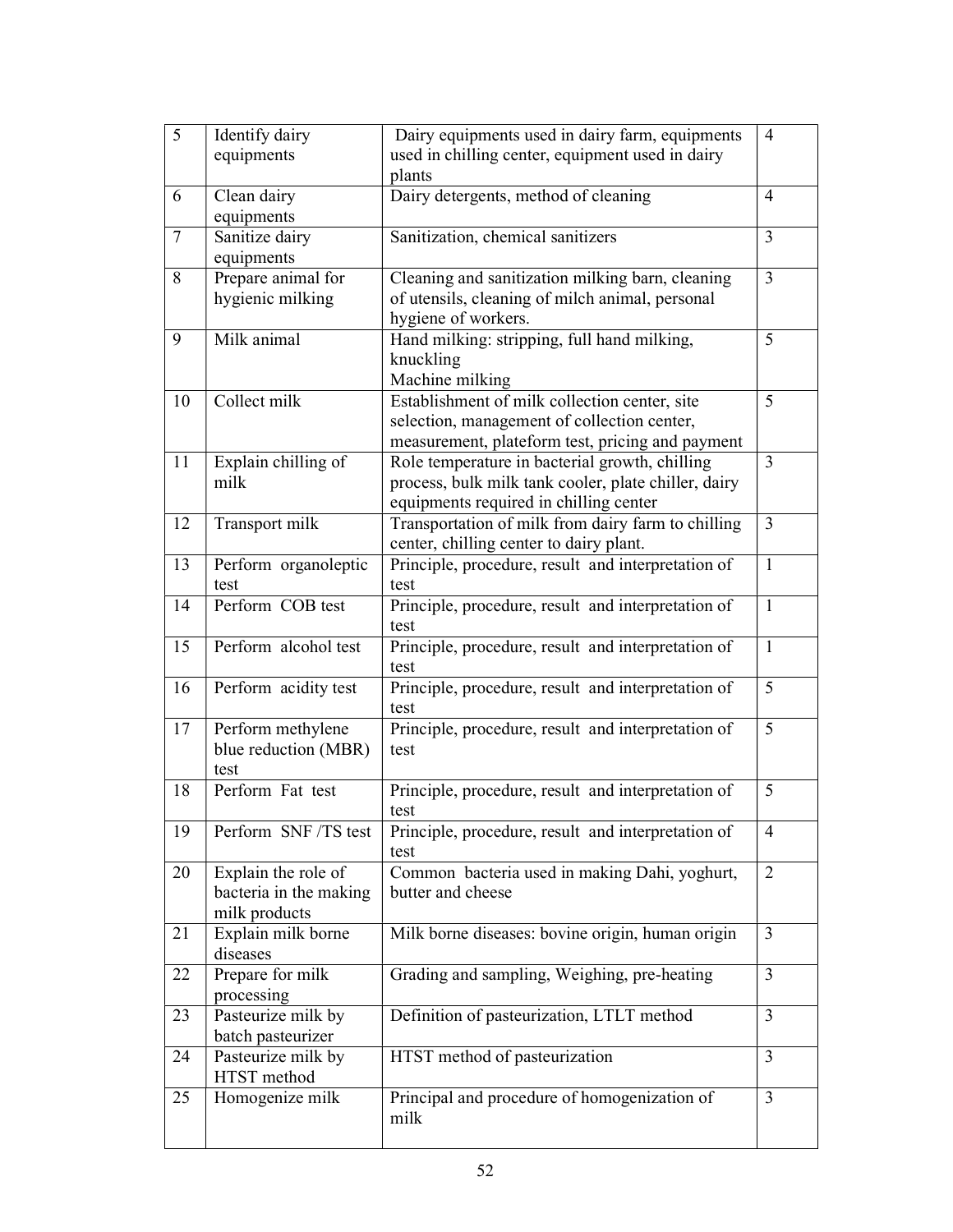| 26 | Standardize milk        | Definition, method of standardization               | 3              |
|----|-------------------------|-----------------------------------------------------|----------------|
|    |                         | :reconstitution, toning, recombination, Pearson     |                |
|    |                         | square method                                       |                |
| 27 | Perform adulteration    | Principle, procedure, result and interpretation of  | 8              |
|    | test                    | the adulteration of starch, sugar, soda, hydrogen   |                |
|    |                         | peroxide, formalin and common salt                  |                |
| 28 | Separate cream          | Definition of cream, uses, types, composition and   | 5              |
|    |                         | nutritive value of milk, cream separator, method of |                |
|    |                         | cream separation, standardization of cream.         |                |
| 29 | Make ice-cream          | Definition, nutritive value, composition,           | $\overline{4}$ |
|    |                         | properties, types, ingredients used in making ice-- |                |
|    |                         | cream, procedure of making ice-cream(ice cream-     |                |
|    |                         | mix preparation, aging, freezing, hardening,        |                |
|    |                         | packaging), storage, distribution, over run         |                |
|    |                         | calculation, production cost.                       |                |
| 30 | Prepare starter culture | Definition, types, making procedure, preservation   | 3              |
|    |                         | and quality of starter culture                      |                |
| 31 | Make dahi/ yoghurt      | Definition, nutritive value, production procedure,  | 5              |
|    |                         | market quality, packing and storage, keeping        |                |
|    |                         | quality.                                            |                |
| 32 | Make butter             | Definition, nutritive value, production procedure,  | 3              |
|    |                         | market quality, packing and storage, defect in      |                |
|    |                         | butter, production cost.                            |                |
| 33 | Make ghee               | Definition, nutritive value, production procedure   | 5              |
|    |                         | (traditional method, butter method, cream           |                |
|    |                         | method), market quality, packing, storage, defect   |                |
|    |                         | in ghee, production cost                            |                |
| 34 | Explain cheese          | Definition, classification, nutritive value,        | 3              |
|    | making procedure        | composition, making procedure, packing and          |                |
|    |                         | storage                                             |                |
| 35 | Make chhana             | Definition, nutritive value, uses, making           | 5              |
|    |                         | procedure, packing, storage, and production cost.   |                |
| 36 | Make paneer             | Making procedure, packing, storage.                 | 4              |
| 37 | Make chhana based       | Procedure of making rasgolla, cham cham,            | $\overline{7}$ |
|    | sweets                  | Sandesh, Rasmalai                                   |                |
| 38 | Make khoa               | Definition, nutritive value, uses, making           | $\overline{7}$ |
|    |                         | procedure, packing, storage, and production cost.   |                |
| 39 | Make khoa based         | Procedure of making peda, lalmohan, gulabjamun,     | 9              |
|    | sweets                  | pustakari, gundh pak.                               |                |
| 40 | Market milk/ milk       | Packing, distribution, advertisement and marketing  | $\overline{3}$ |
|    |                         | strategy of milk/ milk products                     |                |
|    | products                |                                                     |                |
|    |                         | <b>Total</b>                                        | 156            |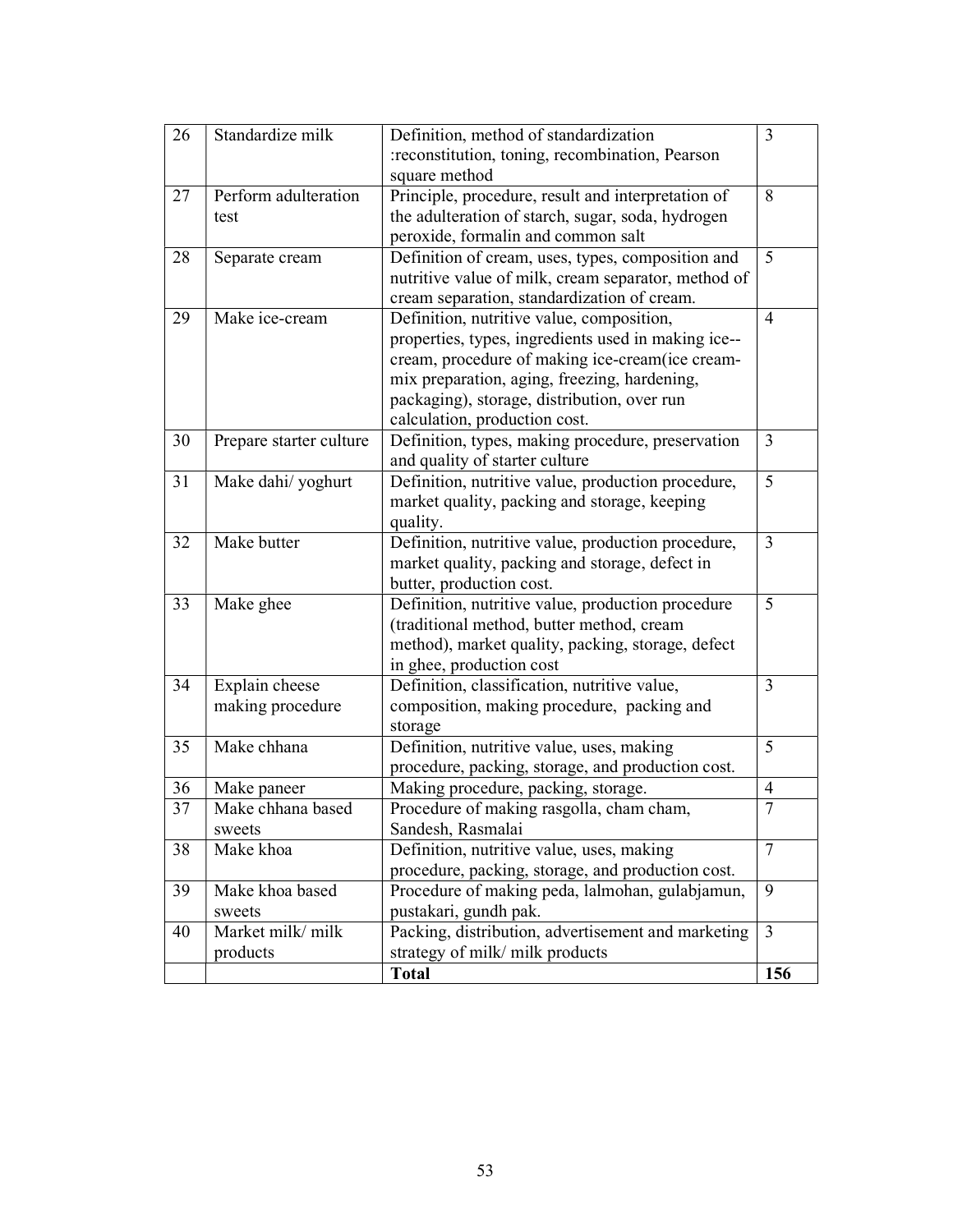# Entrepreneurship Skills

Total Hours : 156 hrs Theory : 32 hrs Practical : 124 hrs

# Description:

This course is designed to provide basic skills and knowledge necessary for entrepreneurship development and basic management skills.

#### **Objectives**

- 1. perform basic skills for management of livestock and poultry farms
- 2. prepare scheme for small livestock enterprises
- 3. market animal products
- 4. keep record properly
- 5. forecast/ predict risk before starting a business

| S <sub>N</sub> | <b>Skill</b>         | <b>Related technical knowledge</b>                   |                |
|----------------|----------------------|------------------------------------------------------|----------------|
| $\mathbf{1}$   | Define economic      | Basic terminologies related to economics:            | (Hrs)<br>5     |
|                | terms                | agriculture economics, farm management,              |                |
|                |                      | goods and services, utility, value, price, wealth,   |                |
|                |                      | money, income, profit, loss, revenue, product,       |                |
|                |                      | input                                                |                |
|                |                      | Role of agriculture in Nepalese economy              |                |
| $\overline{2}$ | Show the             | Total products                                       | 8              |
|                | relationship between | Average products                                     |                |
|                | total, average and   | Marginal products                                    |                |
|                | marginal products    | Interrelationship                                    |                |
| $\overline{3}$ | Explain production   | Land, labor, capital                                 | 8              |
|                | function             | Entrepreneur                                         |                |
| $\overline{4}$ | Calculate cost       | Calculation of total cost, fixed cost, variable cost | 8              |
|                | relationship of a    | Calculation of average variable cost, average        |                |
|                | firm                 | fixed cost, average total cost and average           |                |
|                |                      | marginal cost                                        |                |
| 5              | Explain law of       | Law of diminishing return                            | 3              |
|                | diminishing return   |                                                      |                |
| 6              | Gather farm          | Farm record system                                   | $\overline{3}$ |
|                | management           | Farm inventory                                       |                |
|                | information          | Net-worth                                            |                |
|                |                      | Deciding upon level of input, level of               |                |
|                |                      | production and combination of input & product        |                |
| $\overline{7}$ | Explain farm         | Principle of farm planning and budgeting             | 6              |
|                | planning/budgeting   | Importance of farm planning and budgeting            |                |
|                |                      | Steps of farm planning and budgeting                 |                |
|                |                      | Methods of farm planning and budgeting               |                |
| 8              | Identify sources of  | Sources of loan:                                     | 5              |
|                | credits              | Individual lending,                                  |                |
|                |                      | Institutional loan: Bank and other financial         |                |
|                |                      | institutions                                         |                |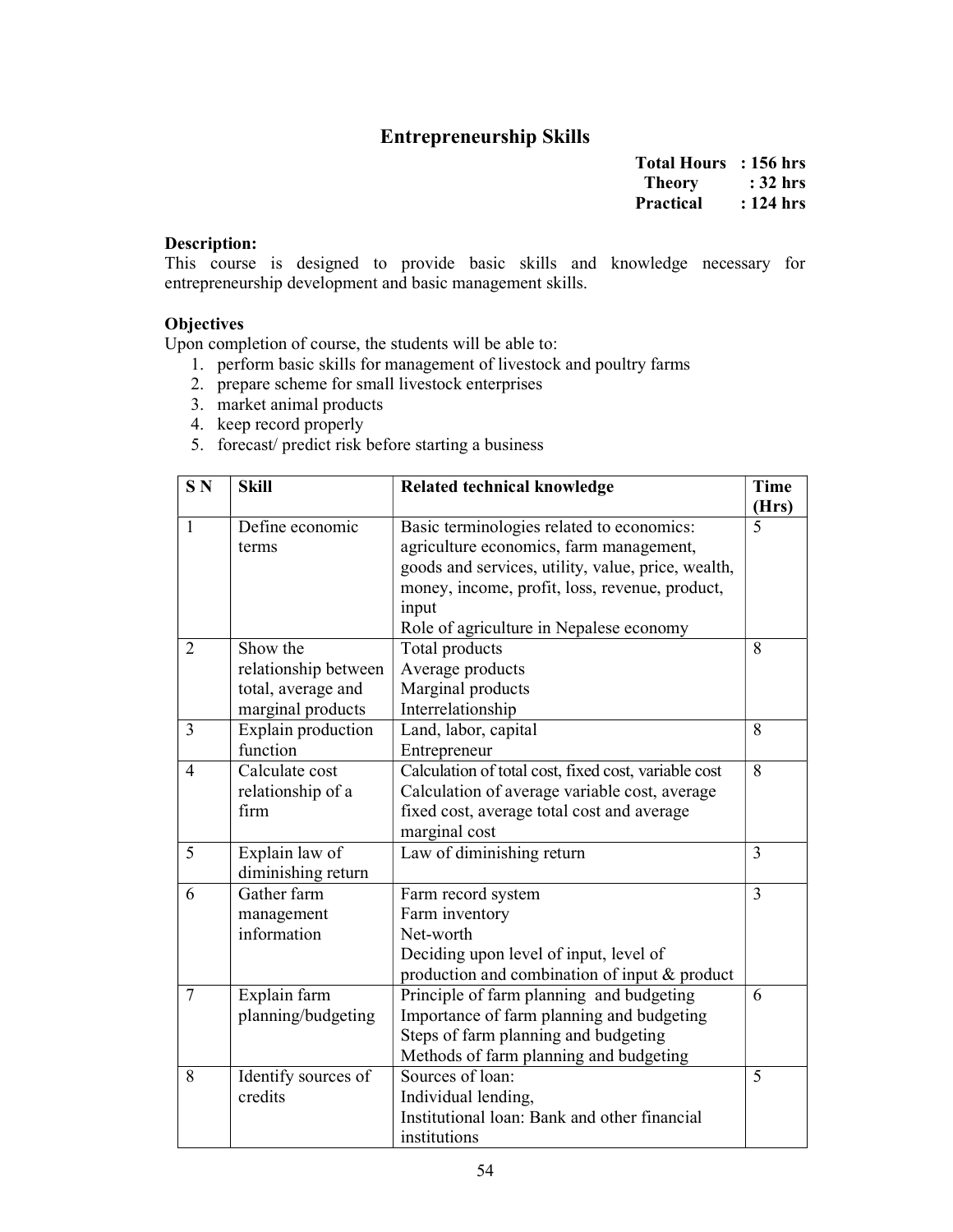| 9  | Explain types of    | Types of bank:                                   | 5              |
|----|---------------------|--------------------------------------------------|----------------|
|    | banks               | Central bank, Commercial bank, Industrial        |                |
|    |                     | bank                                             |                |
|    |                     | Development bank, Finance and cooperatives       |                |
| 10 | Explain loan        | Types of loan, Loan procedure, Priority sector   | $\overline{4}$ |
|    | procedures          | loan, Industrial sector loan, Secured Loan       |                |
|    |                     | Long term loan, Short term loan, Collateral for  |                |
|    |                     | loan, Completion of loan application forms,      |                |
|    |                     | Loan payment schedule                            |                |
| 11 | Explain banking     | Explain rules of bank regarding payment of loans | 6              |
|    | systems             | Calculation of simple interest for loan payment  |                |
|    |                     | Procedure for obtaining loan form bank and       |                |
|    |                     | other sources (ADB, Rural Dev. Bank,             |                |
|    |                     | Women's Dev. Office etc.)                        |                |
| 12 | Perform bank        | Cash deposits and withdrawals:                   | 6              |
|    | transaction         | Fixed deposit account                            |                |
|    |                     | Saving account                                   |                |
|    |                     | Current account                                  |                |
|    |                     | Cheque issues and withdrawal system, demand      |                |
|    |                     | draft, debit and credit card                     |                |
| 13 | Prepare livestock/  | Scheme / farm plan preparation                   | 6              |
|    | agriculture farm    | Capital Investment: Fixed capital investment,    |                |
|    | plan                | running capital                                  |                |
|    |                     | Cost of production: fixed cost, variable cost    |                |
|    |                     | Financial analysis: Gross income and             |                |
|    |                     | expenditure, net profit/loss, break even point   |                |
| 14 | Make a simple       | Components of a yearly production plan,          | 5              |
|    | yearly production   | including time tables and budgets (expenses      |                |
|    | plan based on       | expected, income expected)                       |                |
|    | market analysis     | Decision - making regarding a particular         |                |
|    |                     | product, based on a market analysis (including   |                |
|    |                     | seasonal variations)                             |                |
|    |                     | Preparation of a cash flow chart based on        |                |
|    |                     | production plan                                  |                |
| 15 | Explain assets/     | Definition of asset                              | 3              |
|    | property            | Calculation methods                              |                |
|    |                     |                                                  |                |
| 16 | Complete a simple   | Review of inventory procedure                    | $\overline{4}$ |
|    | farm/business       | Keeping records                                  |                |
|    | inventory           | Calculating profit / loss                        |                |
| 17 | Design a marketing  | Designing a marketing plan, including storage,   | $\overline{4}$ |
|    | plan                | packaging, transportation, labor needed, taxes   |                |
|    |                     | etc.                                             |                |
| 18 | Supervise workers / | Supervision of workers                           | 4              |
|    | direct work on the  |                                                  |                |
|    | farm or enterprise  |                                                  |                |
| 19 | Describe the        | Introduction to principles of small business     | 5              |
|    | qualities of a      | Entrepreneurs' qualities                         |                |
|    | successful          | Functions of entrepreneurs                       |                |
|    | entrepreneur        | Importance of creativity                         |                |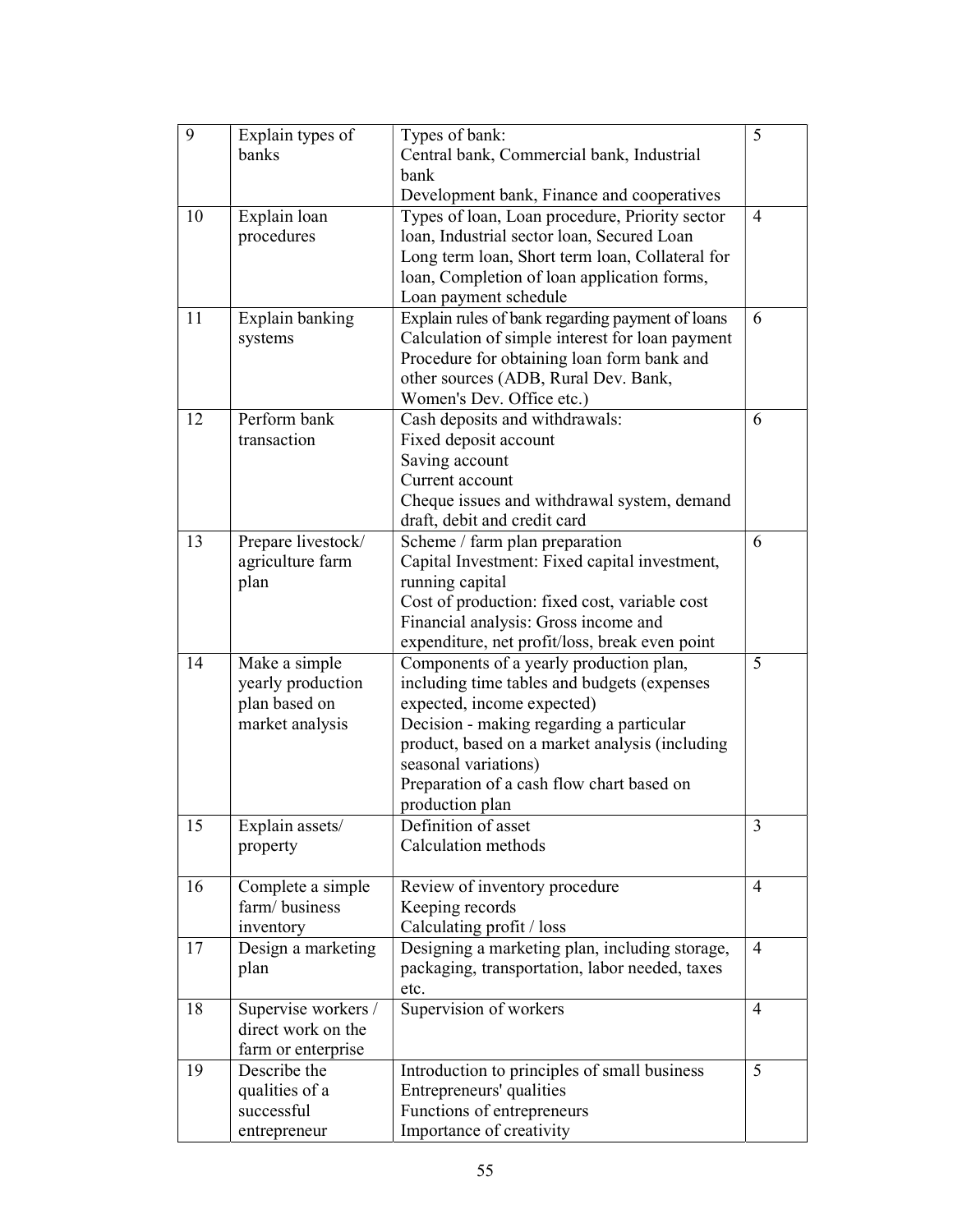| 20 | Describe types of   | Types of small business:                          | 6   |
|----|---------------------|---------------------------------------------------|-----|
|    | enterprise          | Private, partnership, cooperatives, joint stock   |     |
|    |                     | company; advantages and disadvantages of          |     |
|    |                     | each                                              |     |
| 21 | Differentiate risk  | Introduction and types of risk/ uncertainity      | 6   |
|    | and uncertainly     | Describe how risk and uncertainly can affect      |     |
|    |                     | decision-making.                                  |     |
|    |                     | Risk calculation                                  |     |
|    |                     | Concept of decision-making - how is it done       |     |
|    |                     | Probability of success - can all succeed?         |     |
| 22 | Perform a project   | Basic concepts of business management             | 6   |
|    | work on a simple    | Types of market and marketing, Marketing          |     |
|    |                     |                                                   |     |
|    | marketing analysis  | strategies, Four P's rules of marketing strategy, |     |
|    |                     | Marketing research, Market survey guidelines      |     |
| 23 | Keep records        | Keeping inventory                                 | 6   |
|    |                     | Maintaining necessary records on regular basis    |     |
|    |                     | (labor, livestock, feed consumption, seeds used,  |     |
|    |                     | fertilizer,                                       |     |
|    |                     | Perform a simple inventory and record             |     |
|    |                     | Keep records of production and marketing          |     |
|    |                     | costs                                             |     |
|    |                     | Keep simple account                               |     |
| 24 | Perform market      | Introduction, Market study, Description of        | 10  |
|    | study               | product, Complication of the product, Location    |     |
|    |                     | of firm, Market area, Main consumer, Total        |     |
|    |                     | demand                                            |     |
|    |                     | Market share, Production level, Sales             |     |
|    |                     | promotion                                         |     |
| 25 | Prepare production  | Production Plan, Production process, Fixed        | 8   |
|    | plan                | capital, Depreciation, Repair maintain, Source    |     |
|    |                     | of equipment, Planned capacity, Future            |     |
|    |                     | capacity, Purchasing of equipments                |     |
| 26 | Calculate current   | Raw materials, Cost of raw materials,             | 8   |
|    | expenses            | Availability of raw materials, Pre operating      |     |
|    |                     | expenses, Availability of labor, Facilities for   |     |
|    |                     | labor, Overhead expenses, Per unit cost           |     |
| 27 | Calculate financial | Total capital, Loan requirement, Collateral for   | 8   |
|    | aspects of a        | loan                                              |     |
|    | livestock/poultry   | Selling price of the product                      |     |
|    | farm                | Calculation of loss and profit                    |     |
|    |                     | Loan payment table                                |     |
|    |                     | Calculation or in term of investment              |     |
|    |                     | Calculation break even point                      |     |
|    |                     | <b>Total</b>                                      | 156 |
|    |                     |                                                   |     |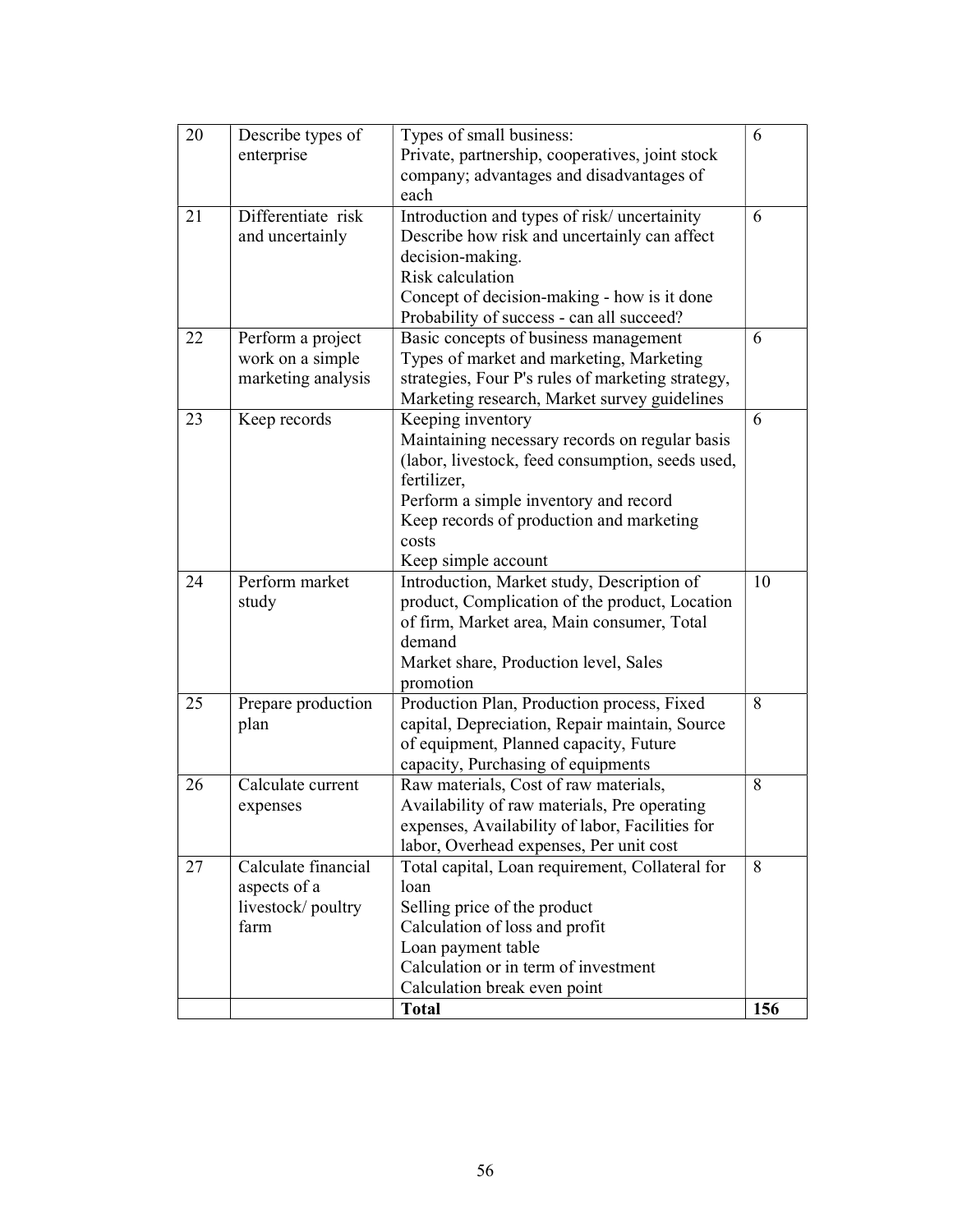# Extension and Community Development

Total Hours: 234 hrs Theory: 48 hrs Practical: 186 hrs

#### Description:

This course provides skills and knowledge related to basic skill of extension and communication, community development, group formation, farmers training, approaches of extension used in different time,

# Objectives:

- 1. explain extension and communication methods
- 2. conduct need assessment of farmers
- 3. assist to run farmers training
- 4. assist to form farmers group
- 5. conduct simple field trial
- 6. communicate with farmers
- 7. assist for evaluation, fallow-up and monitoring of farmers program
- 8. assist to leader farmer

| <b>SN</b>      | Task                      | <b>Related Technical Knowledge</b>      | <b>Time</b><br>(Hr) |
|----------------|---------------------------|-----------------------------------------|---------------------|
| $\mathbf{1}$   | Compare formal and non    | Meaning and types of education          | 3                   |
|                | formal education          | Objectives of education                 |                     |
|                |                           | Comparison of formal, informal and non- |                     |
|                |                           | formal education                        |                     |
| $\overline{2}$ | Define extension          | Principle of extension education        | 6                   |
|                | education                 | Objective of extension education        |                     |
|                |                           | Importance of extension education       |                     |
|                |                           | Philosophy of extension education       |                     |
| $\overline{3}$ | Explain teaching learning | Extension teaching methods              | $\overline{4}$      |
|                | process                   | Effective teaching plan                 |                     |
|                |                           | Effective learning in extension         |                     |
|                |                           | Method of teaching of adult farmer      |                     |
|                |                           | Law of learning                         |                     |
| $\overline{4}$ | Explain extension         | Different kinds of extension approaches | $\overline{4}$      |
|                | approach of Nepal from    | used in Nepal                           |                     |
|                | past to now               | Training and Visit systems              |                     |
|                |                           | Conventional extension approach         |                     |
|                |                           | Group approach                          |                     |
|                |                           | IRD extension approach,                 |                     |
|                |                           | Farming systems approach                |                     |
|                |                           | Tuki system approach                    |                     |
|                |                           | Farmer to farmers Approach              |                     |
|                |                           | (Farmers field school)                  |                     |
| 5              | Develop visual aids       | Poster                                  | 8                   |
|                |                           | Chart                                   |                     |
|                |                           | Pamphlets                               |                     |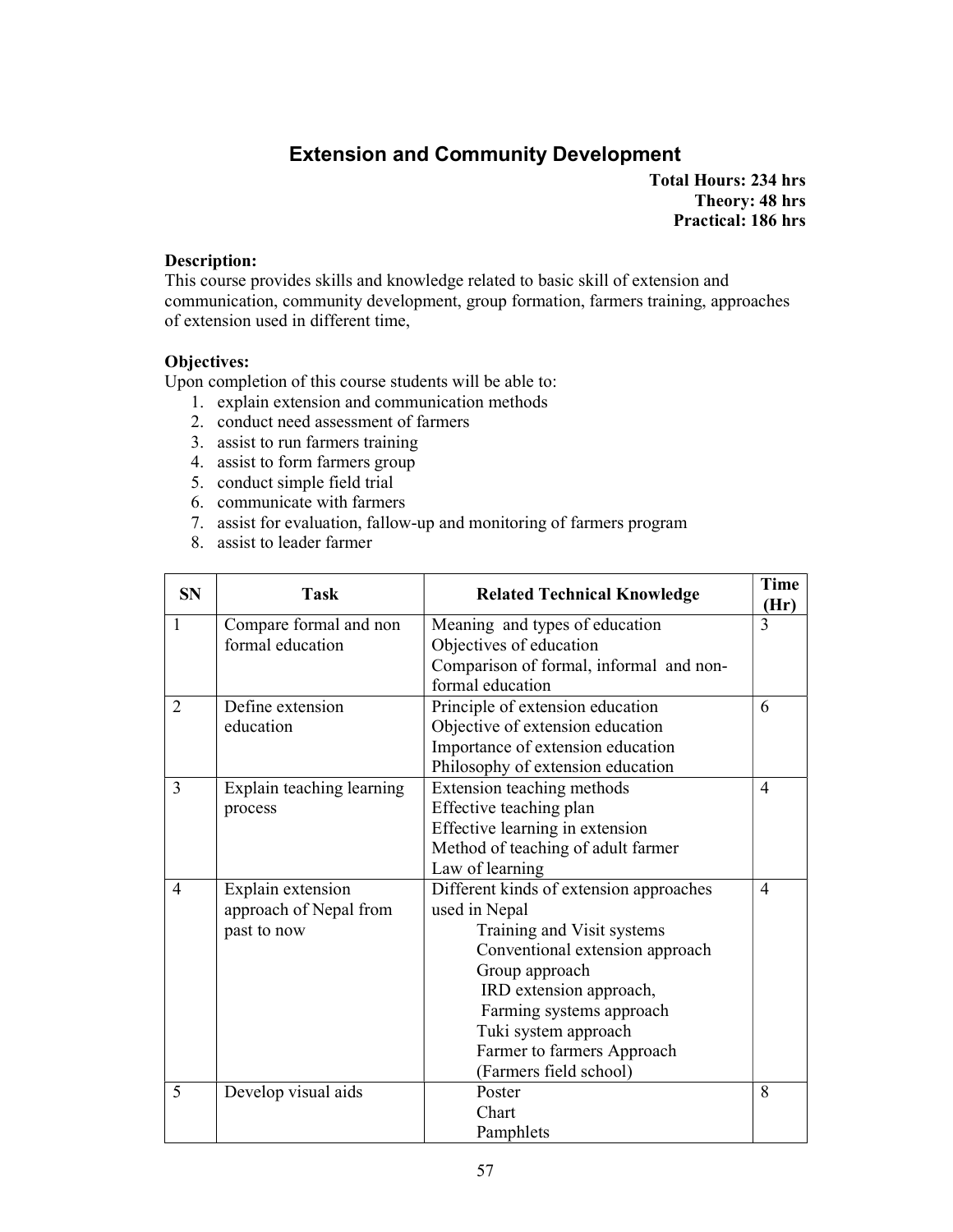|    |                             | Graph                                                          |                |
|----|-----------------------------|----------------------------------------------------------------|----------------|
|    |                             | Leaflets & their uses                                          |                |
| 6  | Assist to run               | Method demonstration                                           | 5              |
|    | demonstration plot in       | Result demonstration                                           |                |
|    | farmers field               | Farmers Field Trail                                            |                |
|    |                             | <b>PPVT</b>                                                    |                |
|    |                             | Motivation method                                              |                |
|    |                             | Selection of farmer                                            |                |
|    |                             | Layout                                                         |                |
| 7  | Explain functions of        | Function & parts of LCD Projector, OHP                         | 2              |
|    | electronic audio visual     | etc.                                                           |                |
|    | aids                        |                                                                |                |
| 8  | Prepare organogram of       | Role of each component                                         | 2              |
|    | <b>MOA</b>                  | Role of DAO                                                    |                |
|    |                             | Role and duty of JT/JTA                                        |                |
|    |                             | Role of leader farmer                                          |                |
| 9  | Communicate with            | Definition of communication                                    | 8              |
|    | farmers                     | Elements of communication                                      |                |
|    |                             | Barriers of communication                                      |                |
|    |                             | Diffusion process                                              |                |
|    |                             | Adoption & innovation process<br>Individual communication      |                |
|    |                             |                                                                |                |
| 10 |                             | Group and mass communication                                   | 2              |
|    | Explain importance of a     | Definition of group                                            |                |
|    | group                       | Philosophy of group formation<br>Objectives of group formation |                |
|    |                             | Importance of group formation                                  |                |
| 11 | Prepare a training cycle    | Definition of training                                         | 2              |
|    |                             | Importance of farmers' training                                |                |
|    |                             | Training cycle                                                 |                |
| 12 | Explain need assessment     | Definition of need assessment                                  | $\overline{4}$ |
|    |                             | Importance of need assessment                                  |                |
|    |                             | Different methods of need assessment                           |                |
|    |                             | (RRA &PRA)                                                     |                |
| 13 | Prepare action plan of your | Introduction of program planning                               | $\overline{4}$ |
|    | work                        | Role & nature of program planning                              |                |
|    |                             | Principle & scope of program planning                          |                |
|    |                             | Behavioral objectives of program planning                      |                |
|    |                             | Steps of program planning                                      |                |
|    |                             | Evaluation of program planning                                 |                |
|    |                             | Monitoring of program planning                                 |                |
| 14 | Define community            | Definition of community development                            | 2              |
|    | development                 | Objective of community development                             |                |
| 15 | Conduct training needs      | Methods of performing training needs                           | $\overline{4}$ |
|    | assessment                  | assessment                                                     |                |
|    |                             | Base line data collection for training need                    |                |
|    |                             | assessment                                                     |                |
| 16 | Assist community / user     | Principle of objective formulation                             | $\overline{2}$ |
|    | group in formation of       | Guideline of objective formulation                             |                |
|    | objectives                  |                                                                |                |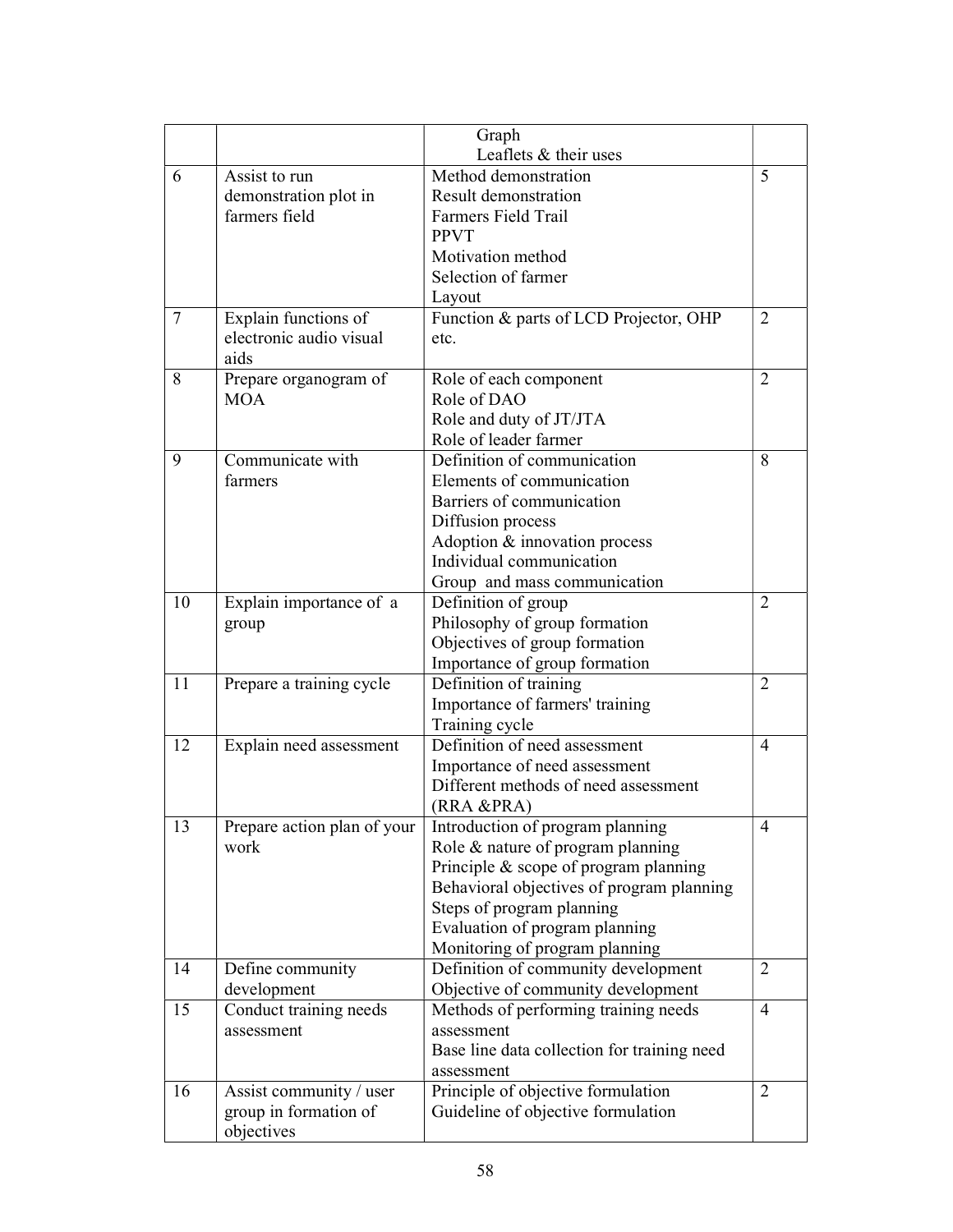| 17 | Motivate farmers to             | Concept of participatory training             | 2              |
|----|---------------------------------|-----------------------------------------------|----------------|
|    | participate in training         | Discuss how people learn especially rural     |                |
|    |                                 | people (learning versus doing)                |                |
| 18 | Prepare plan for farmers        | Selection of training methods and materials   | $\overline{4}$ |
|    | training                        | depending upon the target groups (illiterate  |                |
|    |                                 | versus literate)                              |                |
|    |                                 | Arrangements of accommodation, foods and      |                |
|    |                                 | transportation for trainees                   |                |
| 19 | Select trainees                 | Helping community to select appropriate       | $\overline{2}$ |
|    |                                 | trainees                                      |                |
|    |                                 | Characteristics of appropriate trainees       |                |
| 20 | Prepare posters for             | Materials and methods required for poster     | $\overline{4}$ |
|    | training                        | preparation                                   |                |
|    |                                 | Shape, size, color and content of the posters |                |
| 21 | Prepare a lesson plan           | Different models of lesson plan               | 4              |
|    |                                 | Elements of lesion plan                       |                |
|    |                                 | Practical lesson plan                         |                |
|    |                                 | Theoretical lesson plan                       |                |
| 22 | Run practical sessions          | Venue and places for skill training           | $\overline{4}$ |
|    |                                 | Appropriate size of participants for          |                |
|    |                                 | practical session                             |                |
|    |                                 | Arrangement of all necessary tools and        |                |
|    |                                 | equipments/instruments                        |                |
|    |                                 | Conducting field trips                        |                |
|    |                                 | Extra-curricular activities                   |                |
| 23 | Prepare training materials      | Preparation of flipcharts                     | $\overline{4}$ |
|    |                                 | Preparation of transparencies                 |                |
|    |                                 | Preparation of charts                         |                |
|    |                                 | Preparation of drawings and posters           |                |
|    |                                 | Drama, role plays, display etc                |                |
|    |                                 | Preparation of teaching games                 |                |
| 24 | Run theory sessions of the      | Preparation of class in the training programs | $\overline{2}$ |
|    | training                        | Using mobile projector                        |                |
| 25 | Use checklist for the           | Elements of checklist of training evaluation  | 1              |
|    | evaluation of trainees          | Models of checklist                           |                |
| 26 | Assist in reporting of          | Elements of report writing                    | 3              |
|    | training program activities     | Reports writing skill of training activities  |                |
| 27 | Follow up trainees              | Purpose of follow-up (encouragement,          | $\overline{4}$ |
|    |                                 | review, monitoring etc.)                      |                |
|    |                                 | Follow up format (e.g. VAHWs, NFE             |                |
|    |                                 | facilitators, Leader farmers)                 |                |
|    |                                 | Definition                                    | 2              |
| 28 | <b>Explain Farmer to Farmer</b> |                                               |                |
|    | Extension (FtF) Approach        | Scope and need<br>Basic elements of FtF       |                |
|    |                                 |                                               |                |
|    |                                 | Experienced leader farmer and their role in   |                |
|    |                                 | FtF                                           |                |
|    |                                 | Role of DLS, DoA and DADO, DLSO in            |                |
|    |                                 | FtF                                           |                |
|    |                                 | FtF in practice                               |                |
|    |                                 | Identification of experience leader farmer    |                |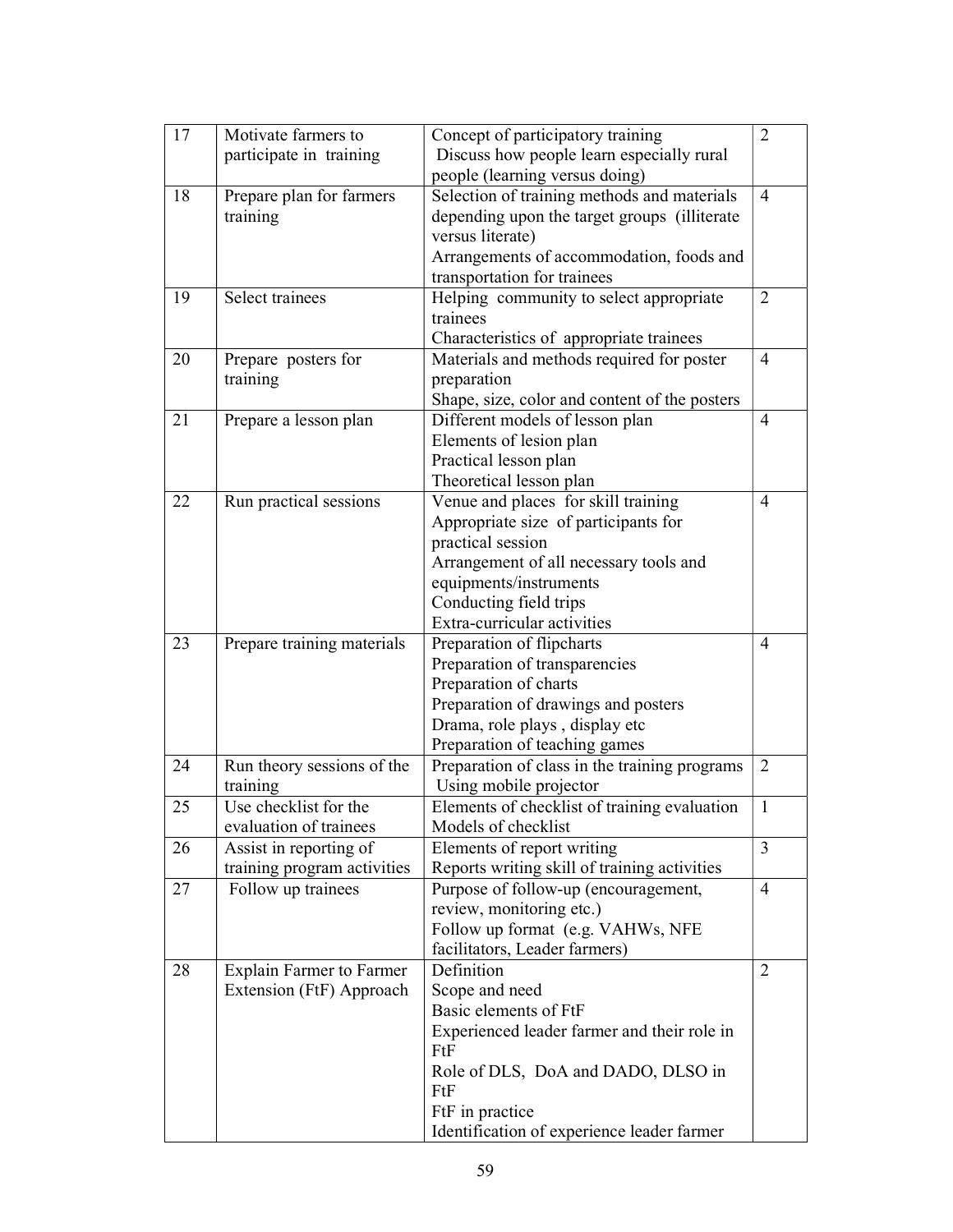| 29 | Explain the role/          | Stricture of committee                    | 1              |
|----|----------------------------|-------------------------------------------|----------------|
|    | responsibility of farmers  | Proposal analysis                         |                |
|    | committee                  | Agreement of budget for Farmers Field     |                |
|    |                            | School                                    |                |
| 30 | Mobilize farmers group     | Role of group for technology transfer     | $\overline{2}$ |
|    |                            | Stages of group                           |                |
|    |                            | Steps of group development                |                |
|    |                            | Attitude of group member                  |                |
|    |                            | Conflicts of group member                 |                |
|    |                            | Conflict management                       |                |
|    |                            | Creation of demand                        |                |
| 31 | Explain role of experience | Definition of ELF                         | 1              |
|    | leader farmer              | Characteristics of ELF                    |                |
|    |                            | Relation with service provider            |                |
|    |                            | Responsibility of ELF                     |                |
|    |                            | Agreement between ELF and committee       |                |
| 32 | Explain steps of Farmers   | Definition                                | $\overline{2}$ |
|    | Field School (FFS)         | History of FFS, importance, objectives    |                |
|    |                            | Steps of running farmers field school     |                |
|    |                            | Methods of running FFS                    |                |
|    |                            | Planning                                  |                |
|    |                            | Monitoring                                |                |
|    |                            | <b>Evaluation of FFS</b>                  |                |
| 33 | Prepare plan for training  | Objective setting                         | $\overline{2}$ |
|    |                            | Program planning                          |                |
|    |                            | Preparation of lesson plan                |                |
|    |                            | Running practical and theory classes      |                |
|    |                            | Evaluation criteria                       |                |
|    |                            | Use of audio visual aids                  |                |
|    |                            | Sequential presentation of skill and      |                |
|    |                            | knowledge                                 |                |
| 34 | Explain skill needed for   | Communication skill                       | $\mathbf{1}$   |
|    | <b>ELF</b>                 | <b>Effective</b> listening                |                |
|    |                            | Acceptance of feed back                   |                |
|    |                            | Consideration at time of presentation     |                |
|    |                            |                                           |                |
| 35 | Explain adoption process   | Definition of adoption                    | $\mathbf{1}$   |
|    |                            | Steps of adoption process                 |                |
|    |                            | Factors affecting adoption process        |                |
|    |                            | Motivation factor for adoption process    |                |
| 36 | Explain monitoring         | Group discussion                          | 1              |
|    | process followed by ELF    | Demonstration                             |                |
|    |                            | Filed visit                               |                |
| 37 | Monitor/evaluate FtF       | Method & activates of monitoring fallowed | $\overline{2}$ |
|    | approach                   | by ELF & institute                        |                |
|    |                            | Method & activates of evaluation fallowed |                |
|    |                            | by ELF & institute                        |                |
|    |                            | Method & activates of fallow-up fallowed  |                |
|    |                            | by ELF & institute                        |                |
|    |                            |                                           |                |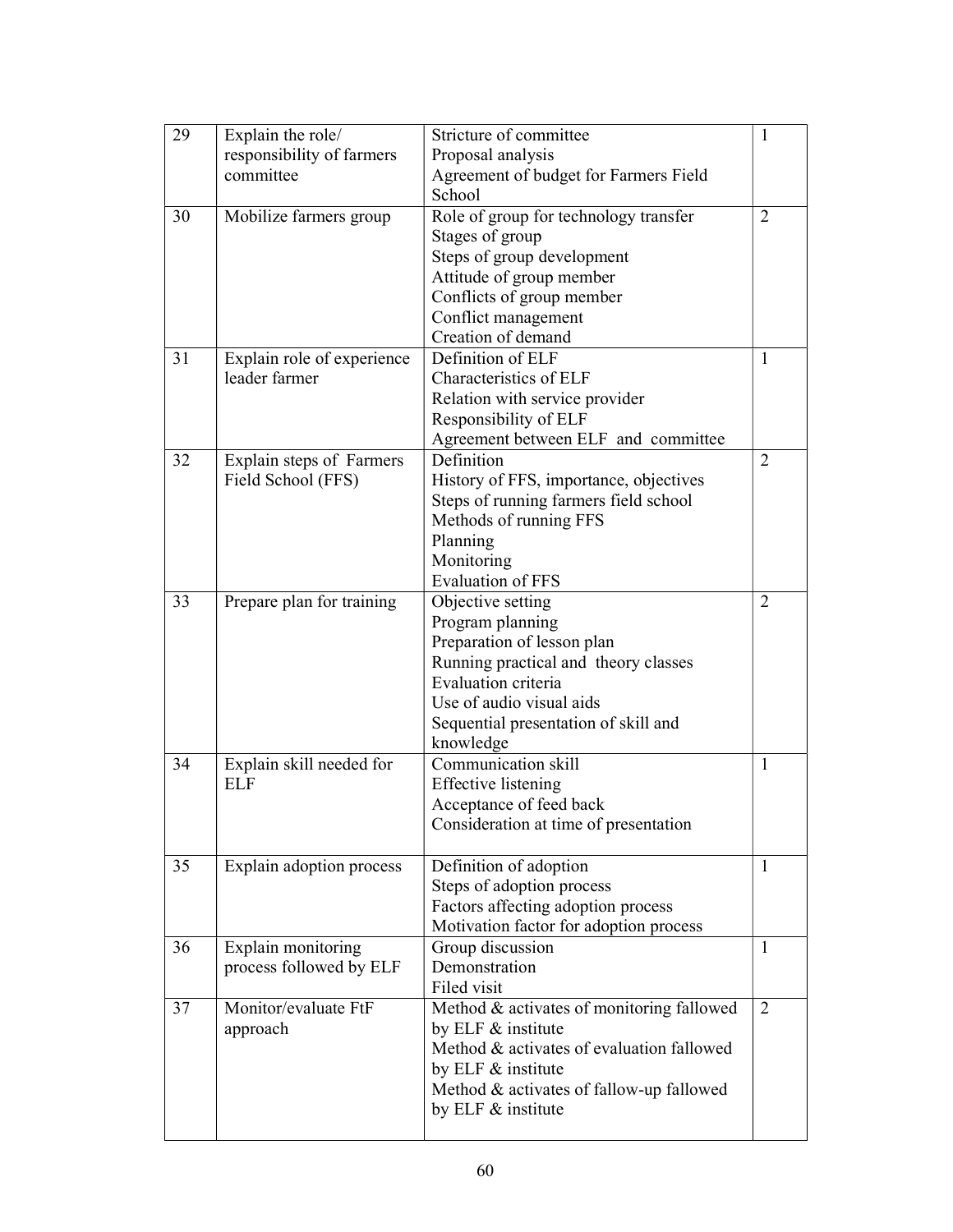| 38 | Run farmers field school   | Selection of topic according to farmers     | 5              |
|----|----------------------------|---------------------------------------------|----------------|
|    | on the basis of need       | choice                                      |                |
|    |                            | Preparation for run FFS                     |                |
|    |                            | Coordination with concern agencies          |                |
|    |                            | Logistic management                         |                |
| 39 | Evaluate impact of FFS     | Evaluation from farmers side                | $\overline{2}$ |
|    |                            | Use of check list                           |                |
| 40 | Assist farmers to conduct  | Objectives and importance of FLE            | 4              |
|    | Farmer led experiments     | Why FLE                                     |                |
|    | (FLE)                      | Layout of experimental plot                 |                |
|    |                            | Observation                                 |                |
|    |                            | Data collection and record keeping          |                |
|    |                            | Share results to farmers                    |                |
| 41 | Explain the involvement    | Role of institution in community            | $\overline{2}$ |
|    | of institution for         | development                                 |                |
|    | community development      | Concept of community development            |                |
|    |                            | Present status of participation             |                |
|    |                            | Basic requirements in participatory program |                |
|    |                            | Right based approach                        |                |
| 42 | Collect baseline           | Introduction and importance of baseline     | $\overline{4}$ |
|    | information                | information                                 |                |
|    |                            | Procedures of baseline information          |                |
|    |                            | collection                                  |                |
|    |                            | Developing a baseline information           |                |
|    |                            | collection form                             |                |
| 43 | Prepare a project proposal | Basic elements of project proposal          | $\overline{4}$ |
|    |                            | Goal                                        |                |
|    |                            | Objectives                                  |                |
|    |                            | Outputs                                     |                |
|    |                            | Activities                                  |                |
|    |                            | Inputs                                      |                |
| 44 | Prepare a progress report  | Purpose of progress report                  | $\overline{2}$ |
|    | of program                 | Subject matter of effective progress report |                |
|    |                            | Types of progress report                    |                |
| 45 | Explain participatory      | Introduction of participatory planning,     | 2              |
|    | planning                   | monitoring and evaluation (PPME)            |                |
|    |                            | Why participatory approach?                 |                |
|    |                            | Participatory Planning                      |                |
|    |                            | Participatory Monitoring                    |                |
|    |                            | Participatory Evaluation                    |                |
| 46 | Define group approach to   | The "group approach" to extension           | 2              |
|    | extension                  | Criteria of group formation                 |                |
|    |                            | Various types of groups:                    |                |
|    |                            | User groups,                                |                |
|    |                            | Commodity groups,                           |                |
|    |                            | Reference groups (natural groups)           |                |
|    |                            | Different roles of groups:                  |                |
|    |                            | Technology transfer                         |                |
|    |                            | Training                                    |                |
|    |                            | Management of common recourses              |                |
|    |                            | Empowerment                                 |                |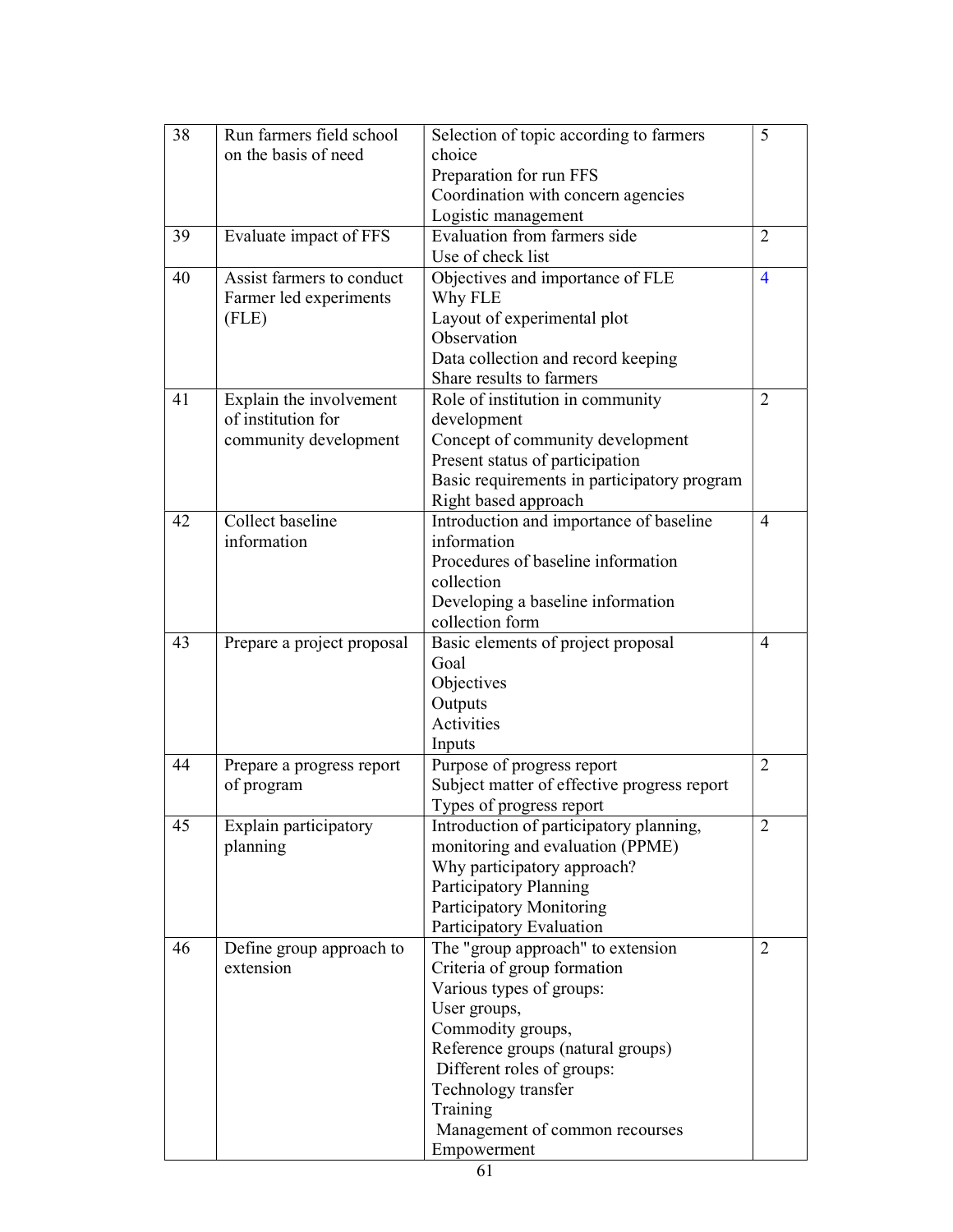| 47 | Assist to form group            | Group characteristics (size, caste, ethnicity, | $\overline{2}$ |
|----|---------------------------------|------------------------------------------------|----------------|
|    |                                 | group dynamics)                                |                |
|    |                                 | Wealth ranking in group formation to assess    |                |
|    |                                 | different socioeconomic factors                |                |
|    |                                 | Advantages and disadvantages of                |                |
|    |                                 | heterogeneous versus homogeneous groups        |                |
| 48 | Assist group to select          | Roles of group leaders                         | 2              |
|    | leaders                         | Necessary criteria for selection of leader     |                |
|    |                                 | Methods of leader selection                    |                |
|    |                                 | Characteristics of a good leader               |                |
|    |                                 | Helping to select leaders and volunteers       |                |
| 49 | Encourage members to            | Factors of encouragement of members to         | 3              |
|    | participate in group            | participate in group discussions and           |                |
|    | discussions activities          | activities                                     |                |
| 50 |                                 | Principles of running a meeting                | $\overline{2}$ |
|    | Facilitate to run the group     | Agenda                                         |                |
|    | meeting                         | Allowing discussion                            |                |
|    |                                 | Moderating discussion                          |                |
|    |                                 | Making decisions                               |                |
| 51 | Conduct follow- up              | Different methods of follow-up                 | $\overline{4}$ |
|    |                                 | Importance of follow-up                        |                |
|    |                                 | Different methods of fallow-up                 |                |
| 52 | Mobilize the farmers to         | Identification method of local resources       | $\overline{2}$ |
|    | use locally available           | Types of resources available to local groups   |                |
|    | resources                       | which are properly registered e.g. forest      |                |
|    |                                 | user groups, drinking water schemes group      |                |
| 53 | Assist group to plan its        | Paperwork with government agencies             | $\overline{2}$ |
|    | policies and activities         | Technical skills for paper works               |                |
| 54 | Assist to manage group          | Process to obtain loans                        |                |
|    | welfare funds                   | Process of handling fund                       |                |
|    |                                 | Common financial and other resources           |                |
| 55 | Report group activities to      | Demonstration of simple reporting              | $\overline{2}$ |
|    | sub-center or office            | techniques                                     |                |
| 56 | Explain group dynamic           | Definition of group dynamic                    | $\overline{2}$ |
|    |                                 | Role of change agent for group dynamic         |                |
| 57 | Explain community needs         | Definition of community need assessment        | $\overline{4}$ |
|    | assessment                      | Different methods of community need            |                |
|    |                                 | assessment: PRA, RRA, PLA                      |                |
|    |                                 | Selection of appropriate method                |                |
|    |                                 | Importance of community needs assessment       |                |
|    |                                 |                                                |                |
| 58 | <b>Explain of Participatory</b> | Definition of Participatory Rural Appraisal    | $\overline{4}$ |
|    | Rural Appraisal (PRA)           | (PRA)                                          |                |
|    |                                 | Philosophy of PRA                              |                |
|    |                                 | Principle of PRA                               |                |
|    |                                 | Importance of PRA                              |                |
|    |                                 | Scope of PRA                                   |                |
|    |                                 | (In this part of curricula student MUST do     |                |
|    |                                 | one PRA)                                       |                |
|    |                                 |                                                |                |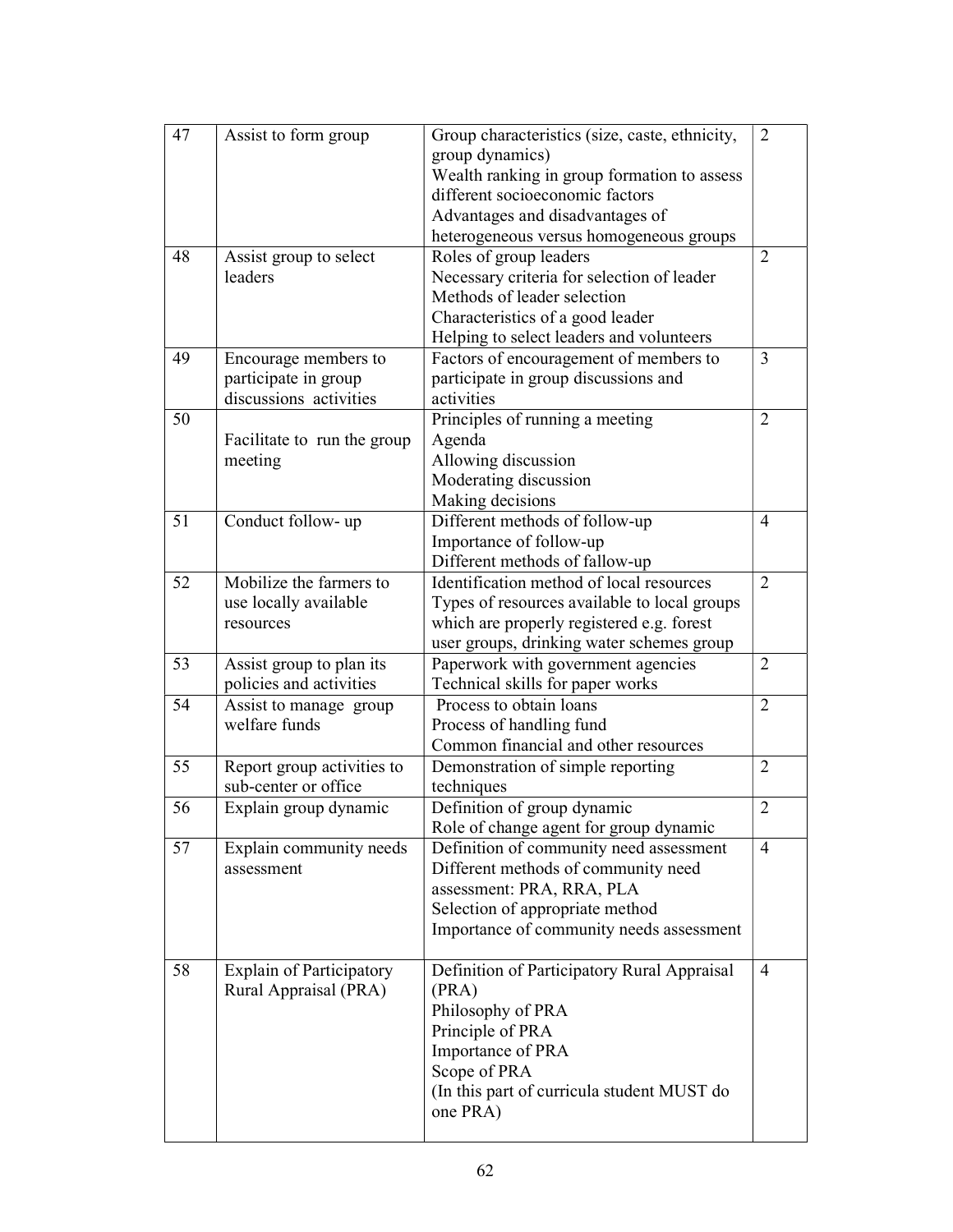| 59 | <b>Explain of Participatory</b>   | Definition of Participatory Learning       |                |
|----|-----------------------------------|--------------------------------------------|----------------|
|    | Learning Approach (P              | Approach (PlA)                             |                |
|    | LA)                               | Philosophy of PLA                          |                |
|    |                                   | Principle of PLA                           |                |
|    |                                   | Importance of PLA                          |                |
|    |                                   | Scope of PLA                               |                |
| 60 | Explain tools used in PRA         | Different tools used in PRA techniques     | $\overline{2}$ |
| 61 | Prepare time line                 | Time line & its importance                 | $\overline{2}$ |
| 62 | Prepare Seasonal calendar         | Cropping time & season                     | $\overline{2}$ |
| 63 | Prepare cropping/livestock        | Irrigation facilities                      | $\overline{2}$ |
|    | patterns                          | Livestock components                       |                |
|    |                                   | Cropping                                   |                |
| 64 | Prepare land-use systems,         | Making maps of land - use                  | $\overline{2}$ |
|    |                                   | Making maps of land / farms / social       |                |
| 65 | Prepare matrix making             | Methods of ranking                         | $\overline{2}$ |
| 66 | Discuss problems of               | Problem identification through PRA         | $\overline{2}$ |
|    | community                         | approach                                   |                |
|    |                                   | Problem census                             |                |
|    |                                   | Problem solving                            |                |
|    |                                   | Group technique                            |                |
|    |                                   | Group discussion                           |                |
| 67 | Identify need of target<br>groups | Felt and unfelt need of community/family   | $\overline{2}$ |
| 68 | Prepare reports                   | Methods of preparing report                | 3              |
| 69 | Plan future work                  | Planning based on the results and the      | 1              |
|    |                                   | resources available                        |                |
| 70 | Attend meeting                    | Basic concept of meeting (agenda,          | $\overline{2}$ |
|    |                                   | discussion, decision-making)               |                |
|    |                                   | Meetings with cooperating agencies (e.g.   |                |
|    |                                   | VDC)                                       |                |
|    |                                   | Reporting minutes of meetings              |                |
| 71 | Collect the demand from           | Demand collection of Seeds, seedlings and  | $\overline{4}$ |
|    | farmers                           | grasses, and improved breeds of animals    |                |
|    |                                   | How to order, distribute and inventory     |                |
|    |                                   | supplies                                   |                |
|    |                                   | How to fill-up a basic request form from   |                |
|    |                                   | both the NGO side and the government side  |                |
|    |                                   | What is an inventory and how it is         |                |
|    |                                   | performed                                  |                |
| 72 | Assist farmer to run trails       | Types of trails                            | $\overline{4}$ |
|    |                                   | Selection criteria's of farmer for running |                |
|    |                                   | trails                                     |                |
|    |                                   | Terminologies used in trail (replication,  |                |
|    |                                   | plot, layout, randomization, sampling etc) |                |
| 73 | Assist for demonstration          | Selection criteria's of farmer for running | $\overline{4}$ |
|    |                                   | demonstration                              |                |
|    |                                   | Method and result demonstration            |                |
|    |                                   | Farmers field trail                        |                |
|    |                                   |                                            |                |
|    |                                   |                                            |                |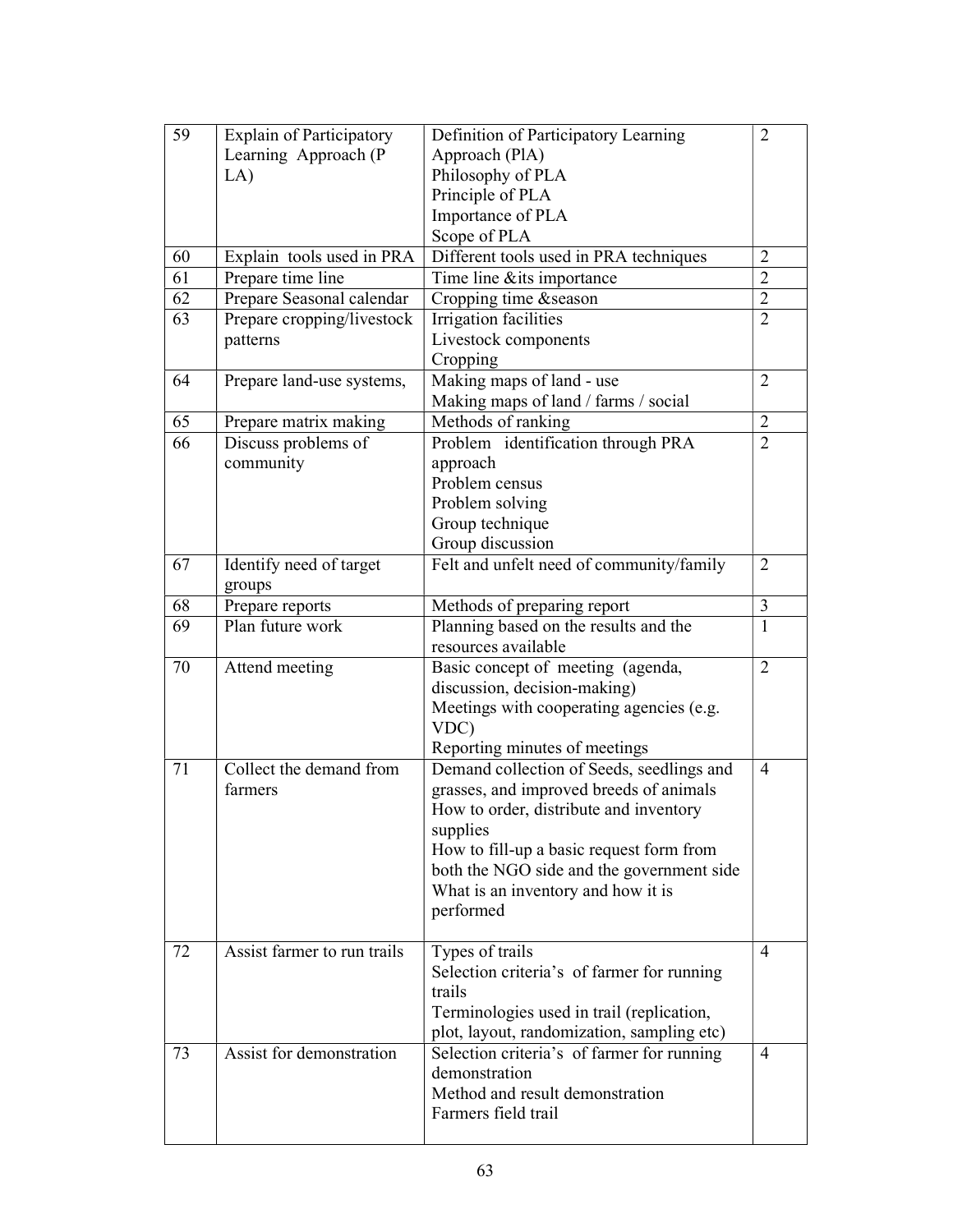| 74 | Distribute supplies                                                                               | Arranging to provide the seeds, seedlings,<br>grasses and animals requested<br>Inventory of supplies                                                                                                                                                                                                    |                |
|----|---------------------------------------------------------------------------------------------------|---------------------------------------------------------------------------------------------------------------------------------------------------------------------------------------------------------------------------------------------------------------------------------------------------------|----------------|
| 75 | Prepare service center<br>program                                                                 | Activities of government, semi-government,<br>non-government and private organizations:<br>Ideas regarding how they can work<br>together and complement each other for the<br>development of the country                                                                                                | $\overline{3}$ |
| 76 | Prepare plan for work in<br>field with farmers (e.g.<br>plan for vaccination<br>activities, etc.) | Annual calendar and how it is put together<br>Preparation of a sample annual calendar<br>based of farmers' needs and demands & on<br>the basis of resources available<br>Preparation of work schedules according to<br>a given format                                                                   | $\overline{4}$ |
| 77 | Assist in evaluating<br>activities                                                                | Study of an actual evaluation format used y<br>an NGO and / or a government organization                                                                                                                                                                                                                | $\overline{4}$ |
| 78 | Follow-up distributed<br>supplies                                                                 | Follow-up and evaluate trainees /<br>motivators (see training module also)<br>Study of an actual "follow-up" program<br>used by an NGO for motivators or trainees<br>Study of the actual follow-up required after<br>distribution of minikits by government<br>workers                                  | $\overline{4}$ |
| 79 | Maintain daily diary                                                                              | Diary keeping: why it is done, and how it is<br>done; using examples<br>How to write a basic report                                                                                                                                                                                                     | 2              |
| 80 | Write a report to assist<br>community                                                             | Writing a report regarding funds collected<br>for farmers' groups<br>Writing a report regarding use of improved<br>livestock<br>Writing a report regarding farm activities<br>(crops, orchard, vegetable, livestock)<br>Reporting results of harvesting (yield)<br>Reporting activities of pocket areas | $\overline{4}$ |
| 81 | Keep Records                                                                                      | Statistics regarding use of improved<br>breeding stock, Financial matters: income<br>and expense,<br>Statistics of agriculture and livestock farms:<br>Activities accomplished,<br>Emergency report & reporting                                                                                         | $\overline{4}$ |
|    |                                                                                                   | <b>Total</b>                                                                                                                                                                                                                                                                                            | 234            |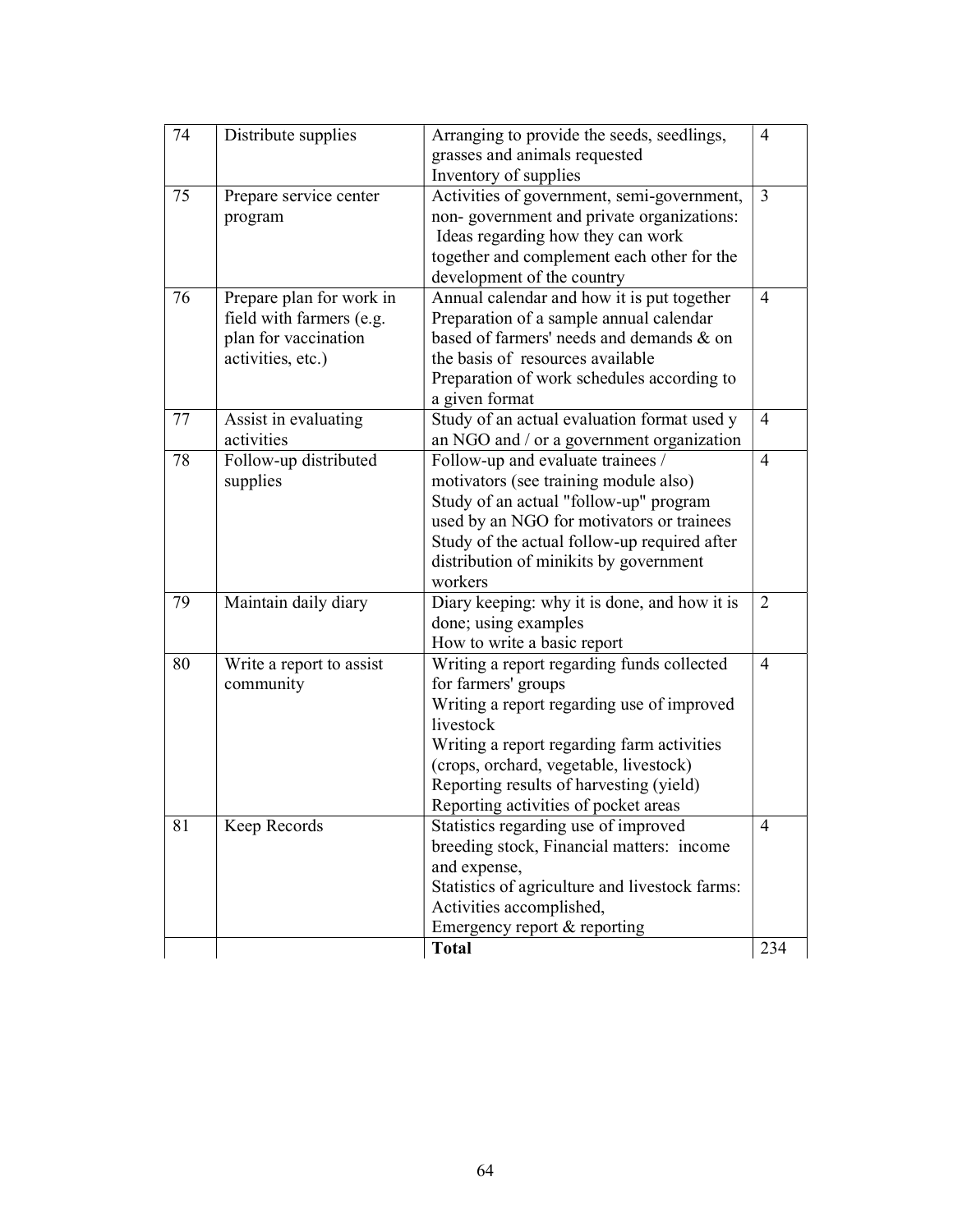# On the Job Training (OJT)

#### Full Marks: 500 Practical: 24 weeks/960Hrs

#### Description:

On the Job Training (OJT) is a 6 months (24 weeks/144 working days) program that aims to provide trainees an opportunity for meaningful career related experiences by working fulltime in real organizational settings where they can practice and expand their classroom based knowledge and skills before graduating. It will also help trainees gain a clearer sense of what they still need to learn and provides an opportunity to build professional networks. The trainee will be eligible for OJT only after attending the final exam. The institute will make arrangement for OJT. The institute will inform the CTEVT at least one month prior to the OJT placement date along with plan, schedule, the name of the students and their corresponding OJT site.

#### Objectives:

The overall objective of the On the Job Training (OJT) is to make trainees familiar with firsthand experience of the real work of world as well as to provide them an opportunity to enhance skills. The specific objectives of On the Job Training (OJT) are to;

- apply knowledge and skills learnt in the classroom to actual work settings or conditions and develop practical experience before graduation
- familiarize with working environment in which the work is done
- work effectively with professional colleagues and share experiences of their activities and functions
- strengthen portfolio or resume with practical experience and projects
- develop professional/work culture
- broaden professional contacts and network
- develop entrepreneurship skills on related occupation

#### Activity:

In this program the trainees will be placed in the real work of world under the direct supervision of related organization's supervisors. The trainees will perform occupation related daily routine work as per the rules and regulations of the organization. In addition to the above, trainees must participate on at least one animal health campaign (parasite control, infertility camp, etc) /vaccination campaign / livestock exhibition within the OJT period.

#### Potential OJT Placement site:

The nature of work in OJT is practical and potential OJT placement site should be as follows;

- District Livestock Development Offices
- Livestock and animal health related research station
- Veterinary hospitals / Clinics
- Veterinary related NGOs and INGOs
- Veterinary labs, Dairy Farms, Cooperative related Livestock
- Livestock Farms
- Animal breeding center
- Veterinary institute
- Livestock related organization
- Cooperatives related to livestock services